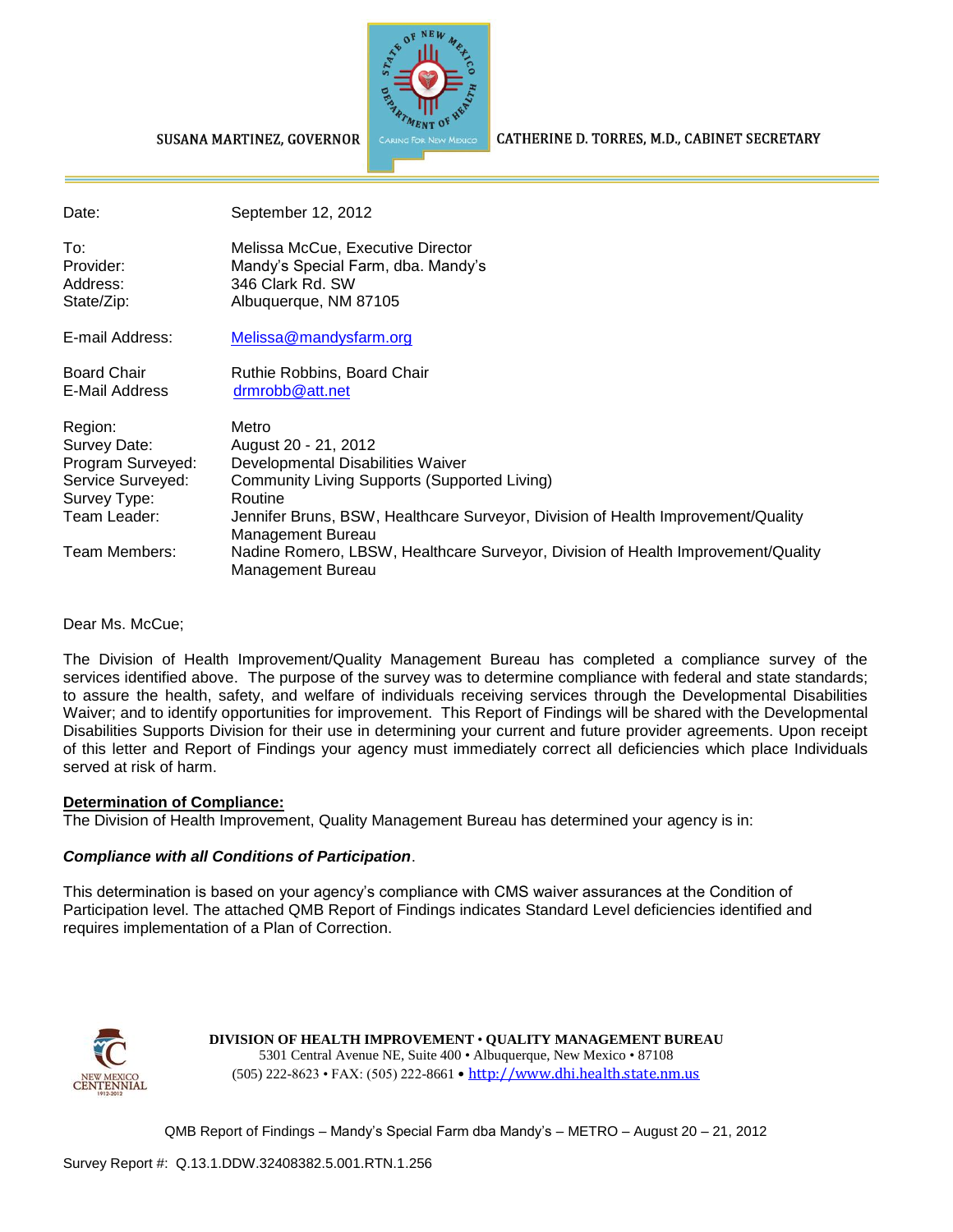#### **Plan of Correction:**

The attached Report of Findings identifies the Standard Level and/or Condition of Participation deficiencies found during your agency's compliance review. You are required to complete and implement a Plan of Correction. Your agency has a total of 45 business days (10 business days to submit your POC for approval and 35 days to implement your *approved* Plan of Correction) from the receipt of this letter.

#### **Submission of your Plan of Correction:**

Please submit your agency's Plan of Correction in the space on the two right columns of the Report of Findings. *(See attachment "A" for additional guidance in completing the Plan of Correction)*.

Within 10 business days of receipt of this letter your agency Plan of Correction must be submitted to the parties below:

**1. Quality Management Bureau, Attention: Plan of Correction Coordinator 5301 Central Ave. NE Suite 400 Albuquerque, NM 87108**

#### **2. Developmental Disabilities Supports Division Regional Office for region of service surveyed**

Upon notification from QMB that your *Plan of Correction has been approved*, you must implement all remedies and corrective actions to come into compliance. If your Plan of Correction is denied, you must resubmit a revised plan as soon as possible for approval, as your POC approval and all remedies must be completed within 45 business days of the receipt of this letter.

Failure to submit your POC within the allotted 10 business days or complete and implement your Plan of Correction within the total 45 business days allowed may result in the imposition of a \$200 per day Civil Monetary Penalty until it is received, completed and/or implemented.

#### **Request for Informal Reconsideration of Findings (IRF):**

If you disagree with a finding of deficient practice, you have 10 business days upon receipt of this notice to request an IRF. Submit your request for an IRF in writing to:

> QMB Deputy Bureau Chief 5301 Central Ave NE Suite #400 Albuquerque, NM 87108 Attention: IRF request

See Attachment "C" for additional guidance in completing the request for Informal Reconsideration of Findings. The request for an IRF will not delay the implementation of your Plan of Correction which must be completed within 45 total business days (10 business days to submit your POC for approval and 35 days to implement your *approved* Plan of Correction). Providers may not appeal the nature or interpretation of the standard or regulation, the team composition or sampling methodology. If the IRF approves the modification or removal of a finding, you will be advised of any changes.

Please call the Plan of Correction Coordinator at 505-699-9356 if you have questions about the Report of Findings or Plan of Correction. Thank you for your cooperation and for the work you perform.

Sincerely,

Jennifer Bruns, BSW

Jennifer Bruns, BSW Team Lead/Healthcare Surveyor Division of Health Improvement Quality Management Bureau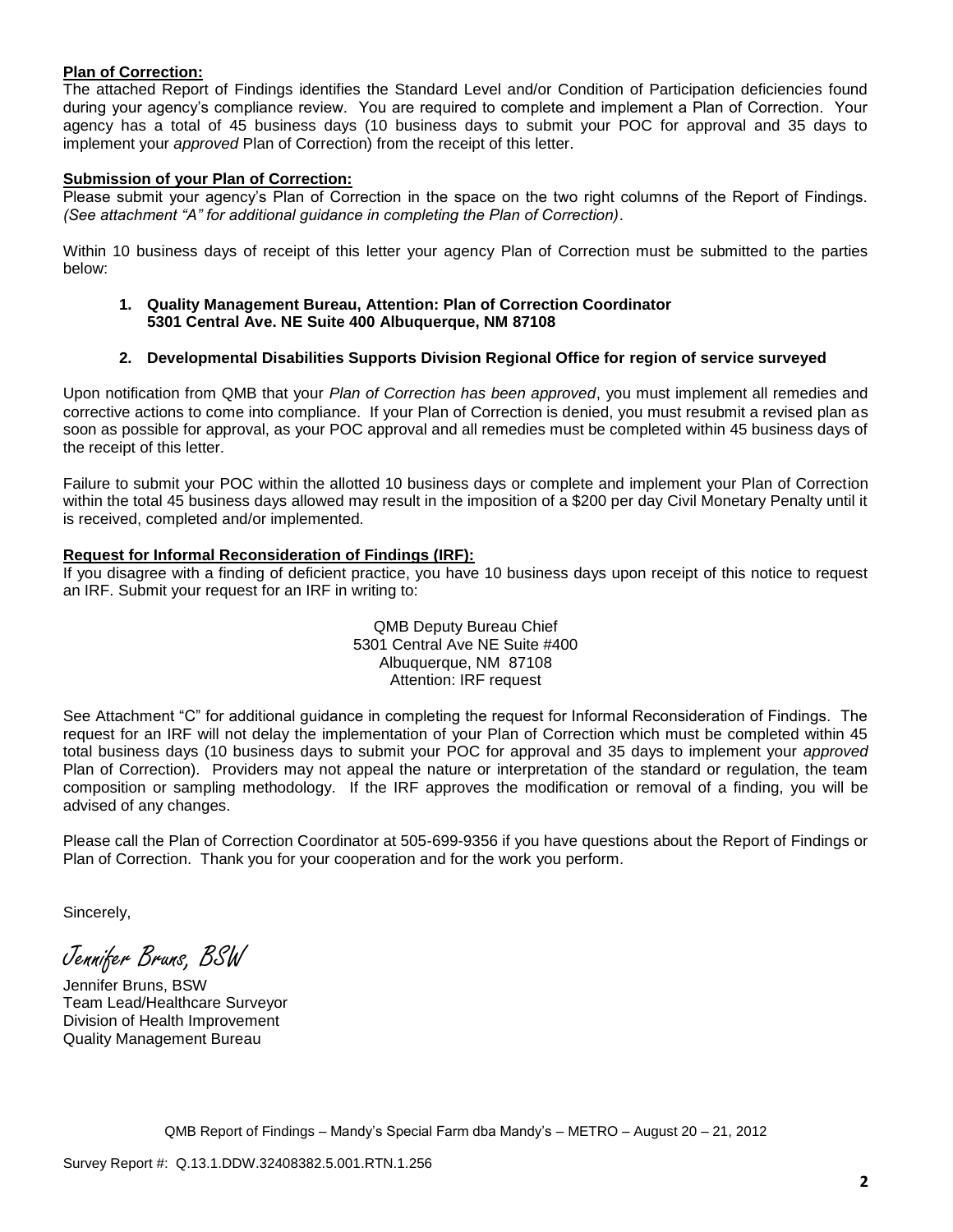| <b>Survey Process Employed:</b>           |                                                                                                                              |                                                                                                                                                                                                         |
|-------------------------------------------|------------------------------------------------------------------------------------------------------------------------------|---------------------------------------------------------------------------------------------------------------------------------------------------------------------------------------------------------|
| <b>Entrance Conference Date:</b>          | August 20, 2012                                                                                                              |                                                                                                                                                                                                         |
| Present:                                  |                                                                                                                              | <b>Mandy's Special Farm dba Mandy's</b><br>Melissa McCue, Executive Director<br>Jessie Raney, Service Coordinator                                                                                       |
|                                           | <b>DOH/DHI/QMB</b>                                                                                                           | Jennifer Bruns, BSW, Team Lead/Healthcare Surveyor<br>Nadine Romero, LBSW, Healthcare Surveyor                                                                                                          |
| Exit Conference Date:                     | August 21, 2012                                                                                                              |                                                                                                                                                                                                         |
| Present:                                  |                                                                                                                              | <b>Mandy's Special Farm dba Mandy's</b><br>Melissa McCue, Executive Director                                                                                                                            |
|                                           | <b>DOH/DHI/QMB</b>                                                                                                           | Jennifer Bruns, BSW, Team Lead/Healthcare Surveyor<br>Nadine Romero, LBSW, Healthcare Surveyor                                                                                                          |
| <b>Total Homes Visited</b>                | Number:                                                                                                                      | 1                                                                                                                                                                                                       |
| <b>Supported Homes Visited</b><br>❖       | Number:                                                                                                                      | 1                                                                                                                                                                                                       |
| <b>Administrative Locations Visited</b>   | Number:                                                                                                                      | 1                                                                                                                                                                                                       |
| <b>Total Sample Size</b>                  | Number:                                                                                                                      | 2<br>0 - Jackson Class Members<br>2 - Non- <i>Jackson</i> Class Members<br>2 - Supported Living                                                                                                         |
| Persons Served Records Reviewed           | Number:                                                                                                                      | 2                                                                                                                                                                                                       |
| Persons Served Interviewed                | Number:                                                                                                                      | 2                                                                                                                                                                                                       |
| Direct Support Personnel Interviewed      | Number:                                                                                                                      | $\overline{2}$                                                                                                                                                                                          |
| Direct Support Personnel Records Reviewed | Number:                                                                                                                      | 8                                                                                                                                                                                                       |
| Service Coordinator Records Reviewed      | Number:                                                                                                                      | 2                                                                                                                                                                                                       |
| <b>Administrative Files Reviewed</b>      | <b>Billing Records</b><br>$\bullet$<br><b>Medical Records</b><br><b>Personnel Files</b><br>٠<br><b>Training Records</b><br>٠ | <b>Incident Management Records</b><br>Agency Policy and Procedure<br><b>Caregiver Criminal History Screening Records</b><br><b>Employee Abuse Registry</b><br>Human Rights Notes and/or Meeting Minutes |

- Evacuation Drills
- Quality Assurance / Improvement Plan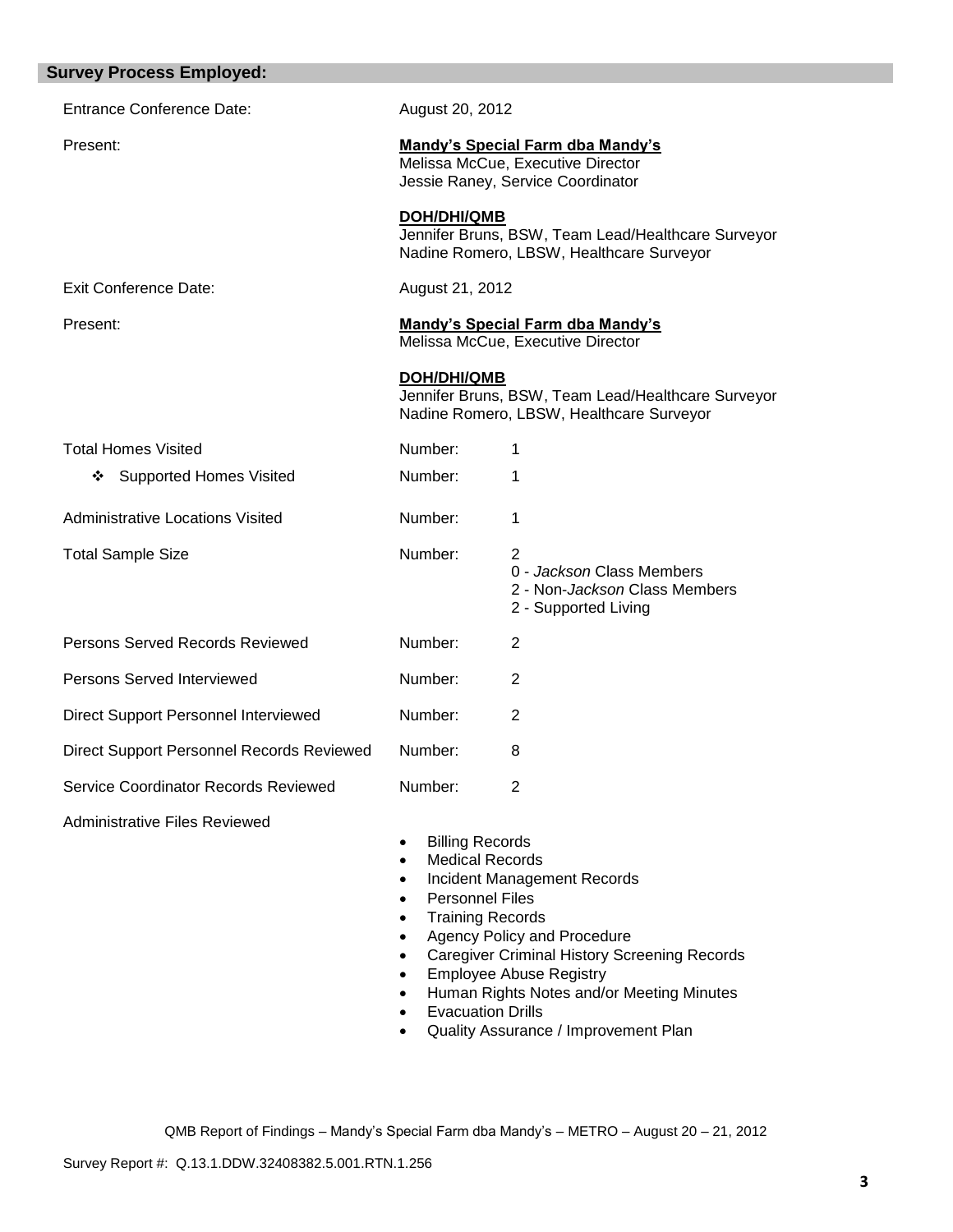- 
- CC: Distribution List: DOH Division of Health Improvement
	- DOH Developmental Disabilities Supports Division
	- DOH Office of Internal Audit
	- HSD Medical Assistance Division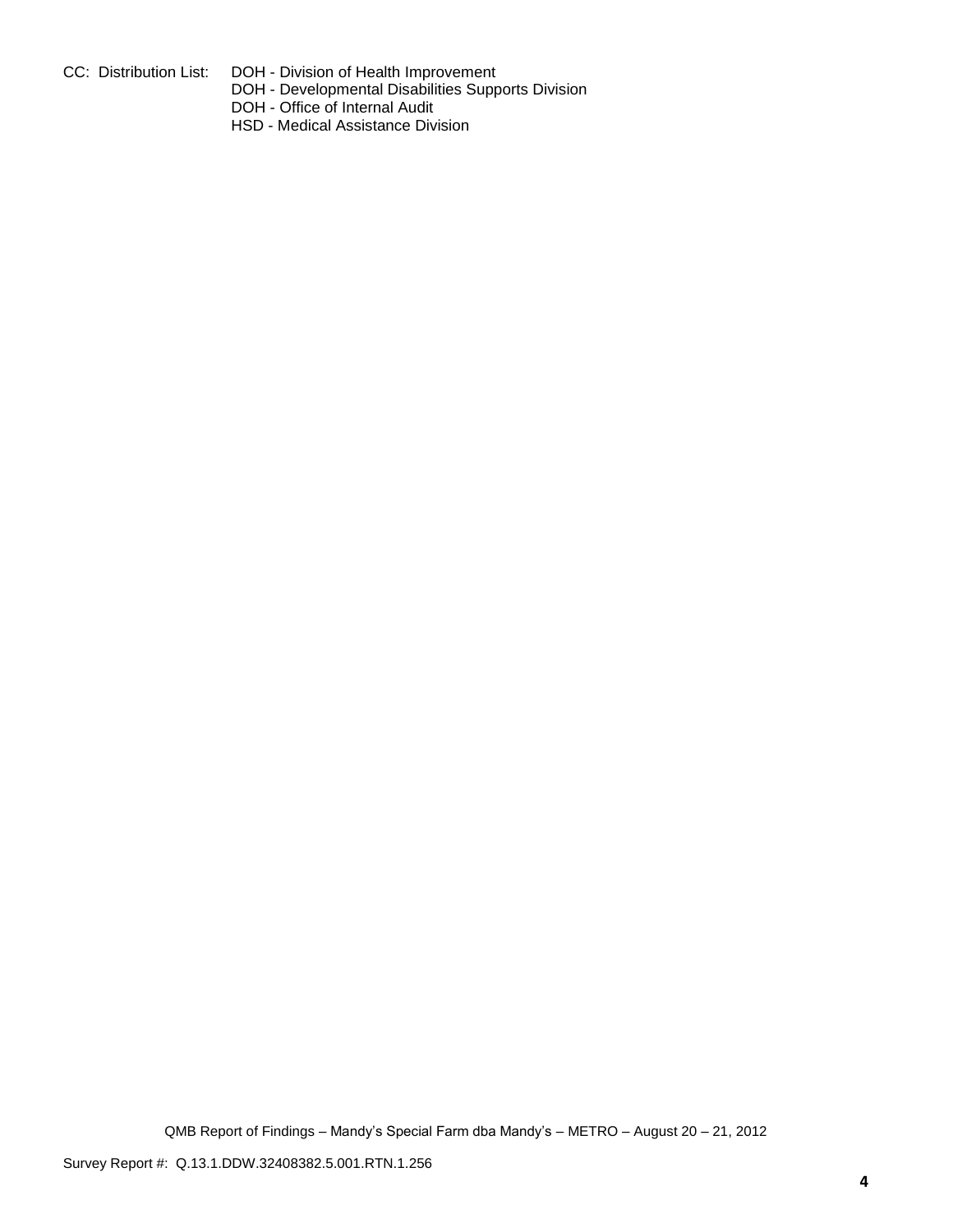# **Attachment A**

# **Provider Instructions for Completing the QMB Plan of Correction (POC) Process**

## *Introduction:*

After a QMB Compliance Survey, your QMB Report of Findings will be sent to you via e-mail.

Each provider must develop and implement a Plan of Correction (POC) that identifies specific quality assurance and quality improvement activities the agency will implement to correct deficiencies and prevent continued non compliance.

Agencies must submit their Plan of Correction within 10 business days from the date you receive the QMB Report of Findings. (Providers who do not submit a POC within 10 business days will be referred to the Internal Review Committee [IRC] for possible actions or sanctions).

Agencies must fully implement their approved Plan of Correction within 45 business days (10 business days to submit your POC for approval and 35 days to implement your approved Plan of Correction) from the date they receive the QMB Report of Findings. (Providers who fail to complete a POC within the 45 business days allowed shall be referred to the IRC for possible actions or sanctions.)

If you have questions about the Plan of Correction process, call the QMB Plan of Correction Coordinator at 505-699-9356 or email at Crystal.Lopez-Beck@state.nm.us. Requests for technical assistance must be requested through your DDSD Regional Office.

The POC process cannot resolve disputes regarding findings. If you wish to dispute a finding on the official Report of Findings, you must file an Informal Reconsideration of Findings (IRF) request within ten (10) business days of receiving your report. Please note that you must still submit a POC for findings that are in question (see Attachment "C").

## *Instructions for Completing Agency POC:*

## *Required Content*

Your Plan of Correction should provide a step-by-step description of the methods to correct each deficient practice to prevent recurrence and information that ensures the regulation cited is in compliance. The remedies noted in your POC are expected to be added to your Agency's required, annual Quality Assurance Plan.

If a deficiency has already been corrected, the plan should state how it was corrected, the completion date (date the correction was accomplished), and how possible recurrence of the deficiency will be prevented.

### *The Plan of Correction must address the required six CMS core elements to address each deficiency of the POC:*

- 1. How the specific and realistic corrective action will be accomplished for individuals found to have been affected by the deficient practice.
- 2. How the agency will identify other individuals who have the potential to be affected by the same deficient practice, and how the agency will act to protect individuals in similar situations.
- 3. What QA measures will be put into place or systemic changes made to ensure that the deficient practice will not recur
- 4. Indicate how the agency plans to monitor its performance to make sure that solutions are sustained. The agency must develop a QA plan for ensuring that correction is achieved and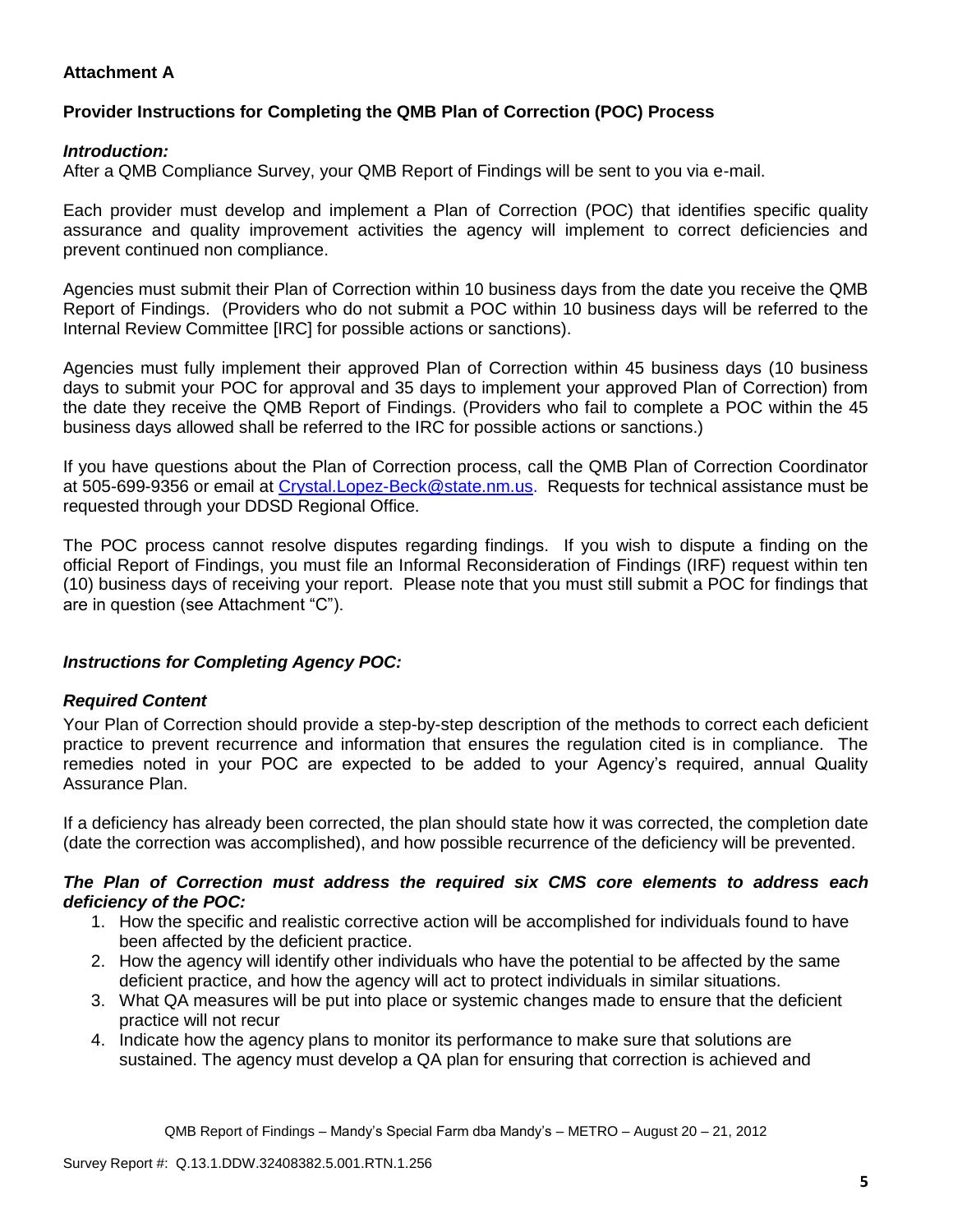sustained. This QA plan must be implemented, and the corrective action evaluated for its effectiveness. The plan of correction is integrated into the agency quality assurance system; and

- 5. Include dates when corrective action will be completed. The corrective action completion dates must be acceptable to the State.
- 6. The POC must be signed and dated by the agency director or other authorized official.

*The following details should be considered when developing your POC:*

- Details about how and when Consumer, Personnel and Residential files are audited by Agency personnel to ensure they contain required documents;
- Information about how Medication Administration Records are reviewed to verify they contain all required information before they are distributed, as they are being used, and after they are completed;
- Your processes for ensuring that all staff are trained in Core Competencies, Incident Reporting, and Individual-Specific service requirements, etc;
- How accuracy in Billing documentation is assured;
- How health, safety is assured;
- For Case Management Providers, how ISPs are reviewed to verify they meet requirements, how the timeliness of LOC packet submissions and consumer visits are tracked;
- Your process for gathering, analyzing and responding to Quality data; and,
- Details about Quality Targets in various areas, current status, analyses about why targets were not met, and remedies implemented.

*Note:* **Instruction or in-service of staff alone may not be a sufficient plan of correction.** This is a good first step toward correction, but additional steps should be taken to ensure the deficiency is corrected and will not recur.

## *Completion Dates*

- The plan of correction must include a **completion date** (entered in the far right-hand column) for each finding. Be sure the date is **realistic** in the amount of time your Agency will need to correct the deficiency; not to exceed 45 total business days.
- Direct care issues should be corrected immediately and monitored appropriately.
- Some deficiencies may require a staged plan to accomplish total correction.
- Deficiencies requiring replacement of equipment, etc., may require more time to accomplish correction but should show reasonable time frames.

## *Initial Submission of the Plan of Correction Requirements*

- 1. The Plan of Correction must be completed on the official QMB Survey Report of Findings/Plan of Correction Form and received by QMB within ten (10) business days from the date you received the report of findings.
- 2. For questions about the POC process, call the QMB POC Coordinator, Crystal Lopez-Beck at 505- 699-9356 for assistance.
- 3. For Technical Assistance (TA) in developing or implementing your POC, contact your local DDSD Regional Office.
- 4. Submit your POC to Crystal Lopez-Beck, POC Coordinator in any of the following ways:
	- a. Electronically at Crystal.Lopez-Beck@state.nm.us *(preferred method)*
	- b. Fax to 505-222-8661, or
	- c. Mail to POC Coordinator, 5301 Central Avenue SW, Suite 400, Albuquerque, NM 87108
- 5. Do not submit supporting documentation (evidence of compliance) to QMB until after your POC has been approved by the QMB.
- 6. QMB will notify you when your POC has been "approve" or "denied."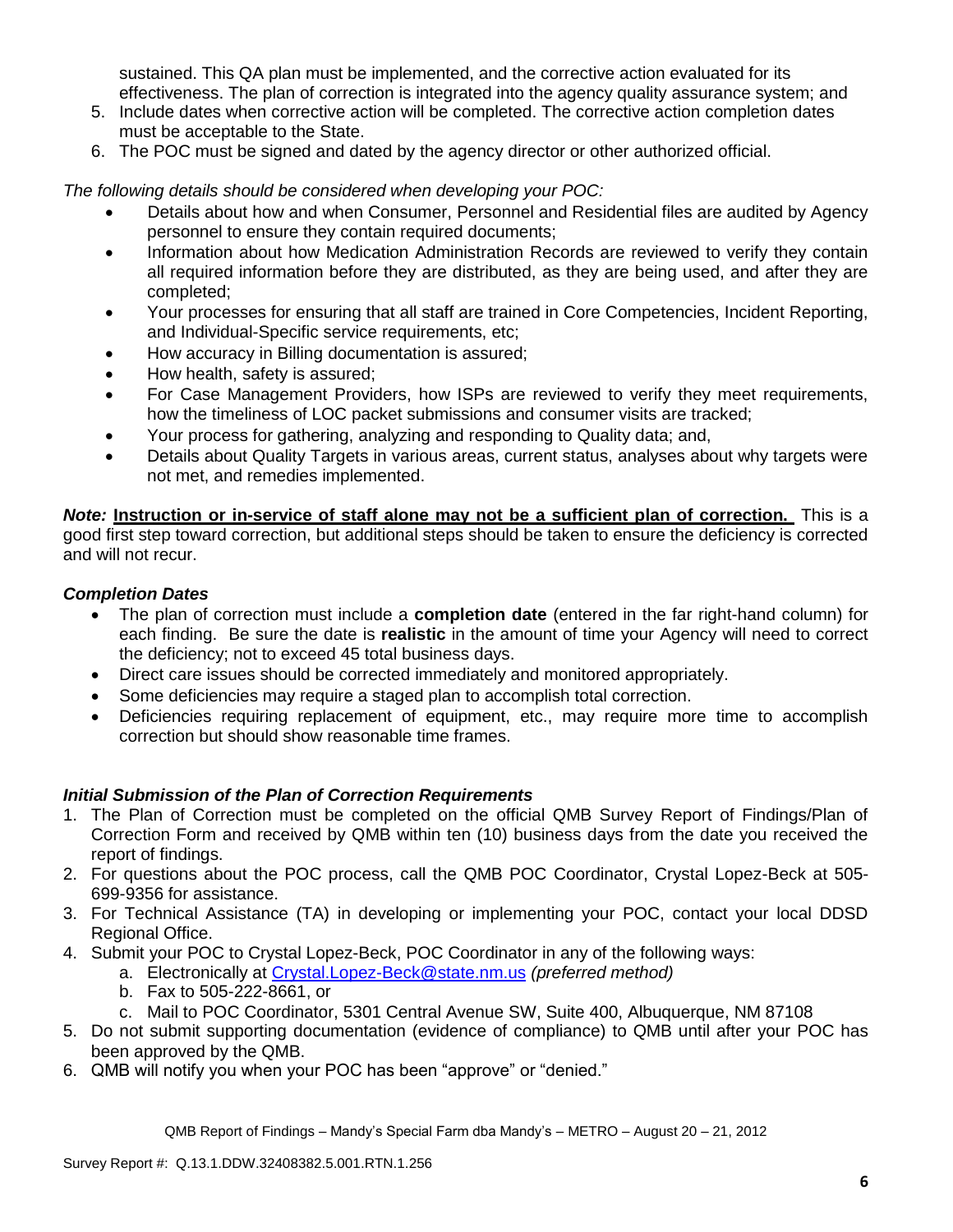- a. During this time, whether your POC is "approved," or "denied," you will have a maximum of 45 business days from the date of receipt of your Report of Findings to correct all survey deficiencies.
- b. If your POC is denied, it must be revised and resubmitted as soon as possible, as the 45 business day limit is in effect.
- c. If your POC is denied a second time your agency may be referred to the Internal Review Committee.
- d. You will receive written confirmation when your POC has been approved by QMB and a final deadline for completion of your POC.
- 7. Failure to submit your POC within 10 business days without prior approval of an extension by QMB will result in a referral to the Internal Review Committee and the possible implementation of monetary penalties and/or sanctions.

# *POC Document Submission Requirements*

Once your POC has been approved by the QMB Plan of Correction Coordinator you must submit copies of documents as evidence that all deficiencies have been corrected, as follows.

- 1. Your internal documents are due within a *maximum* of 45 business days of receipt of your Report of Findings.
- 2. You may submit your documents by postal mail (paper hard copy or on a disc), fax, or electronically (scanned and attached to e-mails).
- 3. All submitted documents *must be annotated*; please be sure the tag numbers and Identification numbers are indicated on each document submitted. Documents which are not annotated with the Tag number and Identification number may not be accepted.
- 4. Do not submit original documents; Please provide copies or scanned electronic files for evidence. Originals must be maintained in the agency file(s) per DDSD Standards.
- 5. In lieu of some documents, you may submit copies of file or home audit forms that clearly indicate cited deficiencies have been corrected, other attestations of correction must be approved by the Plan of Correction Coordinator prior to their submission.
- 6. For billing deficiencies, you must submit:
	- a. Evidence of an internal audit of billing documentation for a sample of individuals and timeframes;
	- b. Copies of "void and adjust" forms submitted to correct all over-billed or unjustified units billed identified during your internal audit.

Revisions, Modifications or Extensions to your Plan of Correction (post QMB approval) must be made in writing and submitted to the Deputy Chief at QMB, prior to the due date and are approved on a case-bycase basis. No changes may be made to your POC or the timeframes for implementation without written approval of the POC Coordinator.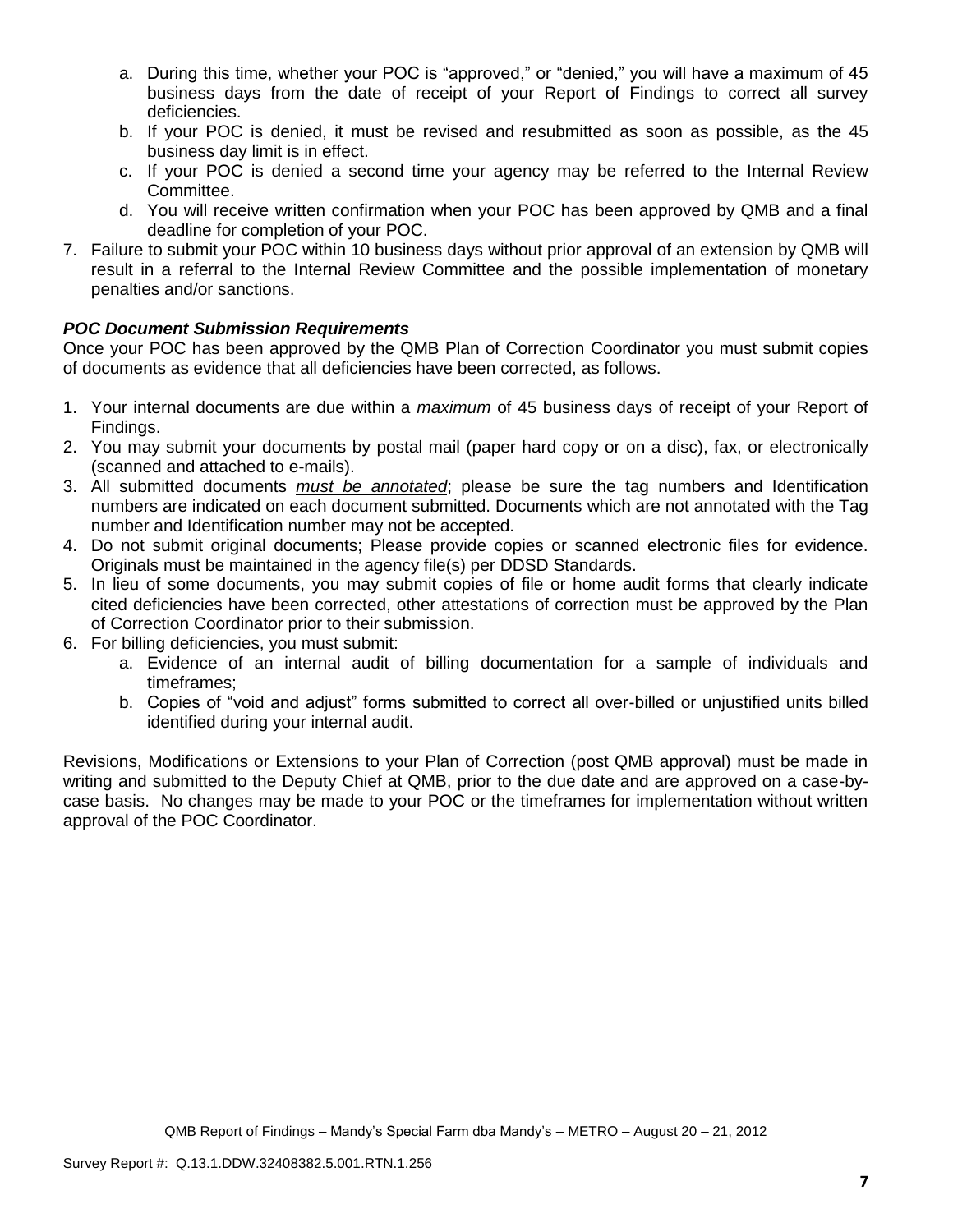## **QMB Determinations of Compliance**

## "Compliance with Conditions of Participation"

The QMB determination of "Compliance with Conditions of Participation," indicates that a provider is in compliance with all 'Conditions of Participation,' (CoP) but may have standard level deficiencies (deficiencies which are not at the condition level) out of compliance. The agency has obtained a level of compliance such that there is a minimal potential for harm to individuals' health and safety. To qualify for a determination of Compliance with Conditions of Participation, the provider must be in compliance with *all* Conditions of Participation.

# "Partial-Compliance with Conditions of Participation"

The QMB determination of "Partial-Compliance with Conditions of Participation" indicates that a provider is out of compliance with one (1) to three (3) 'Conditions of Participation.' This partialcompliance, if not corrected, may result in a serious negative outcome or the potential for more than minimal harm to individuals' health and safety. The Agency may also have standard level deficiencies (deficiencies which are not at the condition level).

Providers receiving a repeat determination of 'Partial-Compliance' for repeat deficiencies of CoPs may be referred by the Quality Management Bureau to the Internal Review Committee (IRC) for consideration of remedies and possible actions.

# "Non-Compliant with Conditions of Participation":

The QMB determination of "Non-Compliance with Conditions of Participation," indicates a provider is significantly out of compliance with Conditions of Participation and/or has:

- Four (4) Conditions of Participation out of compliance.
- Multiple findings of widespread non-compliance with any standard or regulation with a significant potential for more than minimal harm.
- Any finding of actual harm or Immediate Jeopardy.

The Agency may also have standard level deficiencies (deficiencies which are not at the condition level).

Providers receiving a repeat determination of 'Non-Compliance' will be referred by Quality Management Bureau to the Internal Review Committee (IRC) for consideration of remedies and possible actions.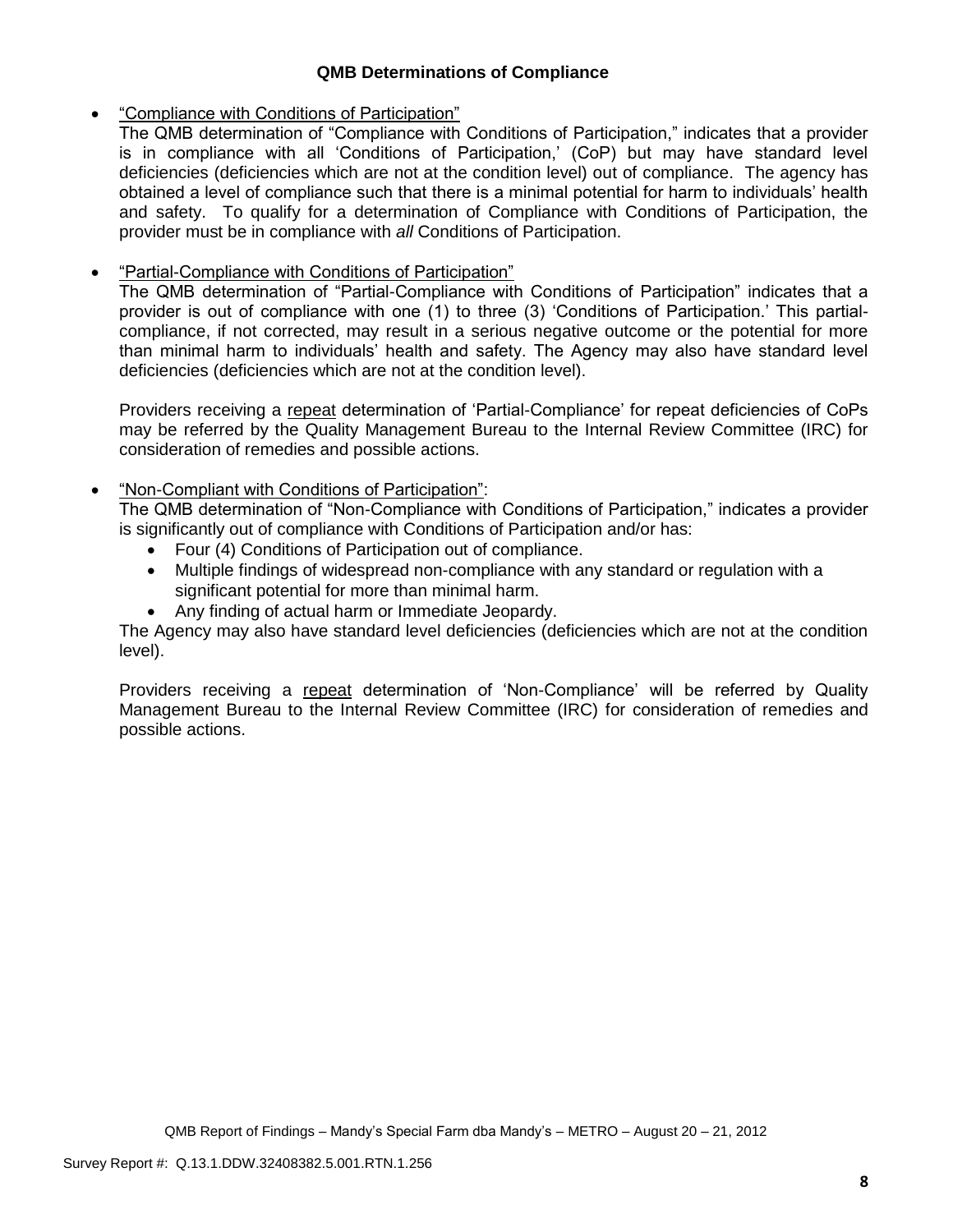### **Guidelines for the Provider Informal Reconsideration of Finding (IRF) Process**

# **Introduction:**

Throughout the QMB Survey process, surveyors are openly communicating with providers. Open communication means surveyors have clarified issues and/or requested missing information before completing the review through the use of the signed/dated "Document Request," or "administrative Needs," etc. forms. Regardless, there may still be instances where the provider disagrees with a specific finding. Providers may use the following process to informally dispute a finding.

# **Instructions:**

- 1. The Informal Reconsideration of the Finding (IRF) request must be in writing to the QMB Deputy Bureau Chief **within 10 business days** of receipt of the final Report of Findings.
- 2. The written request for an IRF *must* be completed on the QMB Request for Informal Reconsideration of Finding form available on the QMB website:<http://dhi.health.state.nm.us/qmb>
- 3. The written request for an IRF must specify in detail the request for reconsideration and why the finding is inaccurate.
- 4. The IRF request must include all supporting documentation or evidence.
- 5. If you have questions about the IRC process, email the IRF Chairperson, Scott Good at [scott.good@state.nm.us](mailto:scott.good@state.nm.us) for assistance.

# **The following limitations apply to the IRF process:**

- The request for an IRF and all supporting evidence must be received within 10 business days.
- Findings based on evidence requested during the survey and not provided may not be subject to reconsideration.
- The supporting documentation must be new evidence not previously reviewed or requested by the survey team.
- Providers must continue to complete their Plan of Correction during the IRF process
- Providers may not request an IRF to challenge the sampling methodology.
- Providers may not request an IRF based on disagreement with the nature of the standard or regulation.
- Providers may not request an IRF to challenge the team composition.
- Providers may not request an IRF to challenge the DHI/QMB determination of compliance or the length of their DDSD provider contract.

A Provider forfeits the right to an IRF if the request is not made within 10 business days of receiving the report and/or does not include all supporting documentation or evidence to show compliance with the standards and regulations.

The IRF Committee will review the request, the Provider will be notified in writing of the ruling; no face-toface meeting will be conducted.

When a Provider requests that a finding be reconsidered, it does not stop or delay the Plan of Correction process. **Providers must continue to complete the Plan of Correction, including the finding in dispute regardless of the IRF status.** If a finding is removed or modified, it will be noted and removed or modified from the Report of Findings. It should be noted that in some cases a Plan of Correction may be completed prior to the IRF process being completed. The provider will be notified in writing on the decisions of the IRF committee.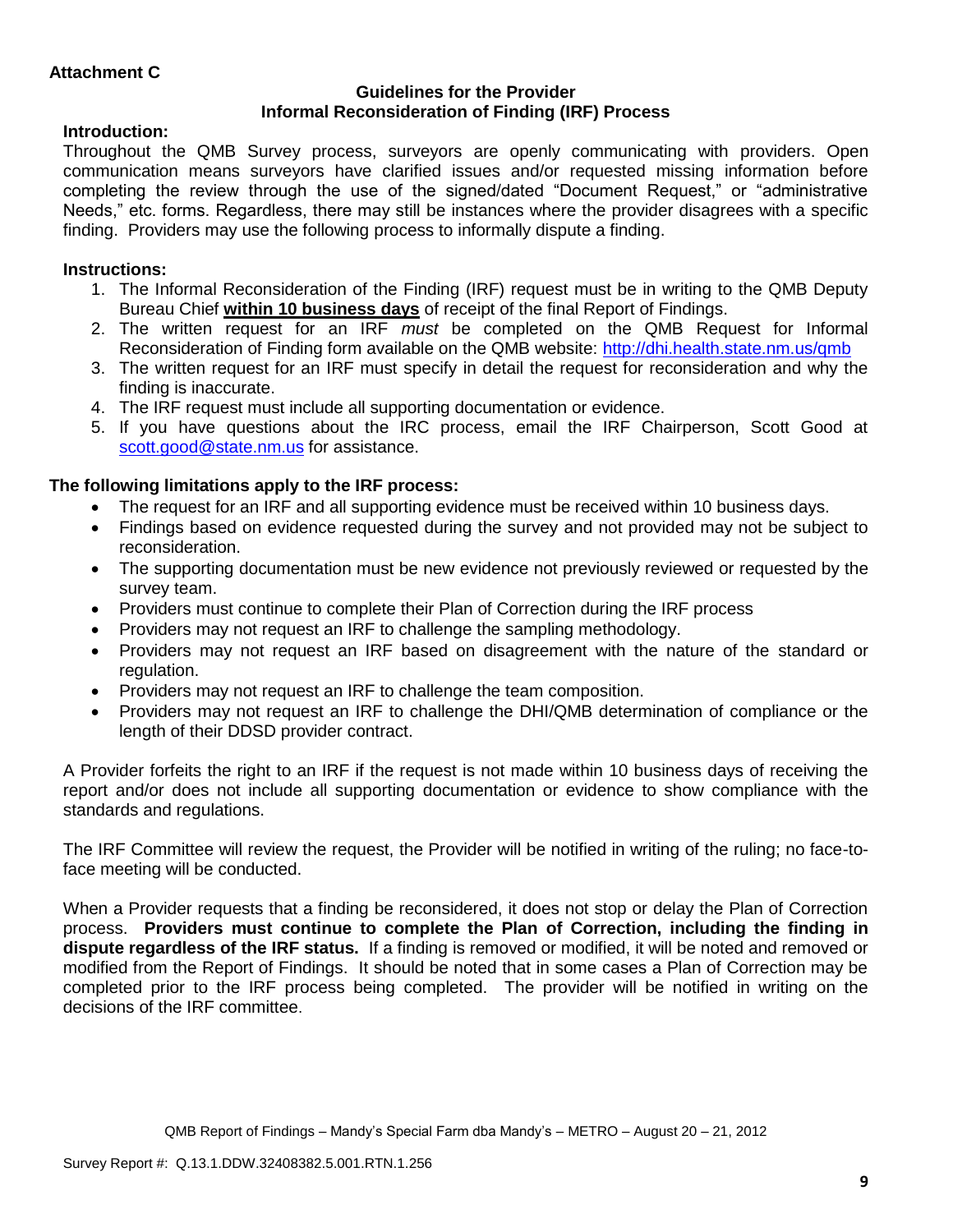| Agency:                 | Mandy's Special Farm dba Mandy's - Metro Region |
|-------------------------|-------------------------------------------------|
| Program:                | Developmental Disabilities Waiver               |
| Service:                | Community Living Supports (Supported Living)    |
| <b>Monitoring Type:</b> | <b>Routine Survey</b>                           |
| Date of Survey:         | August 20 - 21, 2012                            |

| <b>Standard of Care</b>                                                                                                                                                                                                                                                                                                                                                                                                                                                                                                                                                                                                                                                                                                                                                                                                                                                                                                                                                                                                                                                                                                                                                                                                                                          | <b>Deficiencies</b>                                                                                                                                                                                                                                                                                                                                                                                                                                                                                                                                                                                                                                                                        | <b>Agency Plan of Correction, On-going</b><br><b>QA/QI &amp; Responsible Party</b>                                                                                                                                                                                          | <b>Date</b><br><b>Due</b> |
|------------------------------------------------------------------------------------------------------------------------------------------------------------------------------------------------------------------------------------------------------------------------------------------------------------------------------------------------------------------------------------------------------------------------------------------------------------------------------------------------------------------------------------------------------------------------------------------------------------------------------------------------------------------------------------------------------------------------------------------------------------------------------------------------------------------------------------------------------------------------------------------------------------------------------------------------------------------------------------------------------------------------------------------------------------------------------------------------------------------------------------------------------------------------------------------------------------------------------------------------------------------|--------------------------------------------------------------------------------------------------------------------------------------------------------------------------------------------------------------------------------------------------------------------------------------------------------------------------------------------------------------------------------------------------------------------------------------------------------------------------------------------------------------------------------------------------------------------------------------------------------------------------------------------------------------------------------------------|-----------------------------------------------------------------------------------------------------------------------------------------------------------------------------------------------------------------------------------------------------------------------------|---------------------------|
|                                                                                                                                                                                                                                                                                                                                                                                                                                                                                                                                                                                                                                                                                                                                                                                                                                                                                                                                                                                                                                                                                                                                                                                                                                                                  |                                                                                                                                                                                                                                                                                                                                                                                                                                                                                                                                                                                                                                                                                            | <b>CMS Assurance – Service Plans: ISP Implementation –</b> Services are delivered in accordance with the service plan, including type,                                                                                                                                      |                           |
| scope, amount, duration and frequency specified in the service plan.                                                                                                                                                                                                                                                                                                                                                                                                                                                                                                                                                                                                                                                                                                                                                                                                                                                                                                                                                                                                                                                                                                                                                                                             |                                                                                                                                                                                                                                                                                                                                                                                                                                                                                                                                                                                                                                                                                            |                                                                                                                                                                                                                                                                             |                           |
| Tag # 1A08 Agency Case File                                                                                                                                                                                                                                                                                                                                                                                                                                                                                                                                                                                                                                                                                                                                                                                                                                                                                                                                                                                                                                                                                                                                                                                                                                      | <b>Standard Level Deficiency</b>                                                                                                                                                                                                                                                                                                                                                                                                                                                                                                                                                                                                                                                           |                                                                                                                                                                                                                                                                             |                           |
| Developmental Disabilities (DD) Waiver Service<br>Standards effective 4/1/2007<br><b>CHAPTER 1 II. PROVIDER AGENCY</b><br><b>REQUIREMENTS:</b> The objective of these<br>standards is to establish Provider Agency policy,<br>procedure and reporting requirements for DD<br>Medicaid Waiver program. These requirements<br>apply to all such Provider Agency staff, whether<br>directly employed or subcontracting with the<br>Provider Agency. Additional Provider Agency<br>requirements and personnel qualifications may<br>be applicable for specific service standards.<br>D. Provider Agency Case File for the<br><b>Individual:</b> All Provider Agencies shall maintain<br>at the administrative office a confidential case<br>file for each individual. Case records belong to<br>the individual receiving services and copies shall<br>be provided to the receiving agency whenever<br>an individual changes providers. The record<br>must also be made available for review when<br>requested by DOH, HSD or federal government<br>representatives for oversight purposes. The<br>individual's case file shall include the following<br>requirements:<br>(1) Emergency contact information, including the<br>individual's address, telephone number, | Based on record review, the Agency failed to<br>maintain at the administrative office a<br>confidential case file for 2 of 2 individuals.<br>Review of the Agency individual case files found<br>the following items were not found, incomplete,<br>and/or not current:<br>• ISP Teaching & Support Strategies<br><sup>o</sup> Individual #2 - Outcome Statement FUN:<br>" will spend the night at the sister's house<br>once per month during the 12-13 ISP year."<br>$\triangleright$ " will make arrangement to spend the<br>night."<br>> "will spend the night."<br>$\triangleright$ " will help arrange fun activities to do<br>during the sleep over."<br>• Speech Therapy Plan (#1) | <b>Provider:</b><br>State your Plan of Correction for the<br>deficiencies cited in this tag here: $\rightarrow$<br><b>Provider:</b><br><b>Enter your ongoing Quality Assurance/Quality</b><br>Improvement processes as it related to this tag<br>number here: $\rightarrow$ |                           |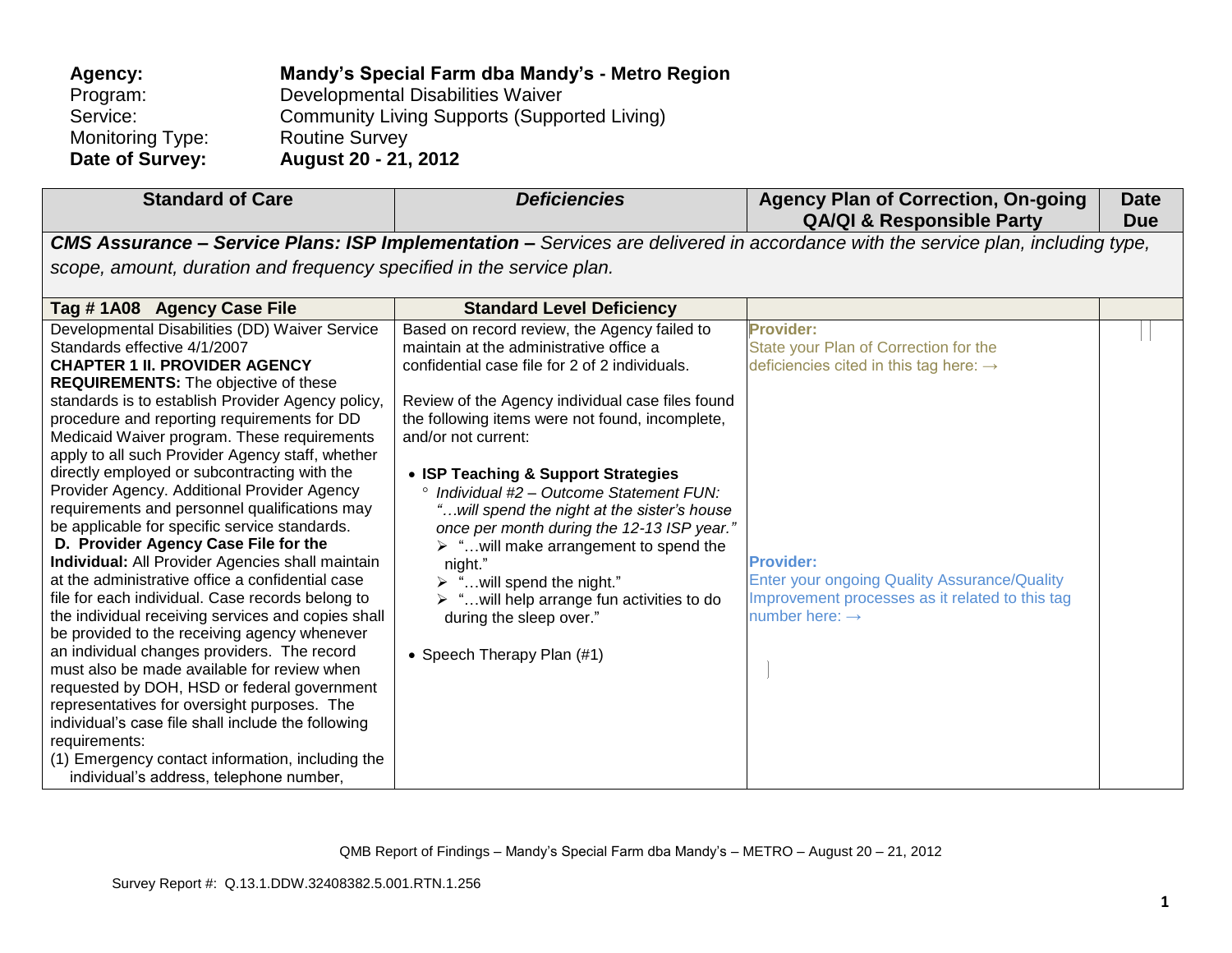| names and telephone numbers of relatives,           |  |  |
|-----------------------------------------------------|--|--|
|                                                     |  |  |
| or guardian or conservator, physician's             |  |  |
| name(s) and telephone number(s), pharmacy           |  |  |
| name, address and telephone number, and             |  |  |
| health plan if appropriate;                         |  |  |
| (2) The individual's complete and current ISP,      |  |  |
| with all supplemental plans specific to the         |  |  |
| individual, and the most current completed          |  |  |
| Health Assessment Tool (HAT);                       |  |  |
| (3) Progress notes and other service delivery       |  |  |
| documentation;                                      |  |  |
| (4) Crisis Prevention/Intervention Plans, if there  |  |  |
| are any for the individual;                         |  |  |
| (5) A medical history, which shall include at least |  |  |
| demographic data, current and past medical          |  |  |
| diagnoses including the cause (if known) of         |  |  |
|                                                     |  |  |
| the developmental disability, psychiatric           |  |  |
| diagnoses, allergies (food, environmental,          |  |  |
| medications), immunizations, and most               |  |  |
| recent physical exam;                               |  |  |
| (6) When applicable, transition plans completed     |  |  |
| for individuals at the time of discharge from       |  |  |
| Fort Stanton Hospital or Los Lunas Hospital         |  |  |
| and Training School; and                            |  |  |
| (7) Case records belong to the individual           |  |  |
| receiving services and copies shall be              |  |  |
| provided to the individual upon request.            |  |  |
| (8) The receiving Provider Agency shall be          |  |  |
| provided at a minimum the following records         |  |  |
| whenever an individual changes provider             |  |  |
| agencies:                                           |  |  |
| (a) Complete file for the past 12 months;           |  |  |
| (b) ISP and quarterly reports from the current      |  |  |
| and prior ISP year;                                 |  |  |
| (c) Intake information from original admission      |  |  |
| to services; and                                    |  |  |
|                                                     |  |  |
| (d) When applicable, the Individual                 |  |  |
| Transition Plan at the time of discharge            |  |  |
| from Los Lunas Hospital and Training                |  |  |
| School or Ft. Stanton Hospital.                     |  |  |
|                                                     |  |  |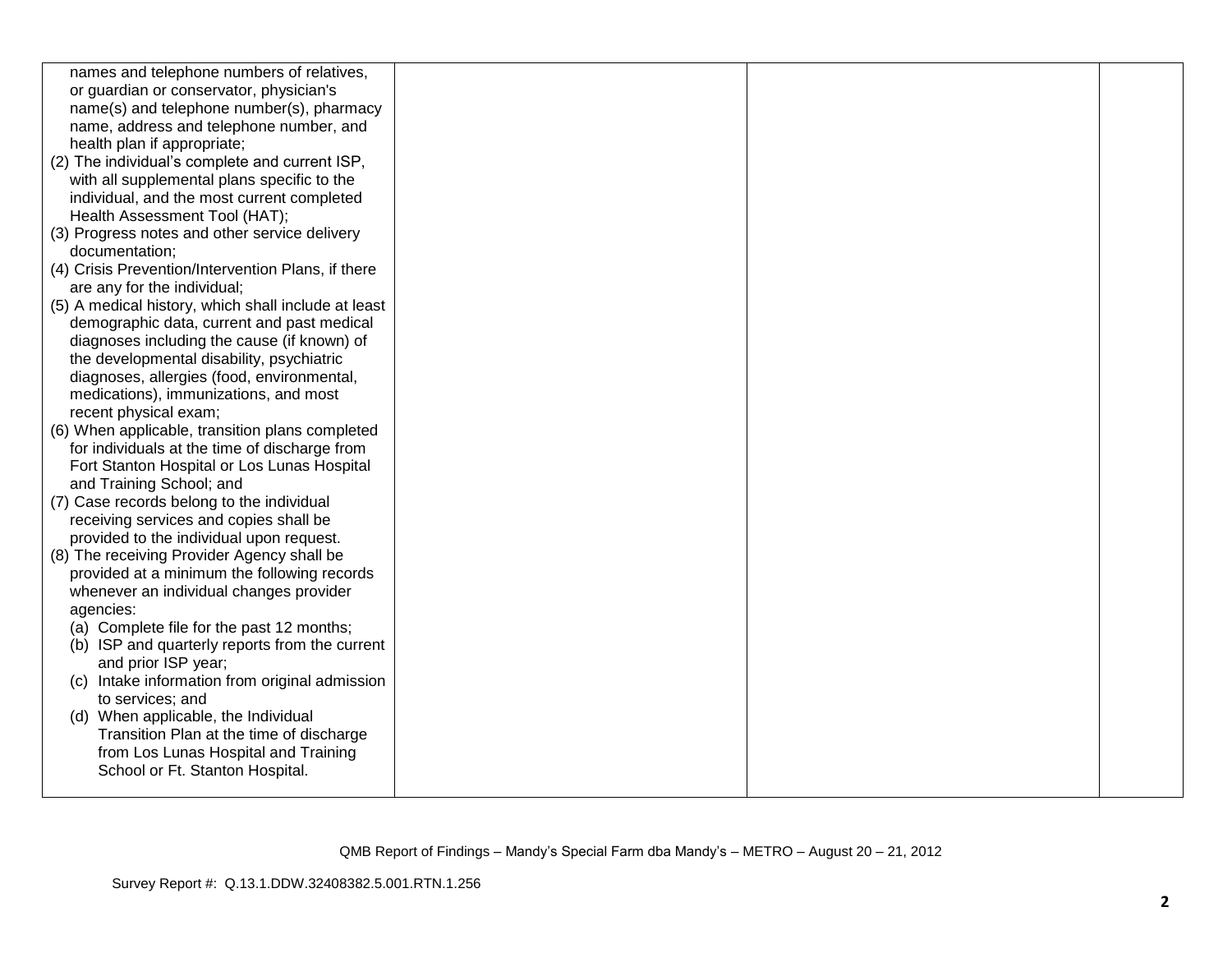| NMAC 8.302.1.17 RECORD KEEPING AND                |  |  |
|---------------------------------------------------|--|--|
| <b>DOCUMENTATION REQUIREMENTS: A</b>              |  |  |
| provider must maintain all the records necessary  |  |  |
| to fully disclose the nature, quality, amount and |  |  |
| medical necessity of services furnished to an     |  |  |
| eligible recipient who is currently receiving or  |  |  |
| who has received services in the past.            |  |  |
|                                                   |  |  |
| B. Documentation of test results: Results of      |  |  |
| tests and services must be documented, which      |  |  |
| includes results of laboratory and radiology      |  |  |
| procedures or progress following therapy or       |  |  |
| treatment.                                        |  |  |
|                                                   |  |  |
|                                                   |  |  |
|                                                   |  |  |
|                                                   |  |  |
|                                                   |  |  |
|                                                   |  |  |
|                                                   |  |  |
|                                                   |  |  |
|                                                   |  |  |
|                                                   |  |  |
|                                                   |  |  |
|                                                   |  |  |
|                                                   |  |  |
|                                                   |  |  |
|                                                   |  |  |
|                                                   |  |  |
|                                                   |  |  |
|                                                   |  |  |
|                                                   |  |  |
|                                                   |  |  |
|                                                   |  |  |
|                                                   |  |  |
|                                                   |  |  |
|                                                   |  |  |
|                                                   |  |  |
|                                                   |  |  |
|                                                   |  |  |
|                                                   |  |  |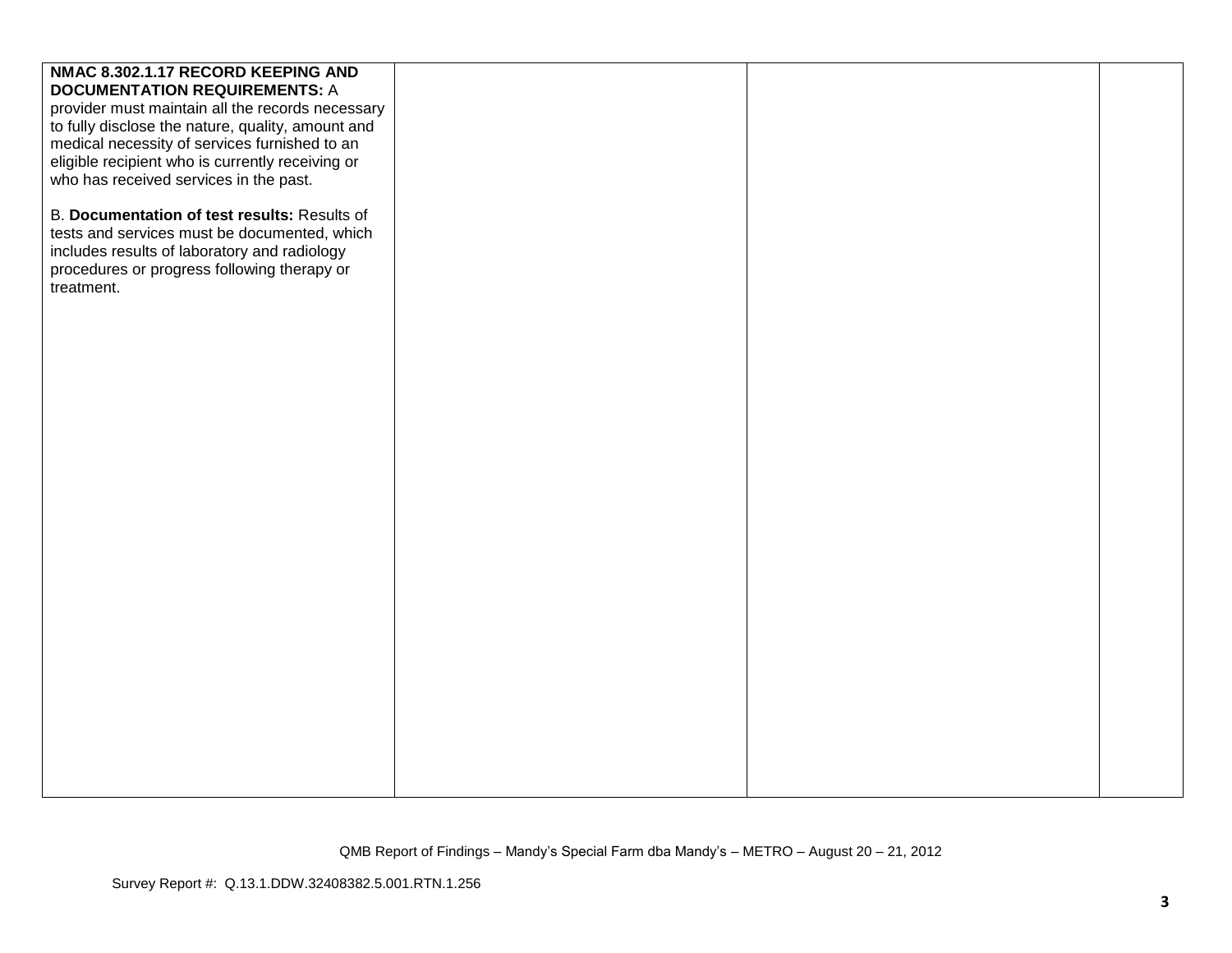| <b>Standard of Care</b>                                                              | <b>Deficiencies</b>                             | <b>Agency Plan of Correction, On-going</b>                                                                                                | <b>Date</b> |
|--------------------------------------------------------------------------------------|-------------------------------------------------|-------------------------------------------------------------------------------------------------------------------------------------------|-------------|
|                                                                                      |                                                 | <b>QA/QI &amp; Responsible Party</b>                                                                                                      | <b>Due</b>  |
|                                                                                      |                                                 |                                                                                                                                           |             |
|                                                                                      |                                                 | CMS Assurance - Qualified Providers - The State monitors non-licensed/non-certified providers to assure adherence to waiver               |             |
|                                                                                      |                                                 | requirements. The State implements its policies and procedures for verifying that provider training is conducted in accordance with State |             |
| requirements and the approved waiver.                                                |                                                 |                                                                                                                                           |             |
| Tag #1A20 Direct Support Personnel                                                   | <b>Standard Level Deficiency</b>                |                                                                                                                                           |             |
| <b>Training</b>                                                                      |                                                 |                                                                                                                                           |             |
| Developmental Disabilities (DD) Waiver Service                                       | Based on record review, the Agency failed to    | <b>Provider:</b>                                                                                                                          |             |
| Standards effective 4/1/2007                                                         | ensure that Orientation and Training            | State your Plan of Correction for the                                                                                                     |             |
| <b>CHAPTER 1 IV. GENERAL REQUIREMENTS</b>                                            | requirements were met for 2 of 8 Direct Support | deficiencies cited in this tag here: $\rightarrow$                                                                                        |             |
| FOR PROVIDER AGENCY SERVICE                                                          | Personnel.                                      |                                                                                                                                           |             |
| <b>PERSONNEL:</b> The objective of this section is to                                |                                                 |                                                                                                                                           |             |
| establish personnel standards for DD Medicaid                                        | Review of Direct Support Personnel training     |                                                                                                                                           |             |
| Waiver Provider Agencies for the following                                           | records found no evidence of the following      |                                                                                                                                           |             |
| services: Community Living Supports,                                                 | required DOH/DDSD trainings and certification   |                                                                                                                                           |             |
| Community Inclusion Services, Respite,                                               | being completed:                                |                                                                                                                                           |             |
| Substitute Care and Personal Support<br>Companion Services. These standards apply to |                                                 |                                                                                                                                           |             |
| all personnel who provide services, whether                                          | • Foundation for Health & Wellness (DSP #41)    |                                                                                                                                           |             |
| directly employed or subcontracting with the                                         | • CPR (DSP #40)                                 |                                                                                                                                           |             |
| Provider Agency. Additional personnel                                                |                                                 | <b>Provider:</b>                                                                                                                          |             |
| requirements and qualifications may be                                               |                                                 | <b>Enter your ongoing Quality Assurance/Quality</b>                                                                                       |             |
| applicable for specific service standards.                                           |                                                 | Improvement processes as it related to this tag                                                                                           |             |
| C. Orientation and Training Requirements:                                            |                                                 | number here: $\rightarrow$                                                                                                                |             |
| Orientation and training for direct support staff                                    |                                                 |                                                                                                                                           |             |
| and his or her supervisors shall comply with the                                     |                                                 |                                                                                                                                           |             |
| DDSD/DOH Policy Governing the Training                                               |                                                 |                                                                                                                                           |             |
| Requirements for Direct Support Staff and                                            |                                                 |                                                                                                                                           |             |
| <b>Internal Service Coordinators Serving</b>                                         |                                                 |                                                                                                                                           |             |
| Individuals with Developmental Disabilities to                                       |                                                 |                                                                                                                                           |             |
| include the following:                                                               |                                                 |                                                                                                                                           |             |
| Each new employee shall receive<br>(1)                                               |                                                 |                                                                                                                                           |             |
| appropriate orientation, including but not                                           |                                                 |                                                                                                                                           |             |
| limited to, all policies relating to fire                                            |                                                 |                                                                                                                                           |             |
| prevention, accident prevention, incident                                            |                                                 |                                                                                                                                           |             |
| management and reporting, and                                                        |                                                 |                                                                                                                                           |             |
| emergency procedures; and                                                            |                                                 |                                                                                                                                           |             |
| Individual-specific training for each<br>(2)                                         |                                                 |                                                                                                                                           |             |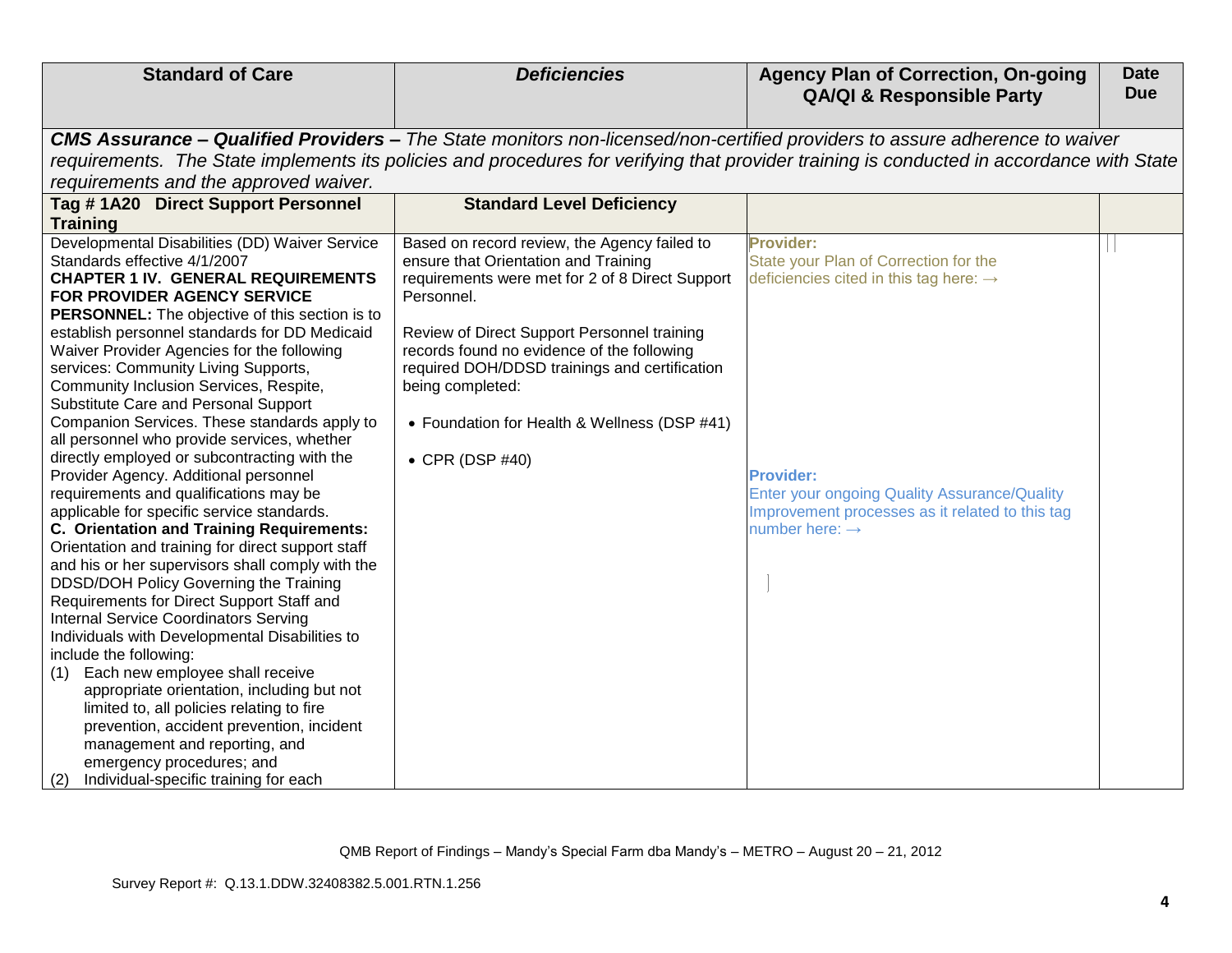| individual under his or her direct care, as         |  |  |
|-----------------------------------------------------|--|--|
| described in the individual service plan,           |  |  |
| prior to working alone with the individual.         |  |  |
|                                                     |  |  |
| Department of Health (DOH) Developmental            |  |  |
| <b>Disabilities Supports Division (DDSD) Policy</b> |  |  |
| - Policy Title: Training Requirements for           |  |  |
| Direct Service Agency Staff Policy - Eff.           |  |  |
| March 1, 2007 - II. POLICY STATEMENTS:              |  |  |
| A. Individuals shall receive services from          |  |  |
| competent and qualified staff.                      |  |  |
| B. Staff shall complete individual-specific         |  |  |
| (formerly known as "Addendum B") training           |  |  |
| requirements in accordance with the                 |  |  |
| specifications described in the individual service  |  |  |
| plan (ISP) of each individual served.               |  |  |
| C. Staff shall complete training on DOH-            |  |  |
| approved incident reporting procedures in           |  |  |
| accordance with 7 NMAC 1.13.                        |  |  |
| D. Staff providing direct services shall complete   |  |  |
| training in universal precautions on an annual      |  |  |
| basis. The training materials shall meet            |  |  |
| Occupational Safety and Health Administration       |  |  |
| (OSHA) requirements.                                |  |  |
| E. Staff providing direct services shall maintain   |  |  |
| certification in first aid and CPR. The training    |  |  |
| materials shall meet OSHA                           |  |  |
| requirements/guidelines.                            |  |  |
| F. Staff who may be exposed to hazardous            |  |  |
| chemicals shall complete relevant training in       |  |  |
| accordance with OSHA requirements.                  |  |  |
| G. Staff shall be certified in a DDSD-approved      |  |  |
| behavioral intervention system (e.g., Mandt,        |  |  |
| CPI) before using physical restraint techniques.    |  |  |
| Staff members providing direct services shall       |  |  |
| maintain certification in a DDSD-approved           |  |  |
| behavioral intervention system if an individual     |  |  |
| they support has a behavioral crisis plan that      |  |  |
| includes the use of physical restraint techniques.  |  |  |
| H. Staff shall complete and maintain certification  |  |  |
| in a DDSD-approved medication course in             |  |  |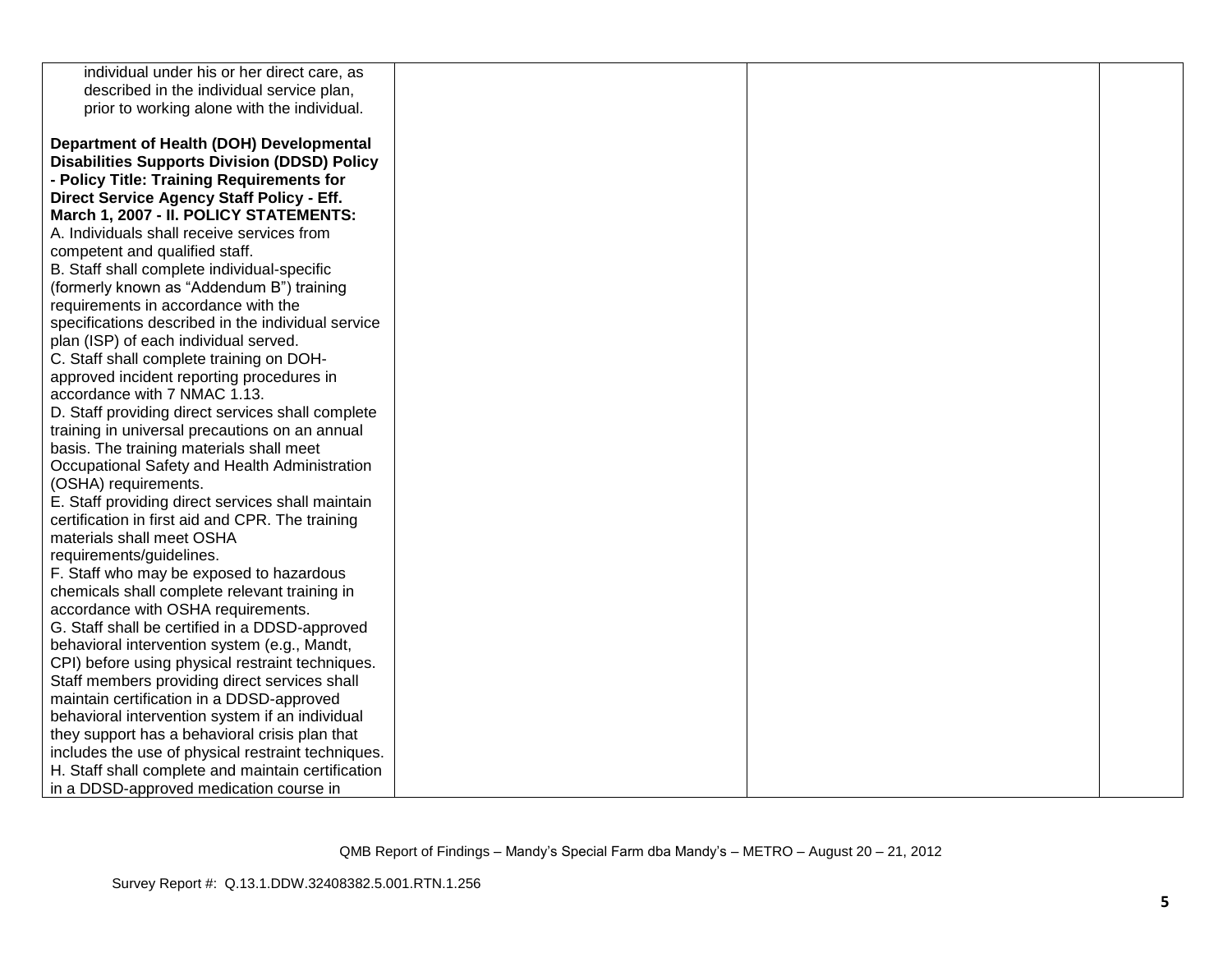| accordance with the DDSD Medication Delivery                                                                                                                                              |  |  |
|-------------------------------------------------------------------------------------------------------------------------------------------------------------------------------------------|--|--|
| Policy M-001.                                                                                                                                                                             |  |  |
| I. Staff providing direct services shall complete<br>safety training within the first thirty (30) days of<br>employment and before working alone with an<br>individual receiving service. |  |  |
|                                                                                                                                                                                           |  |  |
|                                                                                                                                                                                           |  |  |
|                                                                                                                                                                                           |  |  |
|                                                                                                                                                                                           |  |  |
|                                                                                                                                                                                           |  |  |
|                                                                                                                                                                                           |  |  |
|                                                                                                                                                                                           |  |  |
|                                                                                                                                                                                           |  |  |
|                                                                                                                                                                                           |  |  |
|                                                                                                                                                                                           |  |  |
|                                                                                                                                                                                           |  |  |
|                                                                                                                                                                                           |  |  |
|                                                                                                                                                                                           |  |  |
|                                                                                                                                                                                           |  |  |
|                                                                                                                                                                                           |  |  |
|                                                                                                                                                                                           |  |  |
|                                                                                                                                                                                           |  |  |
|                                                                                                                                                                                           |  |  |
|                                                                                                                                                                                           |  |  |
|                                                                                                                                                                                           |  |  |
|                                                                                                                                                                                           |  |  |
|                                                                                                                                                                                           |  |  |
|                                                                                                                                                                                           |  |  |
|                                                                                                                                                                                           |  |  |
|                                                                                                                                                                                           |  |  |
|                                                                                                                                                                                           |  |  |
|                                                                                                                                                                                           |  |  |
|                                                                                                                                                                                           |  |  |
|                                                                                                                                                                                           |  |  |
|                                                                                                                                                                                           |  |  |
|                                                                                                                                                                                           |  |  |
|                                                                                                                                                                                           |  |  |
|                                                                                                                                                                                           |  |  |
|                                                                                                                                                                                           |  |  |
|                                                                                                                                                                                           |  |  |
|                                                                                                                                                                                           |  |  |
|                                                                                                                                                                                           |  |  |
|                                                                                                                                                                                           |  |  |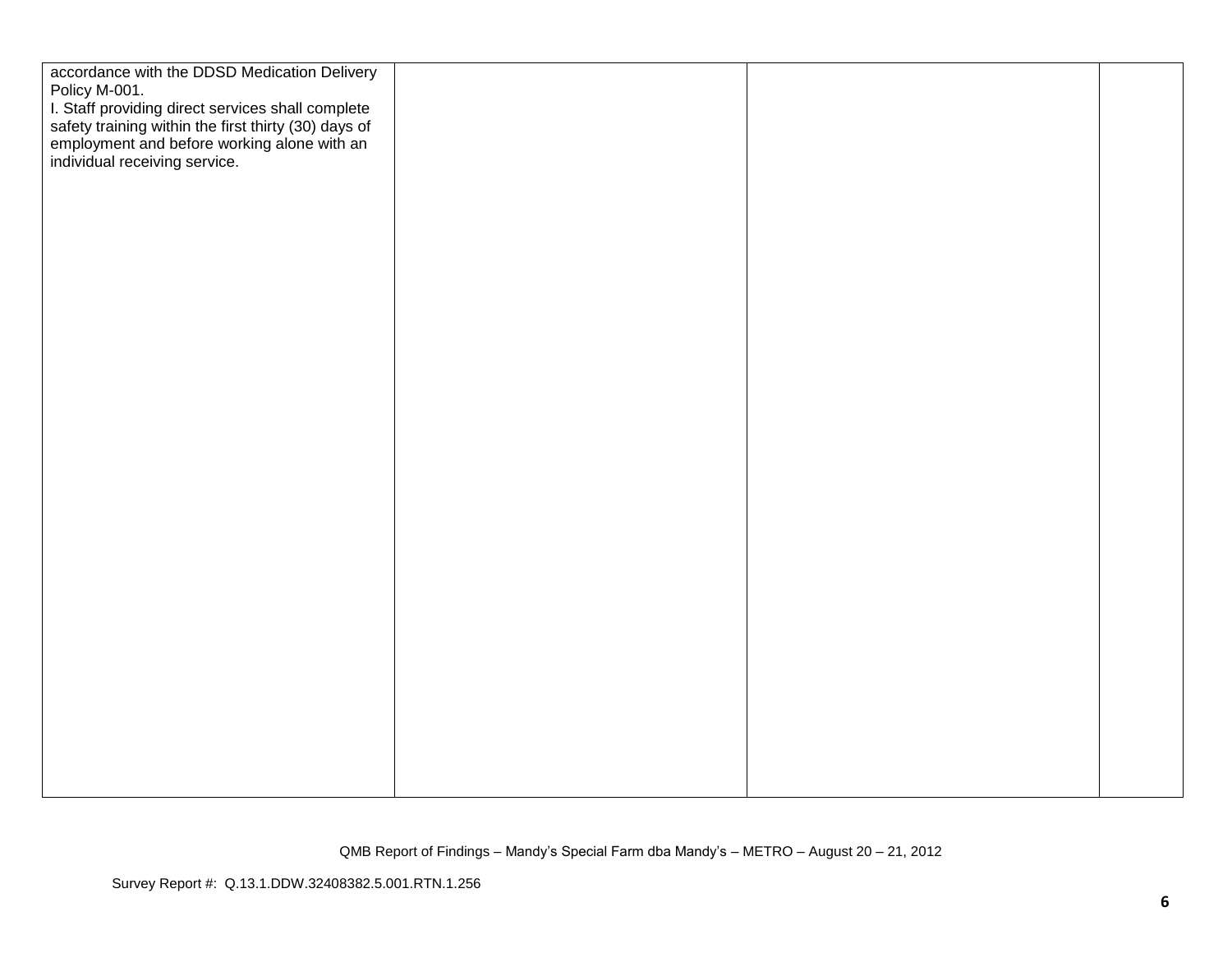| Tag #1A26 Consolidated On-line                    | <b>Standard Level Deficiency</b>                  |                                                    |  |
|---------------------------------------------------|---------------------------------------------------|----------------------------------------------------|--|
| <b>Registry/Employee Abuse Registry</b>           |                                                   |                                                    |  |
| NMAC 7.1.12.8 REGISTRY ESTABLISHED;               | Based on record review, the Agency failed to      | <b>Provider:</b>                                   |  |
| PROVIDER INQUIRY REQUIRED: Upon the               | maintain documentation in the employee's          | State your Plan of Correction for the              |  |
| effective date of this rule, the department has   | personnel records that evidenced inquiry to the   | deficiencies cited in this tag here: $\rightarrow$ |  |
| established and maintains an accurate and         | Employee Abuse Registry prior to employment       |                                                    |  |
| complete electronic registry that contains the    | for 1 of 10 Agency Personnel.                     |                                                    |  |
| name, date of birth, address, social security     |                                                   |                                                    |  |
| number, and other appropriate identifying         | The following Agency Personnel records            |                                                    |  |
| information of all persons who, while employed    | contained evidence that indicated the             |                                                    |  |
| by a provider, have been determined by the        | <b>Employee Abuse Registry was completed</b>      |                                                    |  |
| department, as a result of an investigation of a  | after hire:                                       |                                                    |  |
| complaint, to have engaged in a substantiated     |                                                   |                                                    |  |
| registry-referred incident of abuse, neglect or   | <b>Direct Support Personnel (DSP):</b>            |                                                    |  |
| exploitation of a person receiving care or        | $\bullet$ #47 - Date of hire 8/02/2012, completed |                                                    |  |
| services from a provider. Additions and updates   | 8/17/2012.                                        | <b>Provider:</b>                                   |  |
| to the registry shall be posted no later than two |                                                   | Enter your ongoing Quality Assurance/Quality       |  |
| (2) business days following receipt. Only         |                                                   | Improvement processes as it related to this tag    |  |
| department staff designated by the custodian      |                                                   | number here: $\rightarrow$                         |  |
| may access, maintain and update the data in the   |                                                   |                                                    |  |
| registry.                                         |                                                   |                                                    |  |
| Provider requirement to inquire of<br>А.          |                                                   |                                                    |  |
| registry. A provider, prior to employing or       |                                                   |                                                    |  |
| contracting with an employee, shall inquire of    |                                                   |                                                    |  |
| the registry whether the individual under         |                                                   |                                                    |  |
| consideration for employment or contracting is    |                                                   |                                                    |  |
| listed on the registry.                           |                                                   |                                                    |  |
| Prohibited employment. A provider<br>В.           |                                                   |                                                    |  |
| may not employ or contract with an individual to  |                                                   |                                                    |  |
| be an employee if the individual is listed on the |                                                   |                                                    |  |
| registry as having a substantiated registry-      |                                                   |                                                    |  |
| referred incident of abuse, neglect or            |                                                   |                                                    |  |
| exploitation of a person receiving care or        |                                                   |                                                    |  |
| services from a provider.                         |                                                   |                                                    |  |
| Documentation of inquiry to registry.<br>D.       |                                                   |                                                    |  |
| The provider shall maintain documentation in the  |                                                   |                                                    |  |
| employee's personnel or employment records        |                                                   |                                                    |  |
| that evidences the fact that the provider made    |                                                   |                                                    |  |
| an inquiry to the registry concerning that        |                                                   |                                                    |  |
| employee prior to employment. Such                |                                                   |                                                    |  |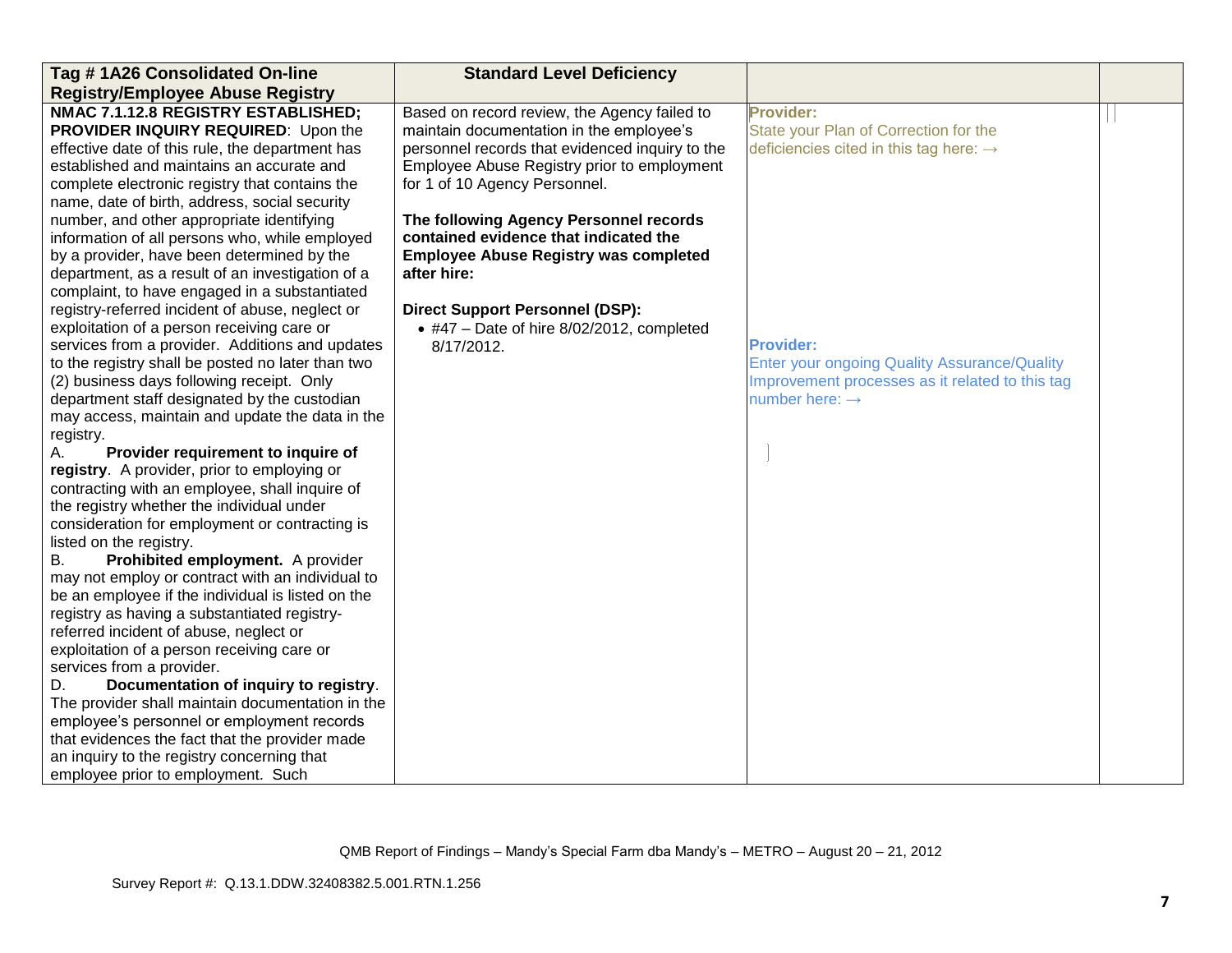| documentation must include evidence, based on                                                                                                                                                                                                                                                                                                                                                                                                                                                                                                                                                                                                                                                                                                                                                                                                                                                                                                                                                                                                                                                                                                                                                                                                                                                                                                                                                                                                                                                                                                                                                                                                                                                                                                          |  |  |
|--------------------------------------------------------------------------------------------------------------------------------------------------------------------------------------------------------------------------------------------------------------------------------------------------------------------------------------------------------------------------------------------------------------------------------------------------------------------------------------------------------------------------------------------------------------------------------------------------------------------------------------------------------------------------------------------------------------------------------------------------------------------------------------------------------------------------------------------------------------------------------------------------------------------------------------------------------------------------------------------------------------------------------------------------------------------------------------------------------------------------------------------------------------------------------------------------------------------------------------------------------------------------------------------------------------------------------------------------------------------------------------------------------------------------------------------------------------------------------------------------------------------------------------------------------------------------------------------------------------------------------------------------------------------------------------------------------------------------------------------------------|--|--|
| the response to such inquiry received from the                                                                                                                                                                                                                                                                                                                                                                                                                                                                                                                                                                                                                                                                                                                                                                                                                                                                                                                                                                                                                                                                                                                                                                                                                                                                                                                                                                                                                                                                                                                                                                                                                                                                                                         |  |  |
|                                                                                                                                                                                                                                                                                                                                                                                                                                                                                                                                                                                                                                                                                                                                                                                                                                                                                                                                                                                                                                                                                                                                                                                                                                                                                                                                                                                                                                                                                                                                                                                                                                                                                                                                                        |  |  |
|                                                                                                                                                                                                                                                                                                                                                                                                                                                                                                                                                                                                                                                                                                                                                                                                                                                                                                                                                                                                                                                                                                                                                                                                                                                                                                                                                                                                                                                                                                                                                                                                                                                                                                                                                        |  |  |
|                                                                                                                                                                                                                                                                                                                                                                                                                                                                                                                                                                                                                                                                                                                                                                                                                                                                                                                                                                                                                                                                                                                                                                                                                                                                                                                                                                                                                                                                                                                                                                                                                                                                                                                                                        |  |  |
| neglect or exploitation.                                                                                                                                                                                                                                                                                                                                                                                                                                                                                                                                                                                                                                                                                                                                                                                                                                                                                                                                                                                                                                                                                                                                                                                                                                                                                                                                                                                                                                                                                                                                                                                                                                                                                                                               |  |  |
| Documentation for other staff. With<br>Е.                                                                                                                                                                                                                                                                                                                                                                                                                                                                                                                                                                                                                                                                                                                                                                                                                                                                                                                                                                                                                                                                                                                                                                                                                                                                                                                                                                                                                                                                                                                                                                                                                                                                                                              |  |  |
|                                                                                                                                                                                                                                                                                                                                                                                                                                                                                                                                                                                                                                                                                                                                                                                                                                                                                                                                                                                                                                                                                                                                                                                                                                                                                                                                                                                                                                                                                                                                                                                                                                                                                                                                                        |  |  |
|                                                                                                                                                                                                                                                                                                                                                                                                                                                                                                                                                                                                                                                                                                                                                                                                                                                                                                                                                                                                                                                                                                                                                                                                                                                                                                                                                                                                                                                                                                                                                                                                                                                                                                                                                        |  |  |
|                                                                                                                                                                                                                                                                                                                                                                                                                                                                                                                                                                                                                                                                                                                                                                                                                                                                                                                                                                                                                                                                                                                                                                                                                                                                                                                                                                                                                                                                                                                                                                                                                                                                                                                                                        |  |  |
|                                                                                                                                                                                                                                                                                                                                                                                                                                                                                                                                                                                                                                                                                                                                                                                                                                                                                                                                                                                                                                                                                                                                                                                                                                                                                                                                                                                                                                                                                                                                                                                                                                                                                                                                                        |  |  |
|                                                                                                                                                                                                                                                                                                                                                                                                                                                                                                                                                                                                                                                                                                                                                                                                                                                                                                                                                                                                                                                                                                                                                                                                                                                                                                                                                                                                                                                                                                                                                                                                                                                                                                                                                        |  |  |
|                                                                                                                                                                                                                                                                                                                                                                                                                                                                                                                                                                                                                                                                                                                                                                                                                                                                                                                                                                                                                                                                                                                                                                                                                                                                                                                                                                                                                                                                                                                                                                                                                                                                                                                                                        |  |  |
|                                                                                                                                                                                                                                                                                                                                                                                                                                                                                                                                                                                                                                                                                                                                                                                                                                                                                                                                                                                                                                                                                                                                                                                                                                                                                                                                                                                                                                                                                                                                                                                                                                                                                                                                                        |  |  |
|                                                                                                                                                                                                                                                                                                                                                                                                                                                                                                                                                                                                                                                                                                                                                                                                                                                                                                                                                                                                                                                                                                                                                                                                                                                                                                                                                                                                                                                                                                                                                                                                                                                                                                                                                        |  |  |
|                                                                                                                                                                                                                                                                                                                                                                                                                                                                                                                                                                                                                                                                                                                                                                                                                                                                                                                                                                                                                                                                                                                                                                                                                                                                                                                                                                                                                                                                                                                                                                                                                                                                                                                                                        |  |  |
|                                                                                                                                                                                                                                                                                                                                                                                                                                                                                                                                                                                                                                                                                                                                                                                                                                                                                                                                                                                                                                                                                                                                                                                                                                                                                                                                                                                                                                                                                                                                                                                                                                                                                                                                                        |  |  |
|                                                                                                                                                                                                                                                                                                                                                                                                                                                                                                                                                                                                                                                                                                                                                                                                                                                                                                                                                                                                                                                                                                                                                                                                                                                                                                                                                                                                                                                                                                                                                                                                                                                                                                                                                        |  |  |
|                                                                                                                                                                                                                                                                                                                                                                                                                                                                                                                                                                                                                                                                                                                                                                                                                                                                                                                                                                                                                                                                                                                                                                                                                                                                                                                                                                                                                                                                                                                                                                                                                                                                                                                                                        |  |  |
|                                                                                                                                                                                                                                                                                                                                                                                                                                                                                                                                                                                                                                                                                                                                                                                                                                                                                                                                                                                                                                                                                                                                                                                                                                                                                                                                                                                                                                                                                                                                                                                                                                                                                                                                                        |  |  |
|                                                                                                                                                                                                                                                                                                                                                                                                                                                                                                                                                                                                                                                                                                                                                                                                                                                                                                                                                                                                                                                                                                                                                                                                                                                                                                                                                                                                                                                                                                                                                                                                                                                                                                                                                        |  |  |
|                                                                                                                                                                                                                                                                                                                                                                                                                                                                                                                                                                                                                                                                                                                                                                                                                                                                                                                                                                                                                                                                                                                                                                                                                                                                                                                                                                                                                                                                                                                                                                                                                                                                                                                                                        |  |  |
|                                                                                                                                                                                                                                                                                                                                                                                                                                                                                                                                                                                                                                                                                                                                                                                                                                                                                                                                                                                                                                                                                                                                                                                                                                                                                                                                                                                                                                                                                                                                                                                                                                                                                                                                                        |  |  |
|                                                                                                                                                                                                                                                                                                                                                                                                                                                                                                                                                                                                                                                                                                                                                                                                                                                                                                                                                                                                                                                                                                                                                                                                                                                                                                                                                                                                                                                                                                                                                                                                                                                                                                                                                        |  |  |
|                                                                                                                                                                                                                                                                                                                                                                                                                                                                                                                                                                                                                                                                                                                                                                                                                                                                                                                                                                                                                                                                                                                                                                                                                                                                                                                                                                                                                                                                                                                                                                                                                                                                                                                                                        |  |  |
|                                                                                                                                                                                                                                                                                                                                                                                                                                                                                                                                                                                                                                                                                                                                                                                                                                                                                                                                                                                                                                                                                                                                                                                                                                                                                                                                                                                                                                                                                                                                                                                                                                                                                                                                                        |  |  |
|                                                                                                                                                                                                                                                                                                                                                                                                                                                                                                                                                                                                                                                                                                                                                                                                                                                                                                                                                                                                                                                                                                                                                                                                                                                                                                                                                                                                                                                                                                                                                                                                                                                                                                                                                        |  |  |
|                                                                                                                                                                                                                                                                                                                                                                                                                                                                                                                                                                                                                                                                                                                                                                                                                                                                                                                                                                                                                                                                                                                                                                                                                                                                                                                                                                                                                                                                                                                                                                                                                                                                                                                                                        |  |  |
|                                                                                                                                                                                                                                                                                                                                                                                                                                                                                                                                                                                                                                                                                                                                                                                                                                                                                                                                                                                                                                                                                                                                                                                                                                                                                                                                                                                                                                                                                                                                                                                                                                                                                                                                                        |  |  |
|                                                                                                                                                                                                                                                                                                                                                                                                                                                                                                                                                                                                                                                                                                                                                                                                                                                                                                                                                                                                                                                                                                                                                                                                                                                                                                                                                                                                                                                                                                                                                                                                                                                                                                                                                        |  |  |
|                                                                                                                                                                                                                                                                                                                                                                                                                                                                                                                                                                                                                                                                                                                                                                                                                                                                                                                                                                                                                                                                                                                                                                                                                                                                                                                                                                                                                                                                                                                                                                                                                                                                                                                                                        |  |  |
|                                                                                                                                                                                                                                                                                                                                                                                                                                                                                                                                                                                                                                                                                                                                                                                                                                                                                                                                                                                                                                                                                                                                                                                                                                                                                                                                                                                                                                                                                                                                                                                                                                                                                                                                                        |  |  |
|                                                                                                                                                                                                                                                                                                                                                                                                                                                                                                                                                                                                                                                                                                                                                                                                                                                                                                                                                                                                                                                                                                                                                                                                                                                                                                                                                                                                                                                                                                                                                                                                                                                                                                                                                        |  |  |
|                                                                                                                                                                                                                                                                                                                                                                                                                                                                                                                                                                                                                                                                                                                                                                                                                                                                                                                                                                                                                                                                                                                                                                                                                                                                                                                                                                                                                                                                                                                                                                                                                                                                                                                                                        |  |  |
|                                                                                                                                                                                                                                                                                                                                                                                                                                                                                                                                                                                                                                                                                                                                                                                                                                                                                                                                                                                                                                                                                                                                                                                                                                                                                                                                                                                                                                                                                                                                                                                                                                                                                                                                                        |  |  |
|                                                                                                                                                                                                                                                                                                                                                                                                                                                                                                                                                                                                                                                                                                                                                                                                                                                                                                                                                                                                                                                                                                                                                                                                                                                                                                                                                                                                                                                                                                                                                                                                                                                                                                                                                        |  |  |
|                                                                                                                                                                                                                                                                                                                                                                                                                                                                                                                                                                                                                                                                                                                                                                                                                                                                                                                                                                                                                                                                                                                                                                                                                                                                                                                                                                                                                                                                                                                                                                                                                                                                                                                                                        |  |  |
|                                                                                                                                                                                                                                                                                                                                                                                                                                                                                                                                                                                                                                                                                                                                                                                                                                                                                                                                                                                                                                                                                                                                                                                                                                                                                                                                                                                                                                                                                                                                                                                                                                                                                                                                                        |  |  |
|                                                                                                                                                                                                                                                                                                                                                                                                                                                                                                                                                                                                                                                                                                                                                                                                                                                                                                                                                                                                                                                                                                                                                                                                                                                                                                                                                                                                                                                                                                                                                                                                                                                                                                                                                        |  |  |
|                                                                                                                                                                                                                                                                                                                                                                                                                                                                                                                                                                                                                                                                                                                                                                                                                                                                                                                                                                                                                                                                                                                                                                                                                                                                                                                                                                                                                                                                                                                                                                                                                                                                                                                                                        |  |  |
|                                                                                                                                                                                                                                                                                                                                                                                                                                                                                                                                                                                                                                                                                                                                                                                                                                                                                                                                                                                                                                                                                                                                                                                                                                                                                                                                                                                                                                                                                                                                                                                                                                                                                                                                                        |  |  |
| custodian by the provider, that the employee<br>was not listed on the registry as having a<br>substantiated registry-referred incident of abuse,<br>respect to all employed or contracted individuals<br>providing direct care who are licensed health<br>care professionals or certified nurse aides, the<br>provider shall maintain documentation reflecting<br>the individual's current licensure as a health<br>care professional or current certification as a<br>nurse aide.<br>F.<br><b>Consequences of noncompliance.</b><br>The department or other governmental agency<br>having regulatory enforcement authority over a<br>provider may sanction a provider in accordance<br>with applicable law if the provider fails to make<br>an appropriate and timely inquiry of the registry,<br>or fails to maintain evidence of such inquiry, in<br>connection with the hiring or contracting of an<br>employee; or for employing or contracting any<br>person to work as an employee who is listed on<br>the registry. Such sanctions may include a<br>directed plan of correction, civil monetary<br>penalty not to exceed five thousand dollars<br>(\$5000) per instance, or termination or non-<br>renewal of any contract with the department or<br>other governmental agency.<br>Developmental Disabilities (DD) Waiver Service<br>Standards effective 4/1/2007<br><b>Chapter 1.IV. General Provider</b><br>Requirements. D. Criminal History<br>Screening: All personnel shall be screened by<br>the Provider Agency in regard to the employee's<br>qualifications, references, and employment<br>history, prior to employment. All Provider<br>Agencies shall comply with the Criminal Records<br>Screening for Caregivers 7.1.12 NMAC and |  |  |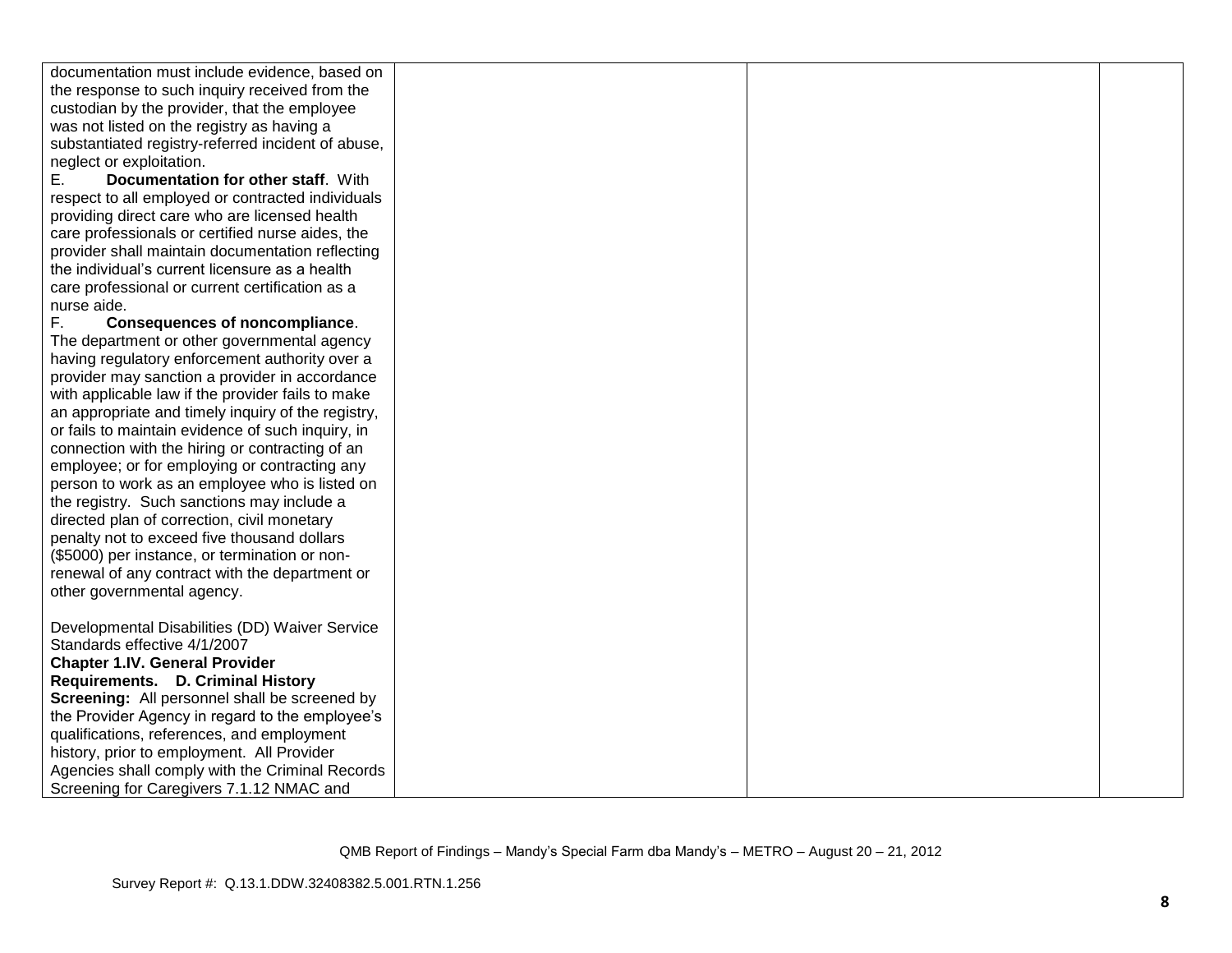| Employee Abuse Registry 7.1.12 NMAC as<br>required by the Department of Health, Division<br>of Health Improvement. |  |  |
|--------------------------------------------------------------------------------------------------------------------|--|--|
|                                                                                                                    |  |  |
|                                                                                                                    |  |  |
|                                                                                                                    |  |  |
|                                                                                                                    |  |  |
|                                                                                                                    |  |  |
|                                                                                                                    |  |  |
|                                                                                                                    |  |  |
|                                                                                                                    |  |  |
|                                                                                                                    |  |  |
|                                                                                                                    |  |  |
|                                                                                                                    |  |  |
|                                                                                                                    |  |  |
|                                                                                                                    |  |  |
|                                                                                                                    |  |  |
|                                                                                                                    |  |  |
|                                                                                                                    |  |  |
|                                                                                                                    |  |  |
|                                                                                                                    |  |  |
|                                                                                                                    |  |  |
|                                                                                                                    |  |  |
|                                                                                                                    |  |  |
|                                                                                                                    |  |  |
|                                                                                                                    |  |  |
|                                                                                                                    |  |  |
|                                                                                                                    |  |  |
|                                                                                                                    |  |  |
|                                                                                                                    |  |  |
|                                                                                                                    |  |  |
|                                                                                                                    |  |  |
|                                                                                                                    |  |  |
|                                                                                                                    |  |  |
|                                                                                                                    |  |  |
|                                                                                                                    |  |  |
|                                                                                                                    |  |  |
|                                                                                                                    |  |  |
|                                                                                                                    |  |  |
|                                                                                                                    |  |  |
|                                                                                                                    |  |  |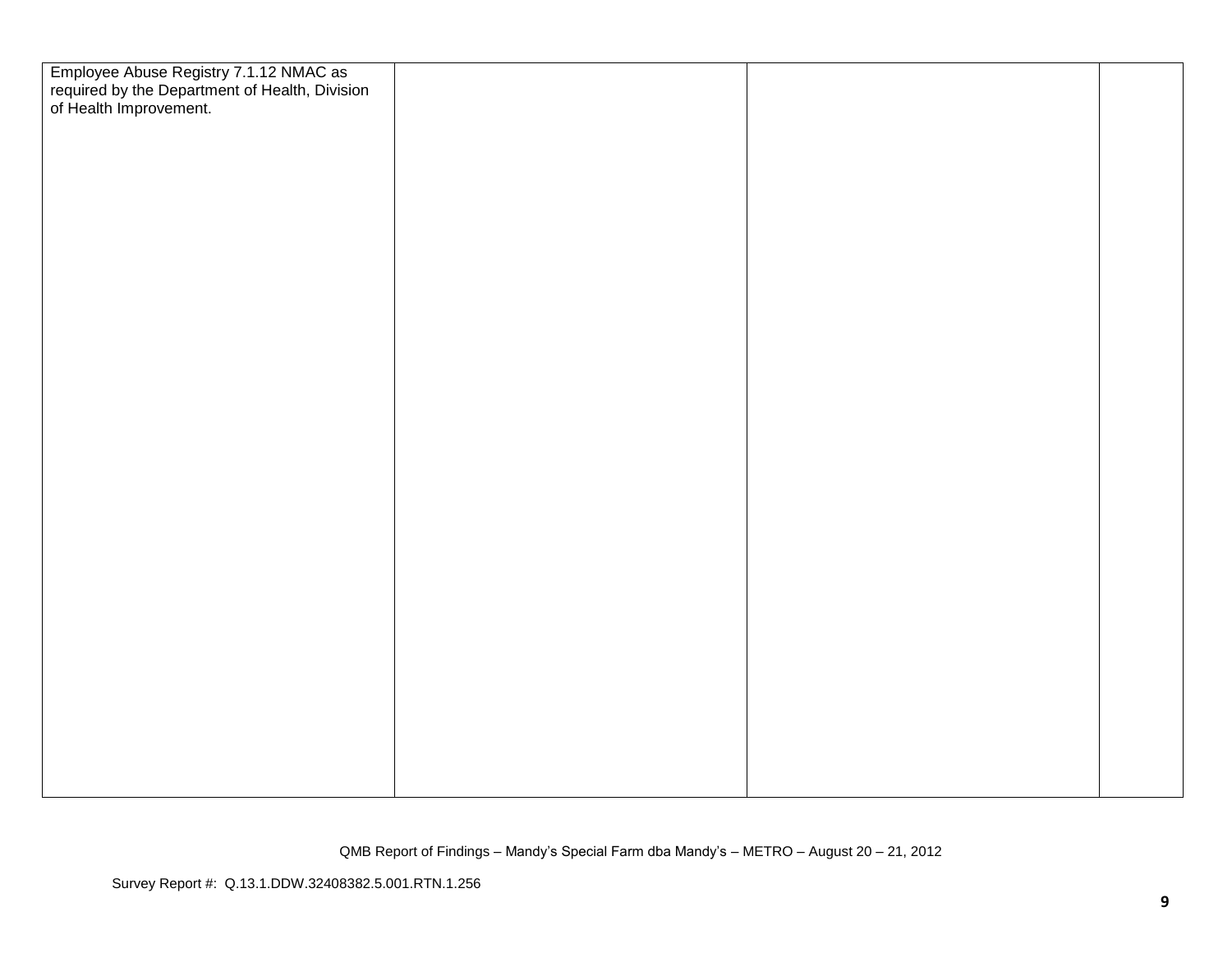| Tag # 1A36 Service Coordination                                                                                                                                                                                                                                                                                                                                                                                                                                                                                                                                                                                                                                                                                              | <b>Standard Level Deficiency</b>                                                                                                                                                                                                                                                                                                      |                                                                                                                                                                                                                                               |  |
|------------------------------------------------------------------------------------------------------------------------------------------------------------------------------------------------------------------------------------------------------------------------------------------------------------------------------------------------------------------------------------------------------------------------------------------------------------------------------------------------------------------------------------------------------------------------------------------------------------------------------------------------------------------------------------------------------------------------------|---------------------------------------------------------------------------------------------------------------------------------------------------------------------------------------------------------------------------------------------------------------------------------------------------------------------------------------|-----------------------------------------------------------------------------------------------------------------------------------------------------------------------------------------------------------------------------------------------|--|
| <b>Requirements</b>                                                                                                                                                                                                                                                                                                                                                                                                                                                                                                                                                                                                                                                                                                          |                                                                                                                                                                                                                                                                                                                                       |                                                                                                                                                                                                                                               |  |
| Developmental Disabilities (DD) Waiver Service<br>Standards effective 4/1/2007<br><b>CHAPTER 1 IV. GENERAL REQUIREMENTS</b><br>FOR PROVIDER AGENCY SERVICE<br><b>PERSONNEL:</b> The objective of this section is to<br>establish personnel standards for DD Medicaid<br>Waiver Provider Agencies for the following<br>services: Community Living Supports,<br>Community Inclusion Services, Respite,<br>Substitute Care and Personal Support<br>Companion Services. These standards apply to<br>all personnel who provide services, whether<br>directly employed or subcontracting with the<br>Provider Agency. Additional personnel<br>requirements and qualifications may be<br>applicable for specific service standards. | Based on record review, the Agency failed to<br>ensure that Orientation and Training<br>requirements were met for 1 of 2 Service<br>Coordinators.<br>Review of Service Coordinators training records<br>found no evidence of the following required<br>DOH/DDSD trainings being completed:<br>• Promoting Effective Teamwork (SC #48) | <b>Provider:</b><br>State your Plan of Correction for the<br>deficiencies cited in this tag here: $\rightarrow$<br><b>Provider:</b><br><b>Enter your ongoing Quality Assurance/Quality</b><br>Improvement processes as it related to this tag |  |
| C. Orientation and Training Requirements:<br>Orientation and training for direct support staff<br>and his or her supervisors shall comply with the<br>DDSD/DOH Policy Governing the Training<br>Requirements for Direct Support Staff and<br><b>Internal Service Coordinators Serving</b><br>Individuals with Developmental Disabilities to<br>include the following:                                                                                                                                                                                                                                                                                                                                                        |                                                                                                                                                                                                                                                                                                                                       | number here: $\rightarrow$                                                                                                                                                                                                                    |  |
| (1) Each new employee shall receive<br>appropriate orientation, including but not<br>limited to, all policies relating to fire<br>prevention, accident prevention, incident<br>management and reporting, and emergency<br>procedures; and                                                                                                                                                                                                                                                                                                                                                                                                                                                                                    |                                                                                                                                                                                                                                                                                                                                       |                                                                                                                                                                                                                                               |  |
| NMAC 7.26.5.7 "service coordinator": the<br>community provider staff member, sometimes<br>called the program manager or the internal<br>case manager, who supervises, implements<br>and monitors the service plan within the                                                                                                                                                                                                                                                                                                                                                                                                                                                                                                 |                                                                                                                                                                                                                                                                                                                                       |                                                                                                                                                                                                                                               |  |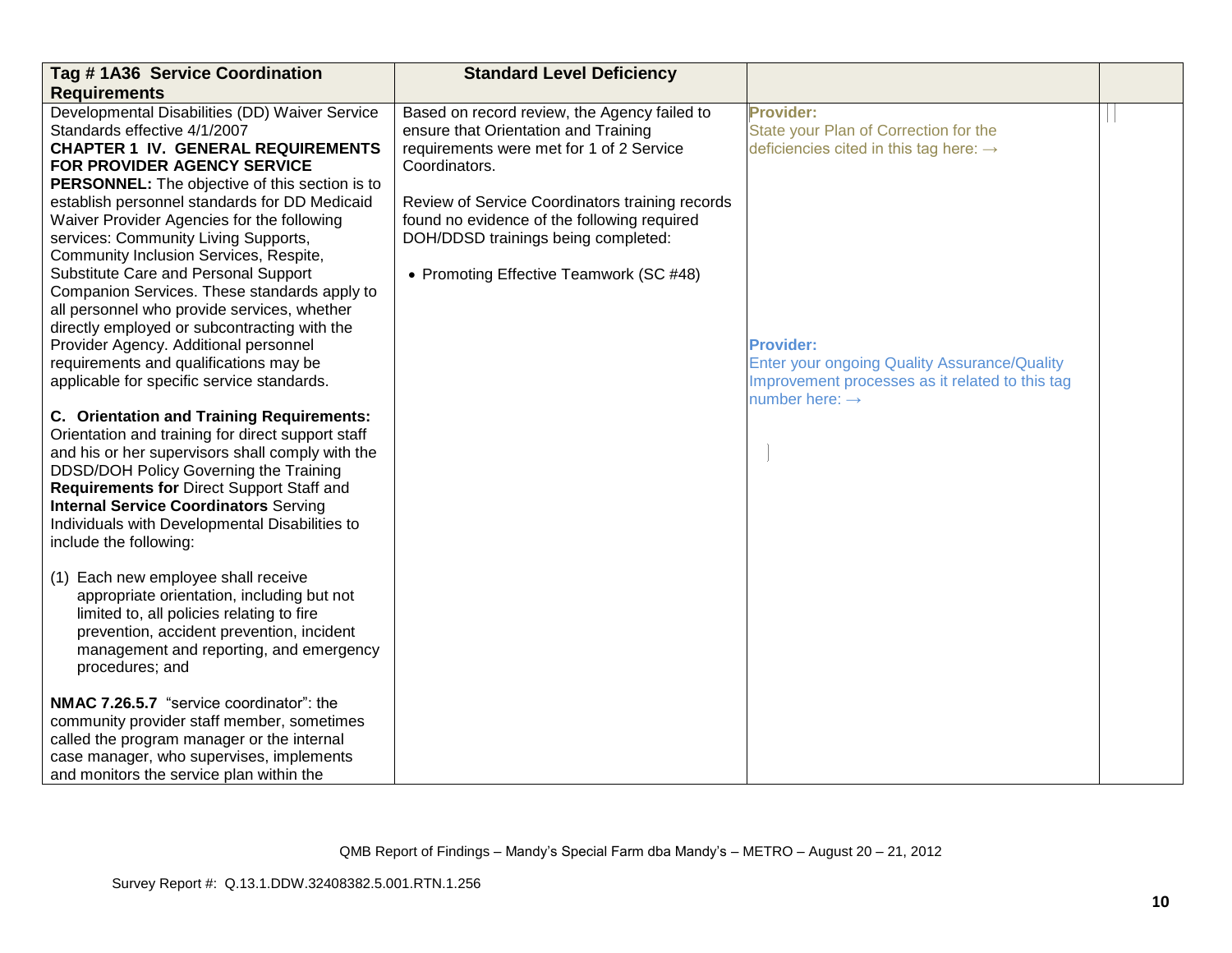| community service provider agency                  |  |  |
|----------------------------------------------------|--|--|
|                                                    |  |  |
|                                                    |  |  |
| NMAC 7.26.5.11 (b) service coordinator: the        |  |  |
| service coordinators of the community provider     |  |  |
| agencies shall assure that appropriate staff       |  |  |
| develop strategies specific to their               |  |  |
| responsibilities in the ISP; the service           |  |  |
| coordinators shall assure the action plans and     |  |  |
| strategies are implemented consistent with the     |  |  |
|                                                    |  |  |
| provisions of the ISP, and shall report to the     |  |  |
| case manager on ISP implementation and the         |  |  |
| individual's progress on action plans within their |  |  |
| agencies; for persons funded solely by state       |  |  |
| general funds, the service coordinator shall       |  |  |
| assume all the duties of the independent case      |  |  |
| manager described within these regulations; if     |  |  |
| there are two or more "key" community service      |  |  |
| provider agencies with two or more service         |  |  |
| coordinator staff, the IDT shall designate which   |  |  |
| service coordinator shall assume the duties of     |  |  |
| the case manager; the criteria to guide the IDTs   |  |  |
| selection are set forth as follows:                |  |  |
|                                                    |  |  |
|                                                    |  |  |
| (i) the designated service coordinator shall       |  |  |
| have the skills necessary to carry out the         |  |  |
| duties and responsibilities of the case            |  |  |
| manager as defined in these regulations;           |  |  |
| (ii) the designated service coordinator shall      |  |  |
| have the time and interest to fulfill the          |  |  |
| functions of the case manager as defined in        |  |  |
| these regulations;                                 |  |  |
| (iii) the designated service coordinator shall be  |  |  |
| familiar with and understand community             |  |  |
| service delivery and supports;                     |  |  |
| (iv) the designated service coordinator shall      |  |  |
| know the individual or be willing to become        |  |  |
|                                                    |  |  |
| familiar and develop a relationship with the       |  |  |
| individual being served;                           |  |  |
|                                                    |  |  |
|                                                    |  |  |
|                                                    |  |  |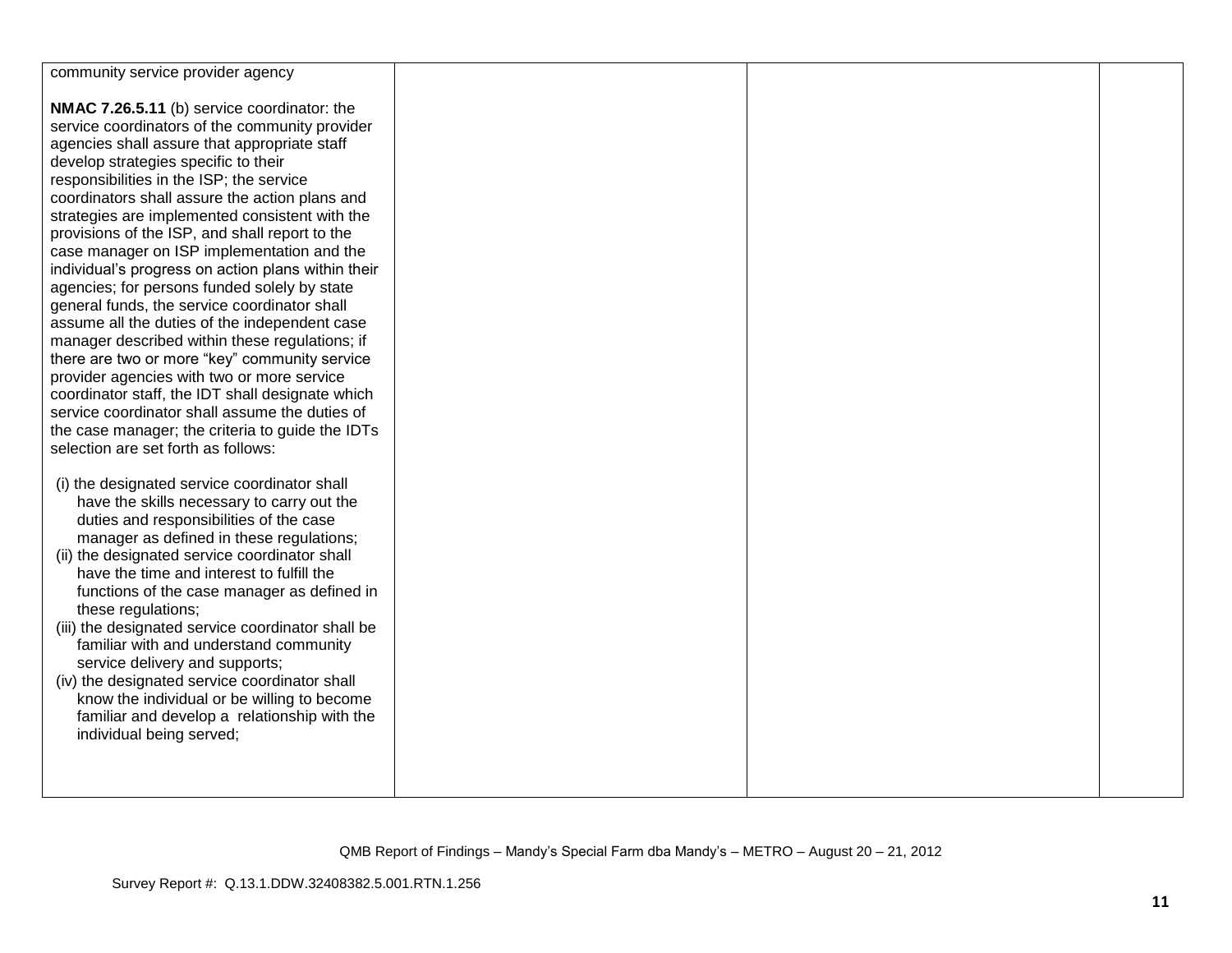| Tag #1A37 Individual Specific Training                                                                                                                                                                                                                                                                                                                                                                                                                                                                                                                                                                                                                                                                                                                                    | <b>Standard Level Deficiency</b>                                                                                                                                                                                                                                                                                |                                                                                                                                                                                                                                                                      |  |
|---------------------------------------------------------------------------------------------------------------------------------------------------------------------------------------------------------------------------------------------------------------------------------------------------------------------------------------------------------------------------------------------------------------------------------------------------------------------------------------------------------------------------------------------------------------------------------------------------------------------------------------------------------------------------------------------------------------------------------------------------------------------------|-----------------------------------------------------------------------------------------------------------------------------------------------------------------------------------------------------------------------------------------------------------------------------------------------------------------|----------------------------------------------------------------------------------------------------------------------------------------------------------------------------------------------------------------------------------------------------------------------|--|
| Developmental Disabilities (DD) Waiver Service<br>Standards effective 4/1/2007<br><b>CHAPTER 1 IV. GENERAL REQUIREMENTS</b><br>FOR PROVIDER AGENCY SERVICE<br>PERSONNEL: The objective of this section is to<br>establish personnel standards for DD Medicaid<br>Waiver Provider Agencies for the following<br>services: Community Living Supports,<br>Community Inclusion Services, Respite,<br>Substitute Care and Personal Support<br>Companion Services. These standards apply to<br>all personnel who provide services, whether<br>directly employed or subcontracting with the<br>Provider Agency. Additional personnel<br>requirements and qualifications may be<br>applicable for specific service standards.<br><b>C. Orientation and Training Requirements:</b> | Based on record review, the Agency failed to<br>ensure that Individual Specific Training<br>requirements were met for 2 of 10 Agency<br>Personnel.<br>Review of personnel records found no evidence<br>of the following:<br><b>Direct Support Personnel (DSP):</b><br>• Individual Specific Training (#40 & 44) | <b>Provider:</b><br>State your Plan of Correction for the<br>deficiencies cited in this tag here: $\rightarrow$<br><b>Provider:</b><br>Enter your ongoing Quality Assurance/Quality<br>Improvement processes as it related to this tag<br>number here: $\rightarrow$ |  |
| Orientation and training for direct support staff<br>and his or her supervisors shall comply with the<br>DDSD/DOH Policy Governing the Training<br>Requirements for Direct Support Staff and<br><b>Internal Service Coordinators Serving</b><br>Individuals with Developmental Disabilities to<br>include the following:<br>Individual-specific training for each<br>(2)<br>individual under his or her direct care, as<br>described in the individual service plan,<br>prior to working alone with the individual.                                                                                                                                                                                                                                                       |                                                                                                                                                                                                                                                                                                                 |                                                                                                                                                                                                                                                                      |  |
| Department of Health (DOH) Developmental<br><b>Disabilities Supports Division (DDSD) Policy</b><br>- Policy Title: Training Requirements for<br>Direct Service Agency Staff Policy - Eff.<br>March 1, 2007 - II. POLICY STATEMENTS:<br>A. Individuals shall receive services from<br>competent and qualified staff.<br><b>B.</b> Staff shall complete individual-specific<br>(formerly known as "Addendum B") training                                                                                                                                                                                                                                                                                                                                                    |                                                                                                                                                                                                                                                                                                                 |                                                                                                                                                                                                                                                                      |  |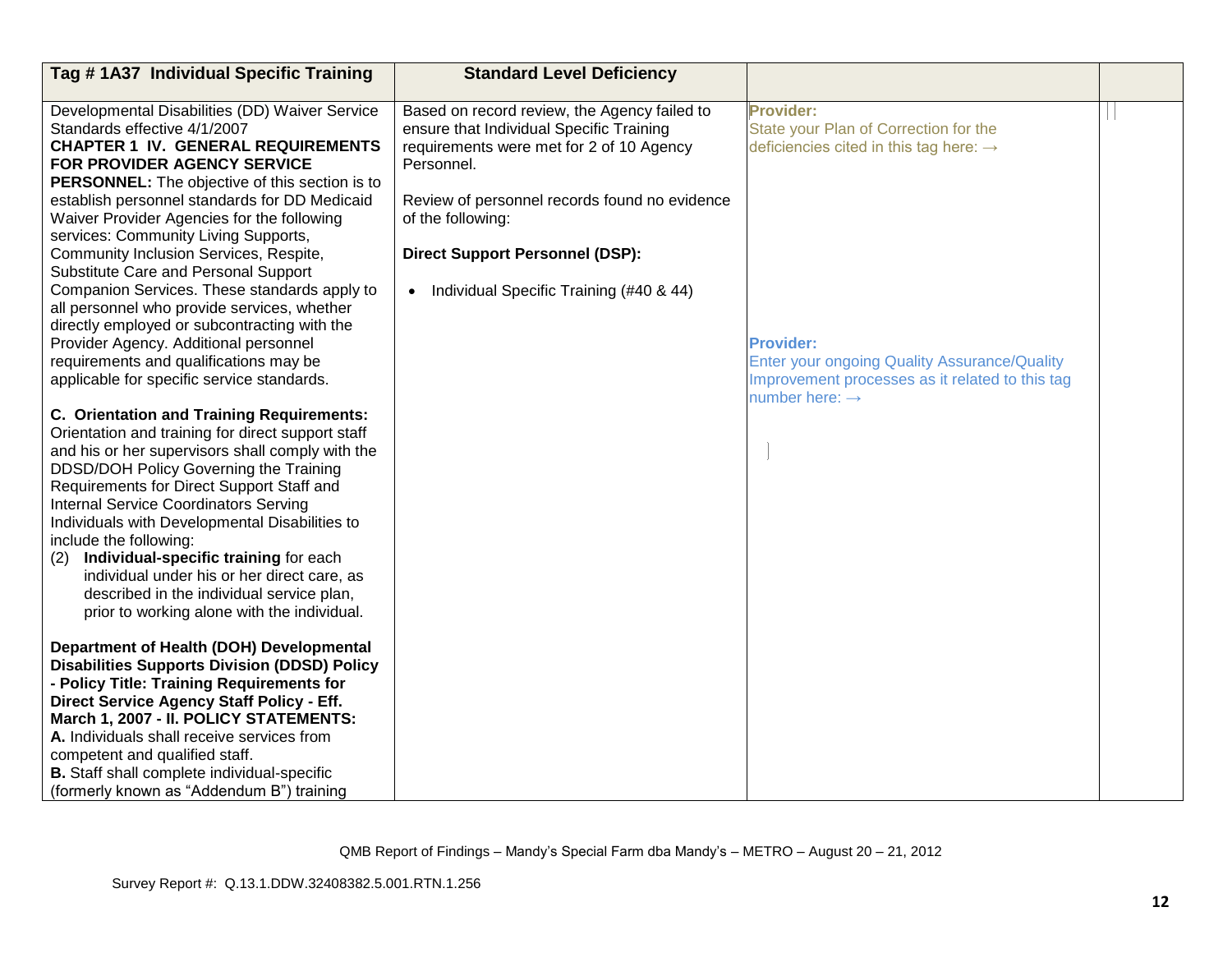| requirements in accordance with the<br>specifications described in the individual service<br>plan (ISP) of each individual served. |  |  |
|------------------------------------------------------------------------------------------------------------------------------------|--|--|
|                                                                                                                                    |  |  |
|                                                                                                                                    |  |  |
|                                                                                                                                    |  |  |
|                                                                                                                                    |  |  |
|                                                                                                                                    |  |  |
|                                                                                                                                    |  |  |
|                                                                                                                                    |  |  |
|                                                                                                                                    |  |  |
|                                                                                                                                    |  |  |
|                                                                                                                                    |  |  |
|                                                                                                                                    |  |  |
|                                                                                                                                    |  |  |
|                                                                                                                                    |  |  |
|                                                                                                                                    |  |  |
|                                                                                                                                    |  |  |
|                                                                                                                                    |  |  |
|                                                                                                                                    |  |  |
|                                                                                                                                    |  |  |
|                                                                                                                                    |  |  |
|                                                                                                                                    |  |  |
|                                                                                                                                    |  |  |
|                                                                                                                                    |  |  |
|                                                                                                                                    |  |  |
|                                                                                                                                    |  |  |
|                                                                                                                                    |  |  |
|                                                                                                                                    |  |  |
|                                                                                                                                    |  |  |
|                                                                                                                                    |  |  |
|                                                                                                                                    |  |  |
|                                                                                                                                    |  |  |
|                                                                                                                                    |  |  |
|                                                                                                                                    |  |  |
|                                                                                                                                    |  |  |
|                                                                                                                                    |  |  |
|                                                                                                                                    |  |  |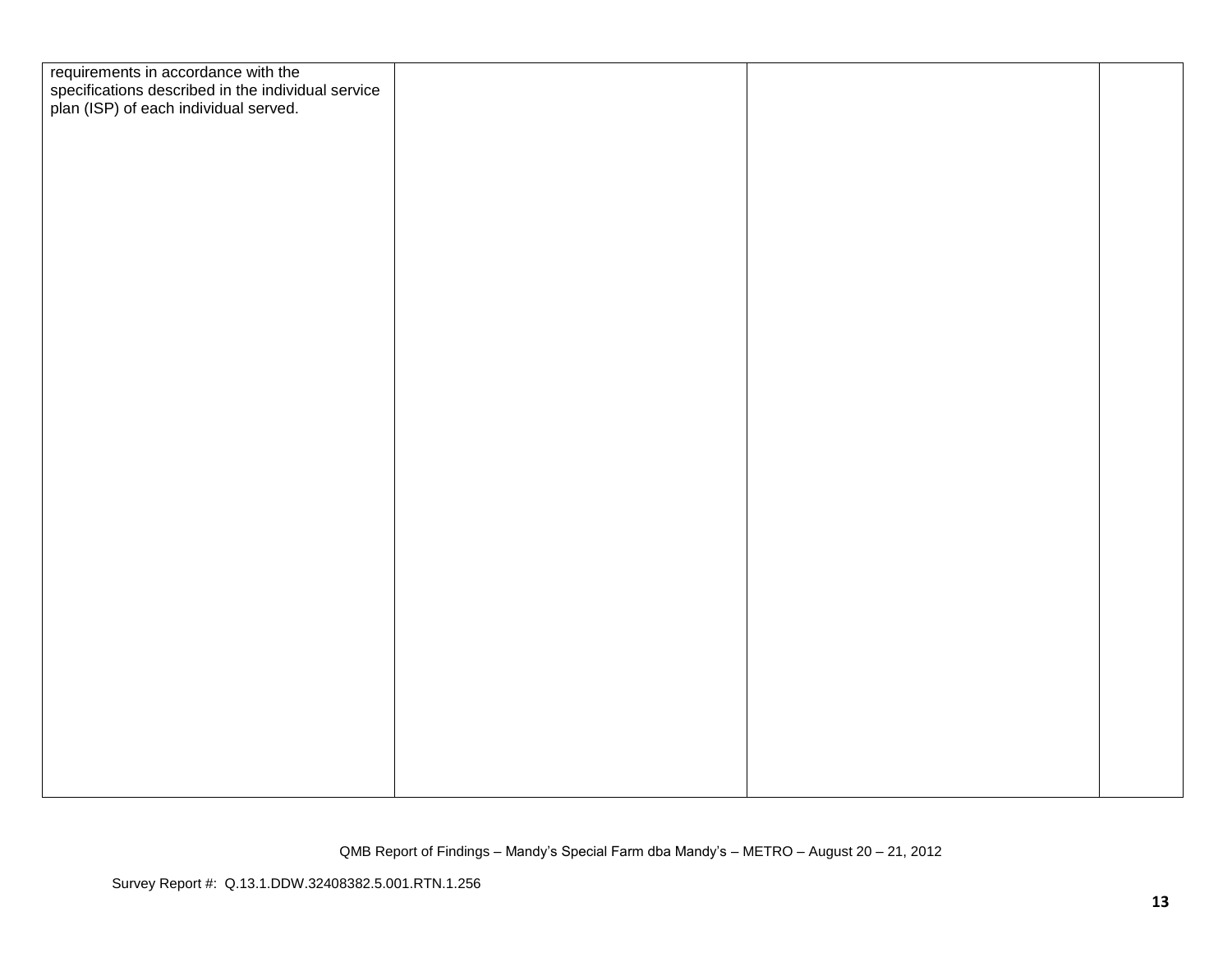| <b>Standard of Care</b>                                                                                                                                                                                                                                                                                                                                                                                                                                                                                                                                                                                                                                                                                                                                                                                                                                                                                                                                                                                                                                                                                                                                                                                                                                                                                                                                                                                                                                  | <b>Deficiencies</b>                                                                                                                                                                                                                                                                                                                                                                                                                                                                                                                        | <b>Agency Plan of Correction, On-going</b><br><b>QA/QI &amp; Responsible Party</b>                                                                                                                                                                                          | <b>Date</b><br><b>Due</b> |
|----------------------------------------------------------------------------------------------------------------------------------------------------------------------------------------------------------------------------------------------------------------------------------------------------------------------------------------------------------------------------------------------------------------------------------------------------------------------------------------------------------------------------------------------------------------------------------------------------------------------------------------------------------------------------------------------------------------------------------------------------------------------------------------------------------------------------------------------------------------------------------------------------------------------------------------------------------------------------------------------------------------------------------------------------------------------------------------------------------------------------------------------------------------------------------------------------------------------------------------------------------------------------------------------------------------------------------------------------------------------------------------------------------------------------------------------------------|--------------------------------------------------------------------------------------------------------------------------------------------------------------------------------------------------------------------------------------------------------------------------------------------------------------------------------------------------------------------------------------------------------------------------------------------------------------------------------------------------------------------------------------------|-----------------------------------------------------------------------------------------------------------------------------------------------------------------------------------------------------------------------------------------------------------------------------|---------------------------|
|                                                                                                                                                                                                                                                                                                                                                                                                                                                                                                                                                                                                                                                                                                                                                                                                                                                                                                                                                                                                                                                                                                                                                                                                                                                                                                                                                                                                                                                          |                                                                                                                                                                                                                                                                                                                                                                                                                                                                                                                                            | CMS Assurance - Health and Welfare - The state, on an ongoing basis, identifies, addresses and seeks to prevent occurrences of                                                                                                                                              |                           |
|                                                                                                                                                                                                                                                                                                                                                                                                                                                                                                                                                                                                                                                                                                                                                                                                                                                                                                                                                                                                                                                                                                                                                                                                                                                                                                                                                                                                                                                          |                                                                                                                                                                                                                                                                                                                                                                                                                                                                                                                                            | abuse, neglect and exploitation. Individuals shall be afforded their basic human rights. The provider supports individuals to access                                                                                                                                        |                           |
| needed healthcare services in a timely manner.                                                                                                                                                                                                                                                                                                                                                                                                                                                                                                                                                                                                                                                                                                                                                                                                                                                                                                                                                                                                                                                                                                                                                                                                                                                                                                                                                                                                           |                                                                                                                                                                                                                                                                                                                                                                                                                                                                                                                                            |                                                                                                                                                                                                                                                                             |                           |
| Tag # 1A03 CQI System                                                                                                                                                                                                                                                                                                                                                                                                                                                                                                                                                                                                                                                                                                                                                                                                                                                                                                                                                                                                                                                                                                                                                                                                                                                                                                                                                                                                                                    | <b>Standard Level Deficiency</b>                                                                                                                                                                                                                                                                                                                                                                                                                                                                                                           |                                                                                                                                                                                                                                                                             |                           |
| Developmental Disabilities (DD) Waiver<br>Service Standards effective 4/1/2007<br><b>CHAPTER 1 I. PROVIDER AGENCY</b><br><b>ENROLLMENT PROCESS</b><br>I. Continuous Quality Management System:<br>Prior to approval or renewal of a DD Waiver<br>Provider Agreement, the Provider Agency is<br>required to submit in writing the current<br>Continuous Quality Improvement Plan to the<br>DOH for approval. In addition, on an annual<br>basis DD Waiver Provider Agencies shall<br>develop or update and implement the<br>Continuous Quality Improvement Plan. The<br>CQI Plan shall be used to 1) discover<br>strengths and challenges of the provider<br>agency, as well as strengths, and barriers<br>individuals experience in receiving the quality,<br>quantity, and meaningfulness of services that<br>he or she desires; 2) build on strengths and<br>remediate individual and provider level issues<br>to improve the provider's service provision<br>over time. At a minimum the CQI Plan shall<br>address how the agency will collect, analyze,<br>act on data and evaluate results related to:<br>Individual access to needed services and<br>(1)<br>supports;<br>Effectiveness and timeliness of<br>(2)<br>implementation of Individualized Service<br>Plans:<br>Trends in achievement of individual<br>(3)<br>outcomes in the Individual Service Plans;<br>Trends in medication and medical<br>(4)<br>incidents leading to adverse health | Based on record review, the Agency failed to<br>implement their Continuous Quality<br>Management System as required by standard.<br>The following was not found, not current and or<br>incomplete:<br>• The Agency's CQI Plan did not contain the<br>following components:<br>(1) Individual access to needed services and<br>supports;<br>(5) Trends in the adequacy of planning and<br>coordination of healthcare supports at<br>both supervisory and direct support<br>levels;<br>(7) Trends in individual and guardian<br>satisfaction | <b>Provider:</b><br>State your Plan of Correction for the<br>deficiencies cited in this tag here: $\rightarrow$<br><b>Provider:</b><br><b>Enter your ongoing Quality Assurance/Quality</b><br>Improvement processes as it related to this tag<br>number here: $\rightarrow$ |                           |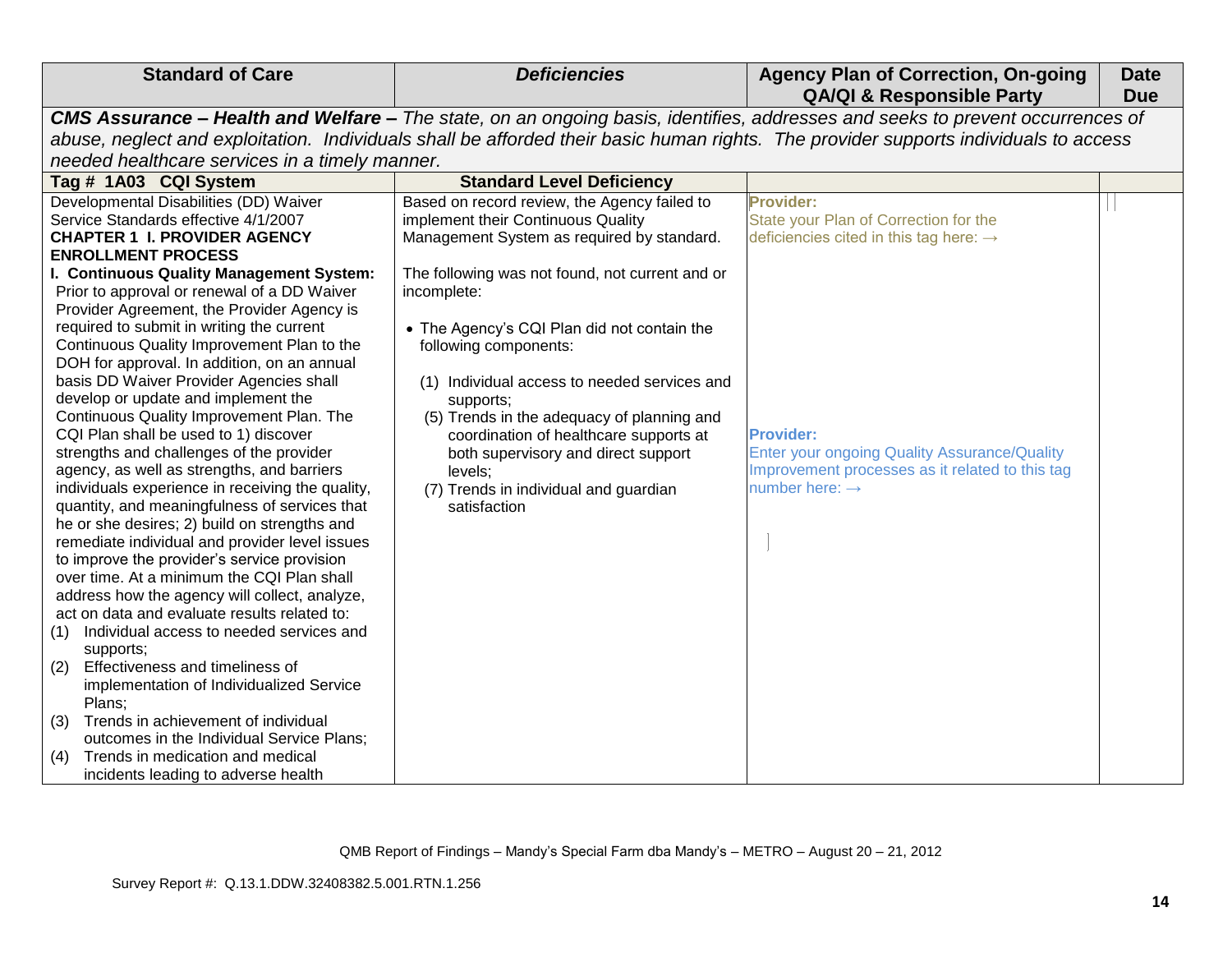| events:                                        |  |  |
|------------------------------------------------|--|--|
| (5)<br>Trends in the adequacy of planning and  |  |  |
| coordination of healthcare supports at         |  |  |
| both supervisory and direct support levels;    |  |  |
| Quality and completeness documentation;<br>(6) |  |  |
| and                                            |  |  |
| Trends in individual and guardian<br>(7)       |  |  |
| satisfaction.                                  |  |  |
|                                                |  |  |
| <b>7.1.13.9 INCIDENT MANAGEMENT SYSTEM</b>     |  |  |
| <b>REPORTING REQUIREMENTS FOR</b>              |  |  |
| <b>COMMUNITY BASED SERVICE</b>                 |  |  |
| <b>PROVIDERS:</b>                              |  |  |
| E. Quality Improvement System for              |  |  |
| <b>Community Based Service Providers: The</b>  |  |  |
| community based service provider shall         |  |  |
| establish and implement a quality improvement  |  |  |
| system for reviewing alleged complaints and    |  |  |
| incidents. The incident management system      |  |  |
| shall include written documentation of         |  |  |
| corrective actions taken. The community based  |  |  |
| service provider shall maintain documented     |  |  |
| evidence that all alleged violations are       |  |  |
| thoroughly investigated, and shall take all    |  |  |
| reasonable steps to prevent further incidents. |  |  |
| The community based service provider shall     |  |  |
| provide the following internal monitoring and  |  |  |
| facilitating quality improvement system:       |  |  |
|                                                |  |  |
| community based service providers<br>(1)       |  |  |
| funded through the long-term services          |  |  |
| division to provide waiver services shall      |  |  |
| have current incident management policy        |  |  |
| and procedures in place, which comply          |  |  |
| with the department's current                  |  |  |
| requirements;                                  |  |  |
| community based service providers<br>(2)       |  |  |
| providing developmental disabilities           |  |  |
| services must have a designated incident       |  |  |
| management coordinator in place;               |  |  |
| community based service providers<br>(4)       |  |  |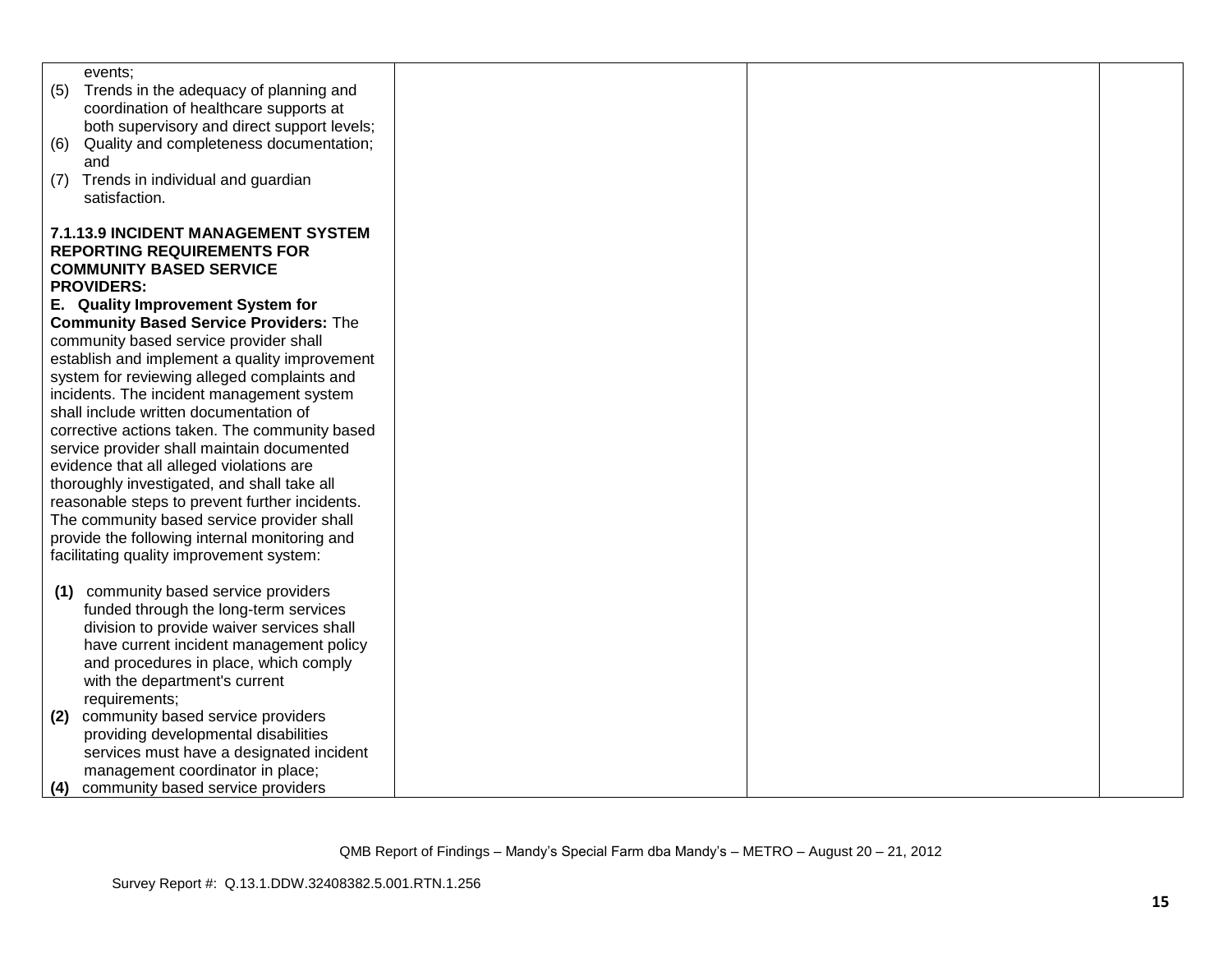| providing developmental disabilities<br>services must have an incident<br>management committee to address<br>internal and external incident reports for<br>the purpose of looking at internal root<br>causes and to take action on identified<br>trends or issues. |  |  |
|--------------------------------------------------------------------------------------------------------------------------------------------------------------------------------------------------------------------------------------------------------------------|--|--|
|                                                                                                                                                                                                                                                                    |  |  |
|                                                                                                                                                                                                                                                                    |  |  |
|                                                                                                                                                                                                                                                                    |  |  |
|                                                                                                                                                                                                                                                                    |  |  |
|                                                                                                                                                                                                                                                                    |  |  |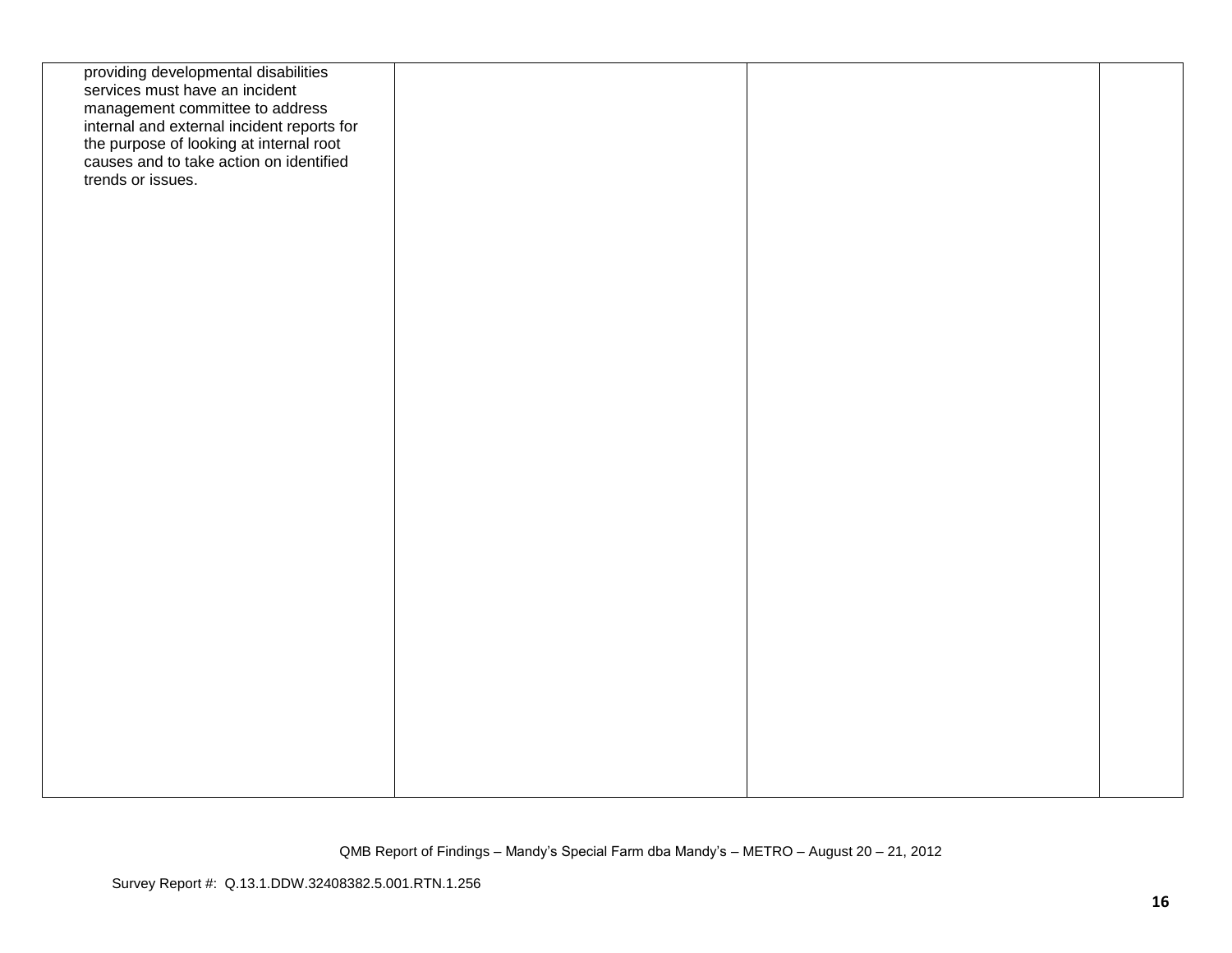| Tag #1A05 General Requirements                                                                                                                                                                                                                                                                                                                                                                                                                                                                                                                                                                                                                                                                                                                                                                                                                                                                                                                                                                                                                   | <b>Standard Level Deficiency</b>                                                                                                                                                                                                                                                                                                                                                                                                                                                                                                                                                                                                      |                                                                                                                                                                                                                                                                      |  |
|--------------------------------------------------------------------------------------------------------------------------------------------------------------------------------------------------------------------------------------------------------------------------------------------------------------------------------------------------------------------------------------------------------------------------------------------------------------------------------------------------------------------------------------------------------------------------------------------------------------------------------------------------------------------------------------------------------------------------------------------------------------------------------------------------------------------------------------------------------------------------------------------------------------------------------------------------------------------------------------------------------------------------------------------------|---------------------------------------------------------------------------------------------------------------------------------------------------------------------------------------------------------------------------------------------------------------------------------------------------------------------------------------------------------------------------------------------------------------------------------------------------------------------------------------------------------------------------------------------------------------------------------------------------------------------------------------|----------------------------------------------------------------------------------------------------------------------------------------------------------------------------------------------------------------------------------------------------------------------|--|
| Developmental Disabilities (DD) Waiver<br>Service Standards effective 4/1/2007<br><b>CHAPTER 1 II. PROVIDER AGENCY</b><br><b>REQUIREMENTS:</b> The objective of these<br>standards is to establish Provider Agency<br>policy, procedure and reporting requirements<br>for DD Medicaid Waiver program. These<br>requirements apply to all such Provider Agency<br>staff, whether directly employed or<br>subcontracting with the Provider Agency.<br>Additional Provider Agency requirements and<br>personnel qualifications may be applicable for<br>specific service standards.<br><b>General Requirements:</b><br>А.<br>(2) The Provider Agency is required to develop<br>and implement written policies and procedures<br>that maintain and protect the physical and<br>mental health of individuals and which comply<br>with all DDSD policies and procedures and all<br>relevant New Mexico State statutes, rules and<br>standards. These policies and procedures shall<br>be reviewed at least every three years and<br>updated as needed. | Based on record review, the Agency failed to<br>develop, implement and/or update written<br>policies and procedures that comply with all<br>DDSD policies and procedures.<br>The following policies and procedures<br>showed no evidence of being reviewed every<br>three years or being updated as needed:<br>• "Incident Management" - No date of when<br>policy was last revised.<br>• "Human Rights Committee" - No date of when<br>policy was last revised.<br>• "Complaint/Grievance" - No date of when<br>policy was last revised.<br>• "Individuals Funds/Representative Payee" -<br>No date of when policy was last revised. | <b>Provider:</b><br>State your Plan of Correction for the<br>deficiencies cited in this tag here: $\rightarrow$<br><b>Provider:</b><br>Enter your ongoing Quality Assurance/Quality<br>Improvement processes as it related to this tag<br>number here: $\rightarrow$ |  |
|                                                                                                                                                                                                                                                                                                                                                                                                                                                                                                                                                                                                                                                                                                                                                                                                                                                                                                                                                                                                                                                  |                                                                                                                                                                                                                                                                                                                                                                                                                                                                                                                                                                                                                                       |                                                                                                                                                                                                                                                                      |  |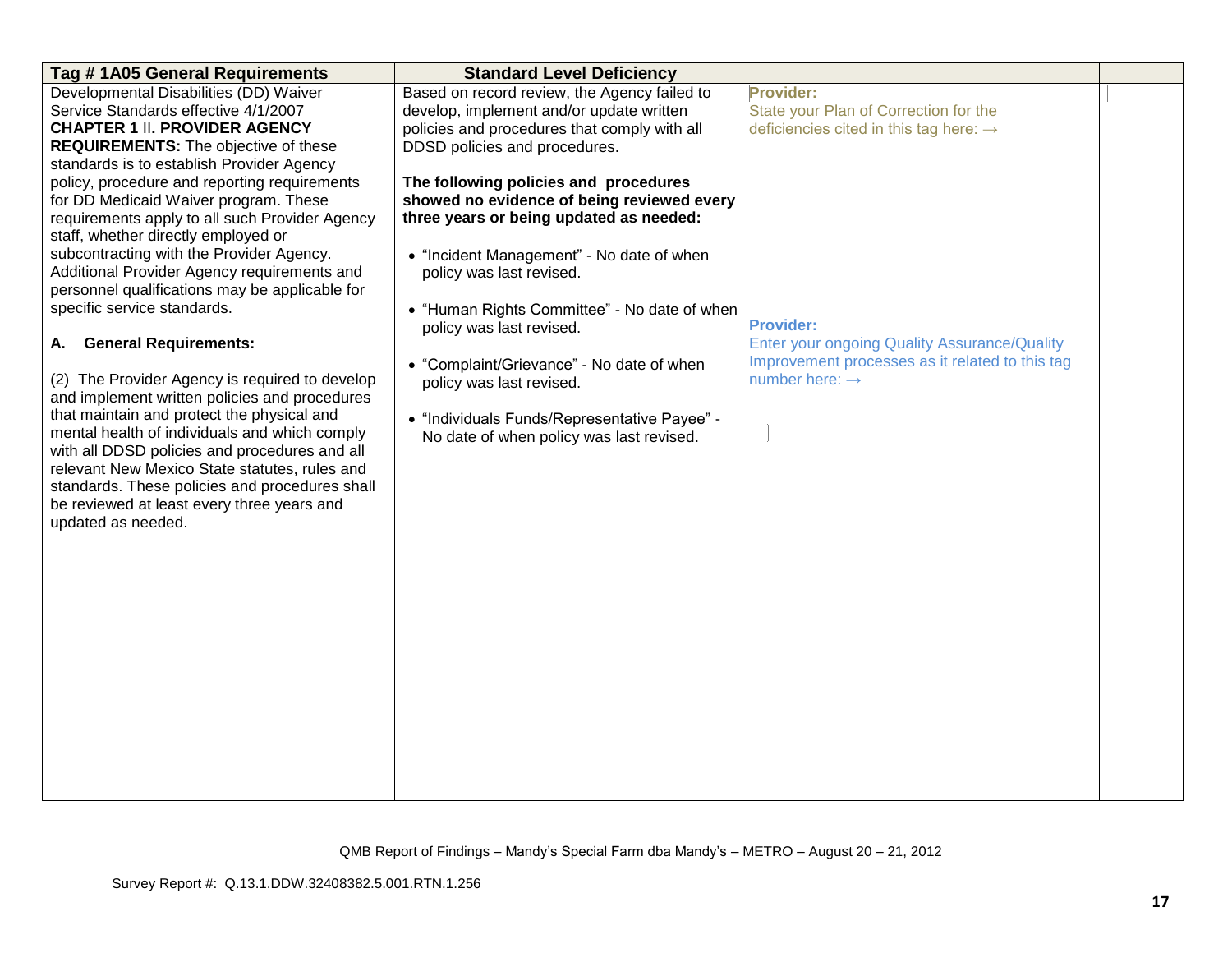| Tag # 1A15.2 & 5109 - Healthcare                 | <b>Standard Level Deficiency</b>                |                                                     |  |
|--------------------------------------------------|-------------------------------------------------|-----------------------------------------------------|--|
| <b>Documentation</b>                             |                                                 |                                                     |  |
| Developmental Disabilities (DD) Waiver           | Based on record review, the Agency failed to    | Provider:                                           |  |
| Service Standards effective 4/1/2007             | maintain the required documentation in the      | State your Plan of Correction for the               |  |
| <b>CHAPTER 1. III. PROVIDER AGENCY</b>           | Individuals Agency Record as required per       | deficiencies cited in this tag here: $\rightarrow$  |  |
| <b>DOCUMENTATION OF SERVICE DELIVERY</b>         | standard for 1 of 2 individual                  |                                                     |  |
| <b>AND LOCATION - Healthcare</b>                 |                                                 |                                                     |  |
| <b>Documentation by Nurses For Community</b>     | The following were not found, incomplete and/or |                                                     |  |
| <b>Living Services, Community Inclusion</b>      | not current:                                    |                                                     |  |
| <b>Services and Private Duty Nursing</b>         |                                                 |                                                     |  |
| Services: Nursing services must be available     | • Health Passport (#2)                          |                                                     |  |
| as needed and documented for Provider            |                                                 |                                                     |  |
| Agencies delivering Community Living             | • Health Care Plans                             |                                                     |  |
| Services, Community Inclusion Services and       | • Aspiration                                    |                                                     |  |
| Private Duty Nursing Services.                   | Individual #2 - As indicated by the IST         |                                                     |  |
|                                                  | section of ISP the individual is required to    | <b>Provider:</b>                                    |  |
| Chapter 1. III. E. (1 - 4) (1) Documentation of  | have a plan. No evidence of a plan found.       | <b>Enter your ongoing Quality Assurance/Quality</b> |  |
| nursing assessment activities                    |                                                 | Improvement processes as it related to this tag     |  |
| (a) The following hierarchy shall be used to     |                                                 | number here: $\rightarrow$                          |  |
| determine which provider agency is               |                                                 |                                                     |  |
| responsible for completion of the HAT and        |                                                 |                                                     |  |
| MAAT and related subsequent planning and         |                                                 |                                                     |  |
| training:                                        |                                                 |                                                     |  |
| (i) Community living services provider           |                                                 |                                                     |  |
| agency;                                          |                                                 |                                                     |  |
| (ii) Private duty nursing provider agency;       |                                                 |                                                     |  |
| (iii) Adult habilitation provider agency;        |                                                 |                                                     |  |
| (iv) Community access provider agency; and       |                                                 |                                                     |  |
| (v) Supported employment provider agency.        |                                                 |                                                     |  |
| (b) The provider agency must arrange for their   |                                                 |                                                     |  |
| nurse to complete the Health Assessment Tool     |                                                 |                                                     |  |
| (HAT) and the Medication Administration          |                                                 |                                                     |  |
| Assessment Tool (MAAT) on at least an annual     |                                                 |                                                     |  |
| basis for each individual receiving community    |                                                 |                                                     |  |
| living, community inclusion or private duty      |                                                 |                                                     |  |
| nursing services, unless the provider agency     |                                                 |                                                     |  |
| arranges for the individual's Primary Care       |                                                 |                                                     |  |
| Practitioner (PCP) to voluntarily complete these |                                                 |                                                     |  |
| assessments in lieu of the agency nurse.         |                                                 |                                                     |  |
| Agency nurses may also complete these            |                                                 |                                                     |  |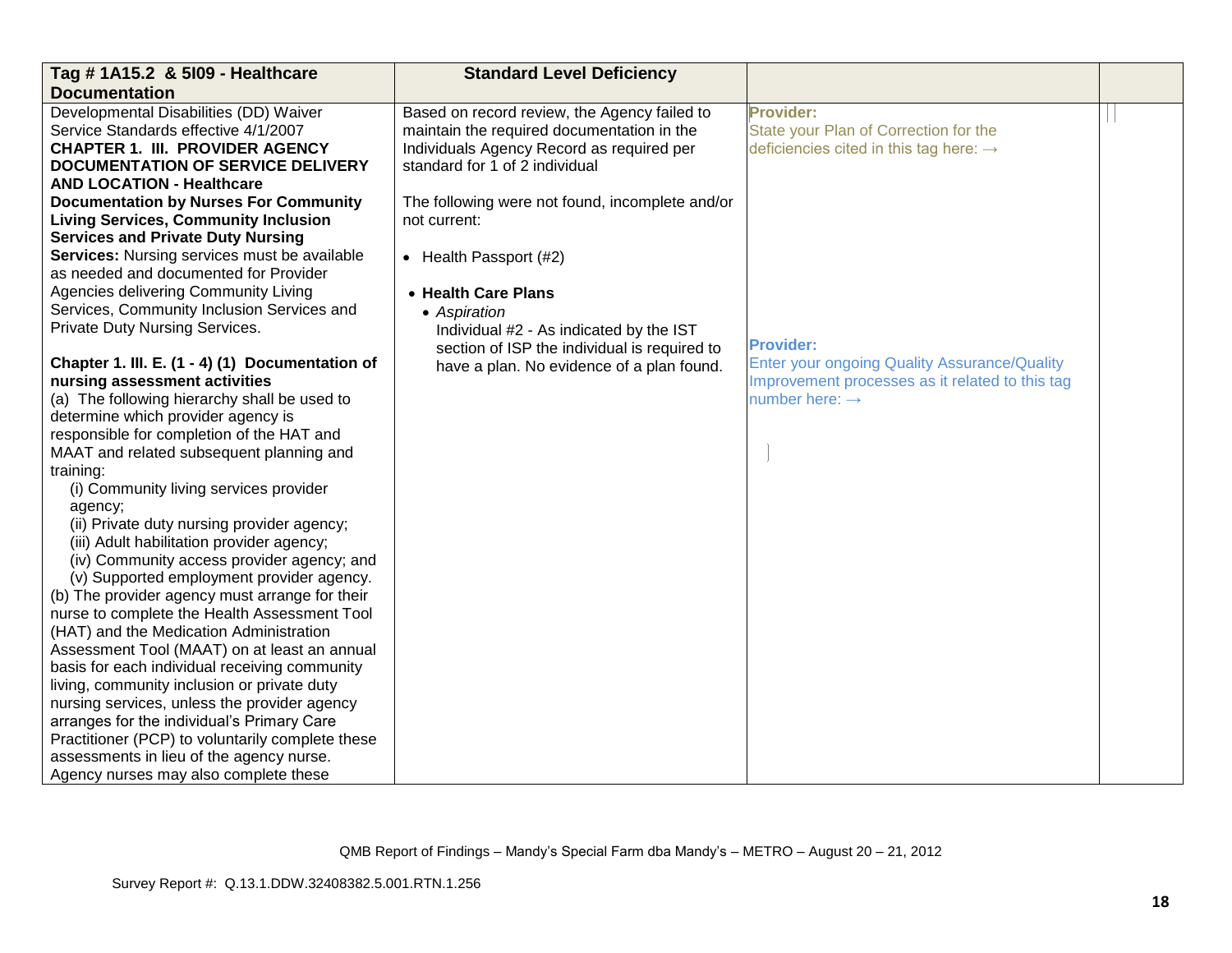| assessments in collaboration with the Primary     |  |  |
|---------------------------------------------------|--|--|
| Care Practitioner if they believe such            |  |  |
| consultation is necessary for an accurate         |  |  |
| assessment. Family Living Provider Agencies       |  |  |
| have the option of having the subcontracted       |  |  |
| caregiver complete the HAT instead of the         |  |  |
| nurse or PCP, if the caregiver is comfortable     |  |  |
| doing so. However, the agency nurse must be       |  |  |
| available to assist the caregiver upon request.   |  |  |
| (c) For newly allocated individuals, the HAT      |  |  |
| and the MAAT must be completed within             |  |  |
| seventy-two (72) hours of admission into direct   |  |  |
| services or two weeks following the initial ISP,  |  |  |
| whichever comes first.                            |  |  |
| (d) For individuals already in services, the HAT  |  |  |
| and the MAAT must be completed at least           |  |  |
| fourteen (14) days prior to the annual ISP        |  |  |
| meeting and submitted to all members of the       |  |  |
| interdisciplinary team. The HAT must also be      |  |  |
| completed at the time of any significant change   |  |  |
| in clinical condition and upon return from any    |  |  |
| hospitalizations. In addition to annually, the    |  |  |
| MAAT must be completed at the time of any         |  |  |
| significant change in clinical condition, when a  |  |  |
| medication regime or route change requires        |  |  |
| delivery by licensed or certified staff, or when  |  |  |
| an individual has completed additional training   |  |  |
| designed to improve their skills to support self- |  |  |
| administration (see DDSD Medication               |  |  |
| Assessment and Delivery Policy).                  |  |  |
| (e) Nursing assessments conducted to              |  |  |
| determine current health status or to evaluate a  |  |  |
| change in clinical condition must be              |  |  |
| documented in a signed progress note that         |  |  |
| includes time and date as well as subjective      |  |  |
| information including the individual complaints,  |  |  |
| signs and symptoms noted by staff, family         |  |  |
| members or other team members; objective          |  |  |
| information including vital signs, physical       |  |  |
| examination, weight, and other pertinent data     |  |  |
| for the given situation (e.g., seizure frequency, |  |  |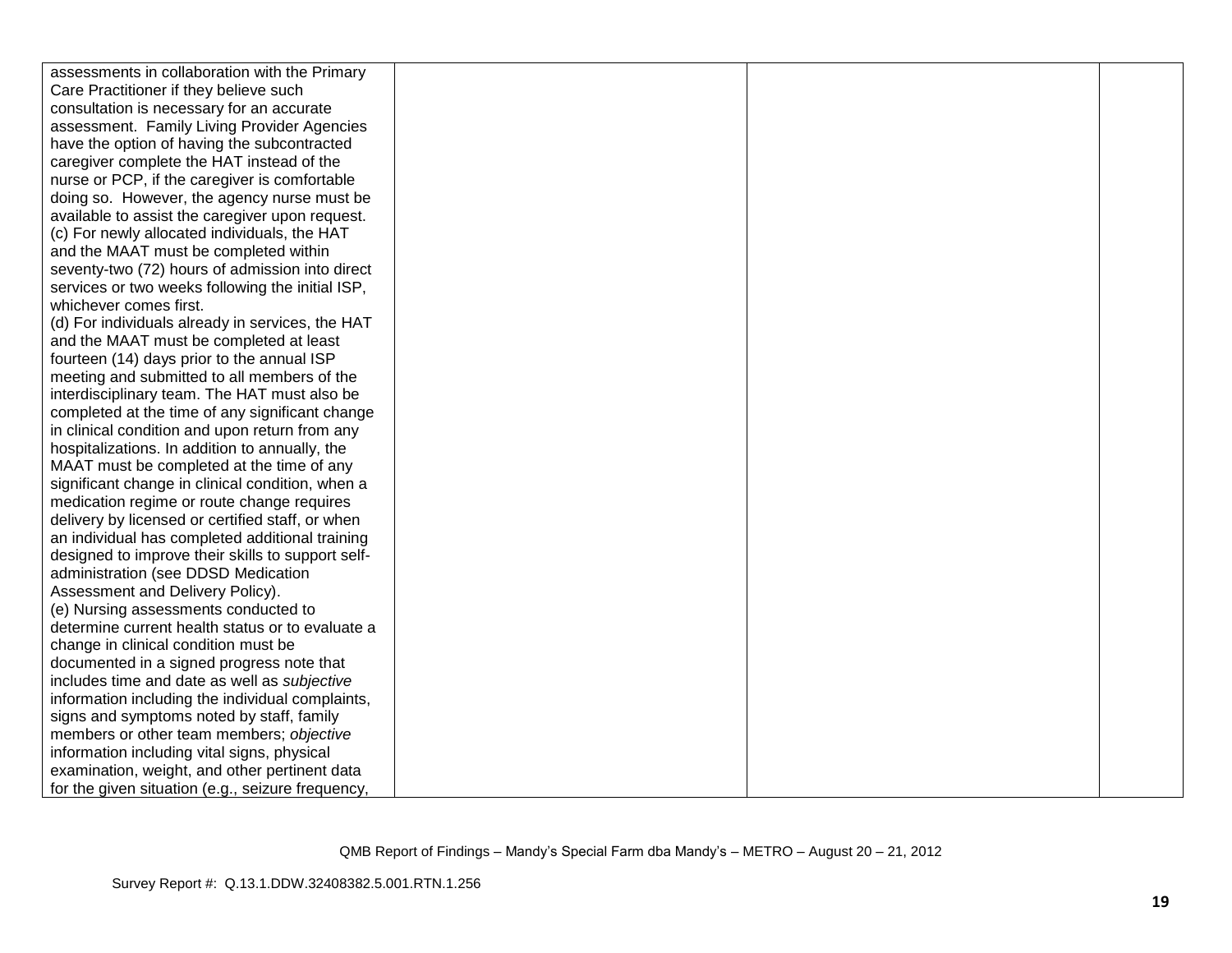| method in which temperature taken);              |  |  |
|--------------------------------------------------|--|--|
| assessment of the clinical status, and plan of   |  |  |
| action addressing relevant aspects of all active |  |  |
| health problems and follow up on any             |  |  |
| recommendations of medical consultants.          |  |  |
| (2) Health related plans                         |  |  |
| (a) For individuals with chronic conditions that |  |  |
| have the potential to exacerbate into a life-    |  |  |
| threatening situation, a medical crisis          |  |  |
| prevention and intervention plan must be         |  |  |
| written by the nurse or other appropriately      |  |  |
| designated healthcare professional.              |  |  |
| (b) Crisis prevention and intervention plans     |  |  |
| must be written in user-friendly language that   |  |  |
| is easily understood by those implementing       |  |  |
| the plan.                                        |  |  |
| (c) The nurse shall also document training       |  |  |
| regarding the crisis prevention and              |  |  |
| intervention plan delivered to agency staff and  |  |  |
| other team members, clearly indicating           |  |  |
| competency determination for each trainee.       |  |  |
| (d) If the individual receives services from     |  |  |
| separate agencies for community living and       |  |  |
| community inclusion services, nurses from        |  |  |
| each agency shall collaborate in the             |  |  |
| development of and training delivery for crisis  |  |  |
| prevention and intervention plans to assure      |  |  |
| maximum consistency across settings.             |  |  |
| (3) For all individuals with a HAT score of 4, 5 |  |  |
| or 6, the nurse shall develop a comprehensive    |  |  |
| healthcare plan that includes health related     |  |  |
| supports identified in the ISP (The healthcare   |  |  |
| plan is the equivalent of a nursing care plan;   |  |  |
| two separate documents are not required nor      |  |  |
| recommended):                                    |  |  |
| (a) Each healthcare plan must include a          |  |  |
| statement of the person's healthcare needs       |  |  |
| and list measurable goals to be achieved         |  |  |
| through implementation of the healthcare plan.   |  |  |
| Needs statements may be based upon               |  |  |
| supports needed for the individual to maintain   |  |  |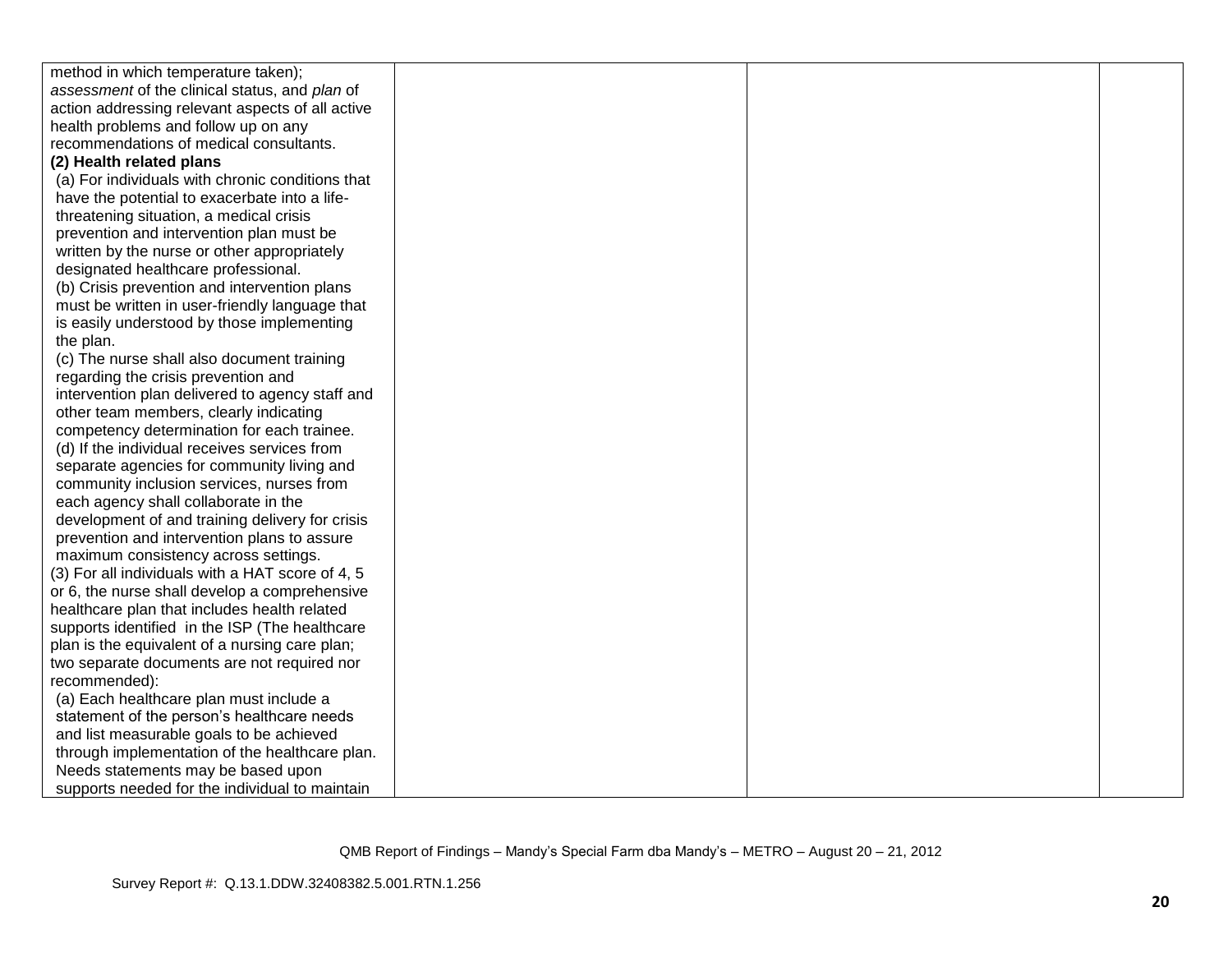| a current strength, ability or skill related to   |  |  |
|---------------------------------------------------|--|--|
| their health, prevention measures, and/or         |  |  |
| supports needed to remediate, minimize or         |  |  |
| manage an existing health condition.              |  |  |
| (b) Goals must be measurable and shall be         |  |  |
| revised when an individual has met the goal       |  |  |
| and has the potential to attain additional goals  |  |  |
| or no longer requires supports in order to        |  |  |
| maintain the goal.                                |  |  |
| (c) Approaches described in the plan shall be     |  |  |
| individualized to reflect the individual's unique |  |  |
| needs, provide guidance to the caregiver(s)       |  |  |
| and designed to support successful                |  |  |
| interactions. Some interventions may be           |  |  |
| carried out by staff, family members or other     |  |  |
| team members, and other interventions may         |  |  |
| be carried out directly by the nurse - persons    |  |  |
| responsible for each intervention shall be        |  |  |
| specified in the plan.                            |  |  |
| (d) Healthcare plans shall be written in          |  |  |
| language that will be easily understood by the    |  |  |
| person(s) identified as implementing the          |  |  |
| interventions.                                    |  |  |
| (e) The nurse shall also document training on     |  |  |
| the healthcare plan delivered to agency staff     |  |  |
| and other team members, clearly indicating        |  |  |
| competency determination for each trainee. If     |  |  |
| the individual receives services from separate    |  |  |
| agencies for community living and community       |  |  |
| inclusion services, nurses from each agency       |  |  |
| shall collaborate in the development of and       |  |  |
| training delivery for healthcare plans to assure  |  |  |
| maximum consistency across settings.              |  |  |
| (f) Healthcare plans must be updated to reflect   |  |  |
| relevant discharge orders whenever an             |  |  |
| individual returns to services following a        |  |  |
| hospitalization.                                  |  |  |
| (g) All crisis prevention and intervention plans  |  |  |
| and healthcare plans shall include the            |  |  |
| individual's name and date on each page and       |  |  |
| shall be signed by the author.                    |  |  |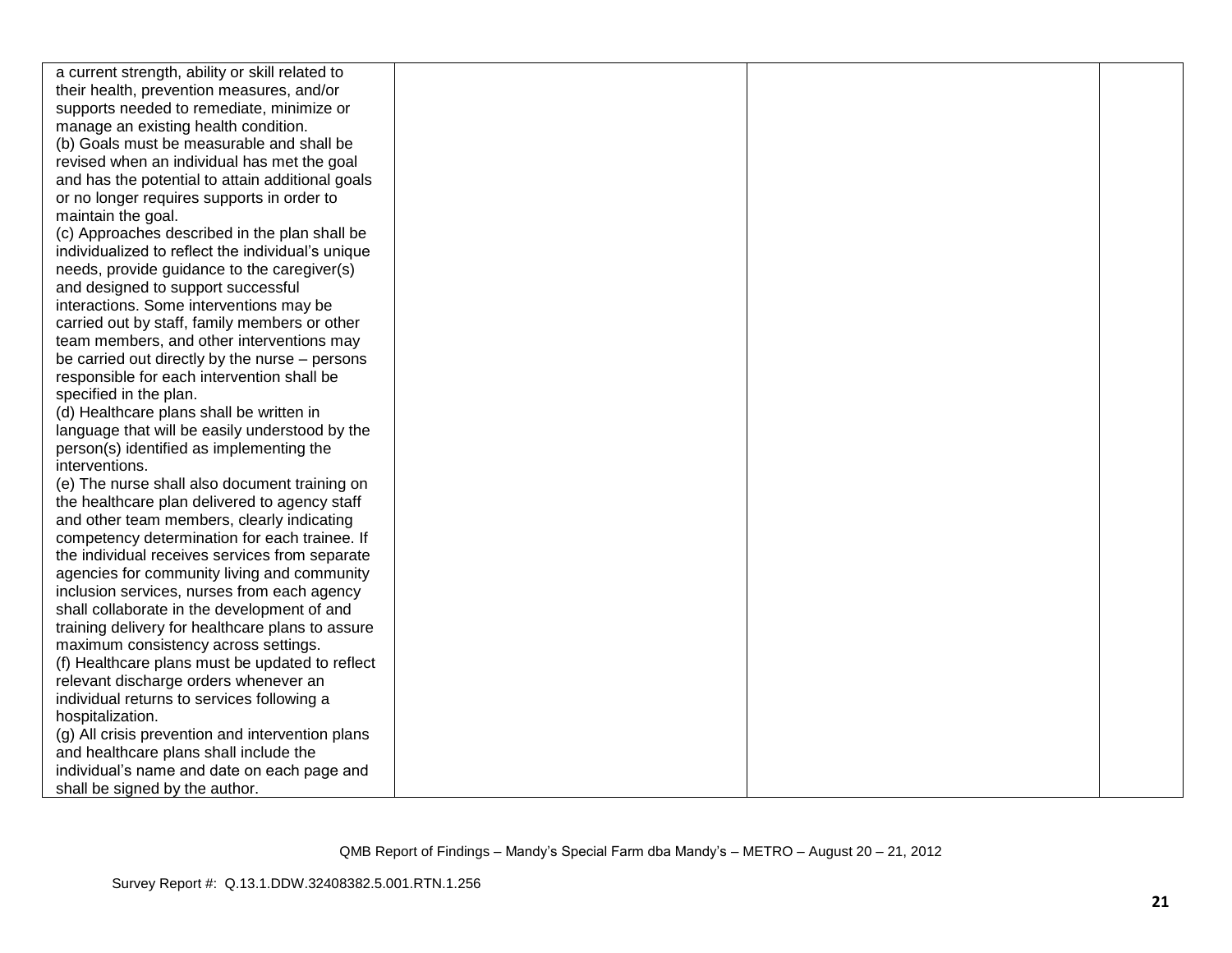| (h) Crisis prevention and intervention plans as                                                |  |  |
|------------------------------------------------------------------------------------------------|--|--|
| well as healthcare plans shall be reviewed by                                                  |  |  |
| the nurse at least quarterly, and updated as                                                   |  |  |
| needed.                                                                                        |  |  |
| (4) General Nursing Documentation                                                              |  |  |
| (a) The nurse shall complete legible and                                                       |  |  |
| signed progress notes with date and time                                                       |  |  |
| indicated that describe all interventions or                                                   |  |  |
| interactions conducted with individuals served                                                 |  |  |
| as well as all interactions with other healthcare                                              |  |  |
| providers serving the individual. All                                                          |  |  |
| interactions shall be documented whether they                                                  |  |  |
| occur by phone or in person.                                                                   |  |  |
| (b) For individuals with a HAT score of 4, 5 or                                                |  |  |
| 6, or who have identified health concerns in                                                   |  |  |
| their ISP, the nurse shall provide the                                                         |  |  |
| interdisciplinary team with a quarterly report                                                 |  |  |
| that indicates current health status and                                                       |  |  |
| progress to date on health related ISP desired                                                 |  |  |
| outcomes and action plans as well as                                                           |  |  |
| progress toward goals in the healthcare plan.                                                  |  |  |
|                                                                                                |  |  |
| Developmental Disabilities (DD) Waiver                                                         |  |  |
| Service Standards effective 4/1/2007                                                           |  |  |
| <b>CHAPTER 5 IV. COMMUNITY INCLUSION</b>                                                       |  |  |
| <b>SERVICES PROVIDER AGENCY</b>                                                                |  |  |
| <b>REQUIREMENTS</b>                                                                            |  |  |
| <b>B. IDT Coordination</b>                                                                     |  |  |
| (1) Community Inclusion Services Provider                                                      |  |  |
| Agencies shall participate on the IDT as                                                       |  |  |
| specified in the ISP Regulations (7.26.5                                                       |  |  |
| NMAC), and shall ensure direct support staff                                                   |  |  |
| participation as needed to plan effectively for                                                |  |  |
| the individual; and                                                                            |  |  |
|                                                                                                |  |  |
| (2) Coordinate with the IDT to ensure that                                                     |  |  |
| each individual participating in Community<br>Inclusion Services who has a score of 4, 5, or 6 |  |  |
| on the HAT has a Health Care Plan developed                                                    |  |  |
|                                                                                                |  |  |
| by a licensed nurse, and if applicable, a Crisis<br>Prevention/Intervention Plan.              |  |  |
|                                                                                                |  |  |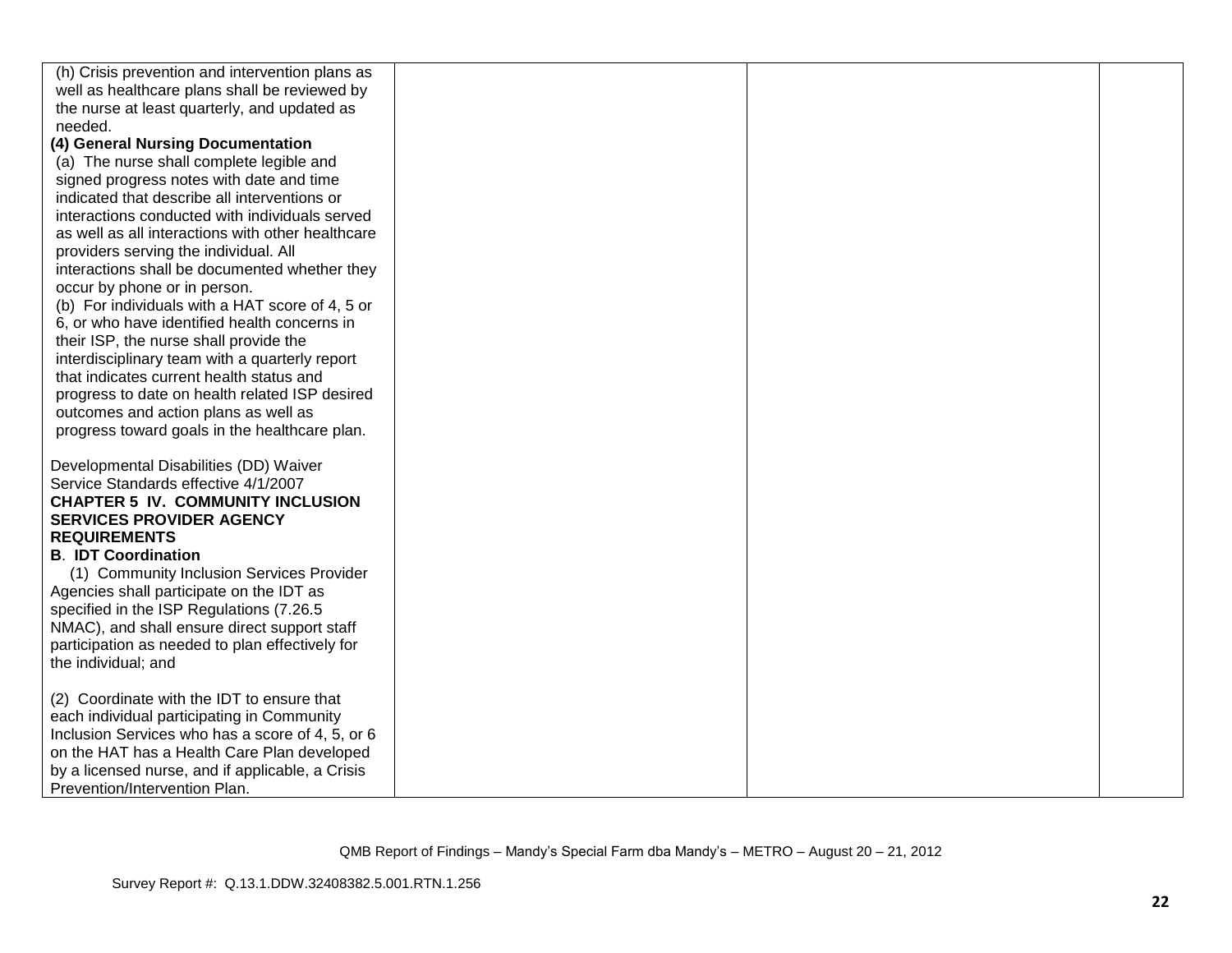| <b>Department of Health Developmental</b><br><b>Disabilities Supports Division Policy.</b><br><b>Medical Emergency Response Plan Policy</b><br>MERP-001 eff.8/1/2010                                                                                                                                                                                                                                                                                                                                                                                                                                                                                                                                                                                                                                                                                                                                                                                                                                                                                  |
|-------------------------------------------------------------------------------------------------------------------------------------------------------------------------------------------------------------------------------------------------------------------------------------------------------------------------------------------------------------------------------------------------------------------------------------------------------------------------------------------------------------------------------------------------------------------------------------------------------------------------------------------------------------------------------------------------------------------------------------------------------------------------------------------------------------------------------------------------------------------------------------------------------------------------------------------------------------------------------------------------------------------------------------------------------|
| F. The MERP shall be written in clear, jargon<br>free language and include at a minimum the<br>following information:<br>1. A brief, simple description of the condition<br>or illness.<br>2. A brief description of the most likely life<br>threatening complications that might occur and<br>what those complications may look like to an<br>observer.<br>3. A concise list of the most important<br>measures that may prevent the life threatening<br>complication from occurring (e.g., avoiding<br>allergens that trigger an asthma attack or<br>making sure the person with diabetes has<br>snacks with them to avoid hypoglycemia).<br>4. Clear, jargon free, step-by-step instructions<br>regarding the actions to be taken by direct<br>support personnel (DSP) and/or others to<br>intervene in the emergency, including criteria<br>for when to call 911.<br>5. Emergency contacts with phone numbers.<br>6. Reference to whether the individual has<br>advance directives or not, and if so, where the<br>advance directives are located. |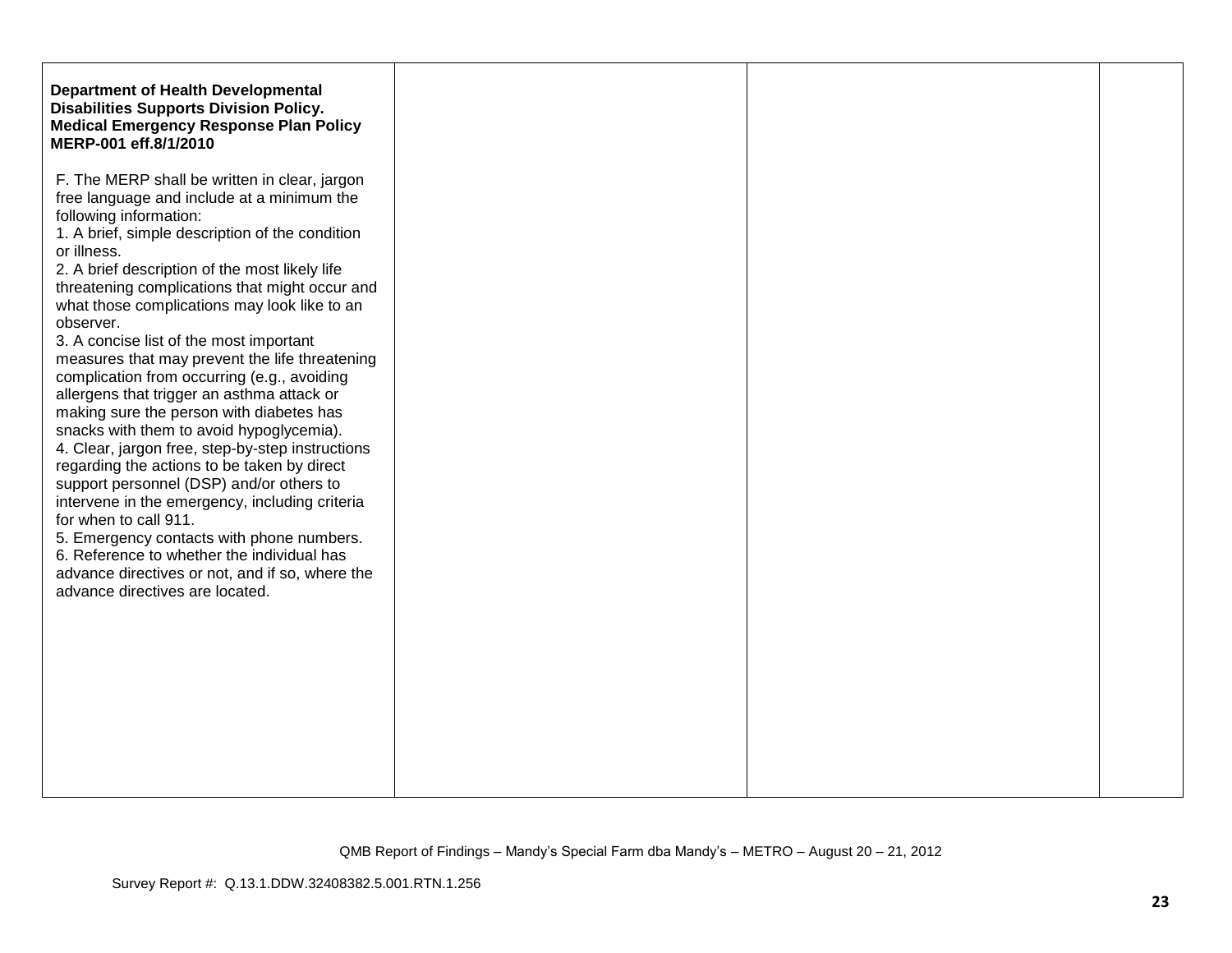| Tag #1A31 Client Rights/Human Rights                | <b>Standard Level Deficiency</b>              |                                                     |  |
|-----------------------------------------------------|-----------------------------------------------|-----------------------------------------------------|--|
| 7.26.3.11 RESTRICTIONS OR LIMITATION                | Based on record review, the Agency failed to  | <b>Provider:</b>                                    |  |
| OF CLIENT'S RIGHTS:                                 | ensure the rights of Individuals was not      | State your Plan of Correction for the               |  |
| A. A service provider shall not restrict or limit a | restricted or limited for 1 of 2 Individuals. | deficiencies cited in this tag here: $\rightarrow$  |  |
| client's rights except:                             |                                               |                                                     |  |
| (1) where the restriction or limitation is allowed  | A review of Agency Individual files indicated |                                                     |  |
| in an emergency and is necessary to prevent         | Human Rights Committee Approval was           |                                                     |  |
| imminent risk of physical harm to the client or     | required for restrictions.                    |                                                     |  |
| another person; or                                  |                                               |                                                     |  |
| (2) where the interdisciplinary team has            | No documentation was found regarding Human    |                                                     |  |
| determined that the client's limited capacity to    | Rights Approval for the following:            |                                                     |  |
| exercise the right threatens his or her physical    |                                               |                                                     |  |
| safety; or                                          | • Physical Restraint (Note: Positive Behavior |                                                     |  |
| (3) as provided for in Section 10.1.14 [now         | Crisis Plan did not indicate type of physical |                                                     |  |
| Subsection N of 7.26.3.10 NMAC].                    | restraint) (Individual #1)                    | <b>Provider:</b>                                    |  |
|                                                     |                                               | <b>Enter your ongoing Quality Assurance/Quality</b> |  |
| B. Any emergency intervention to prevent            |                                               | Improvement processes as it related to this tag     |  |
| physical harm shall be reasonable to prevent        |                                               | number here: $\rightarrow$                          |  |
| harm, shall be the least restrictive intervention   |                                               |                                                     |  |
| necessary to meet the emergency, shall be           |                                               |                                                     |  |
| allowed no longer than necessary and shall be       |                                               |                                                     |  |
| subject to interdisciplinary team (IDT) review.     |                                               |                                                     |  |
| The IDT upon completion of its review may           |                                               |                                                     |  |
| refer its findings to the office of quality         |                                               |                                                     |  |
| assurance. The emergency intervention may           |                                               |                                                     |  |
| be subject to review by the service provider's      |                                               |                                                     |  |
| behavioral support committee or human rights        |                                               |                                                     |  |
| committee in accordance with the behavioral         |                                               |                                                     |  |
| support policies or other department regulation     |                                               |                                                     |  |
| or policy.                                          |                                               |                                                     |  |
|                                                     |                                               |                                                     |  |
| C. The service provider may adopt reasonable        |                                               |                                                     |  |
| program policies of general applicability to        |                                               |                                                     |  |
| clients served by that service provider that do     |                                               |                                                     |  |
| not violate client rights. [09/12/94; 01/15/97;     |                                               |                                                     |  |
| Recompiled 10/31/01]                                |                                               |                                                     |  |
|                                                     |                                               |                                                     |  |
| <b>Long Term Services Division</b>                  |                                               |                                                     |  |
| <b>Policy Title: Human Rights Committee</b>         |                                               |                                                     |  |
| Requirements Eff Date: March 1, 2003                |                                               |                                                     |  |
| <b>IV. POLICY STATEMENT - Human Rights</b>          |                                               |                                                     |  |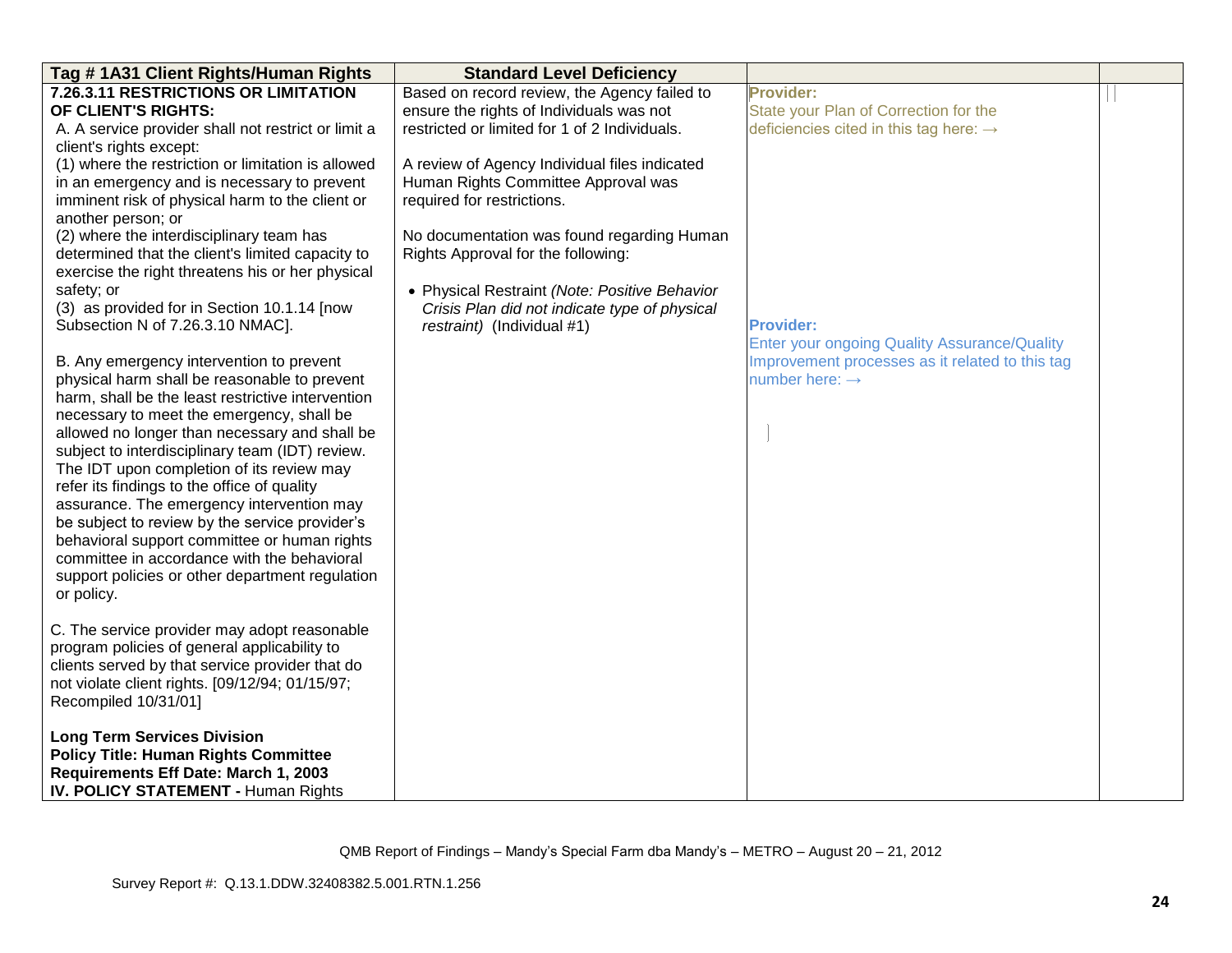| Committees are required for residential service<br>provider agencies. The purpose of these<br>committees with respect to the provision of<br>Behavior Supports is to review and monitor the<br>implementation of certain Behavior Support<br>Plans.                                                                                                                       |  |  |
|---------------------------------------------------------------------------------------------------------------------------------------------------------------------------------------------------------------------------------------------------------------------------------------------------------------------------------------------------------------------------|--|--|
| Human Rights Committees may not approve<br>any of the interventions specifically prohibited<br>in the following policies:<br>• Aversive Intervention Prohibitions<br>• Psychotropic Medications Use<br>• Behavioral Support Service Provision.                                                                                                                            |  |  |
| A Human Rights Committee may also serve<br>other agency functions as appropriate, such as<br>the review of internal policies on sexuality and<br>incident management follow-up.                                                                                                                                                                                           |  |  |
| A. HUMAN RIGHTS COMMITTEE ROLE IN<br><b>BEHAVIOR SUPPORTS</b><br>Only those Behavior Support Plans with an<br>aversive intervention included as part of the<br>plan or associated Crisis Intervention Plan<br>need to be reviewed prior to implementation.<br>Plans not containing aversive interventions do<br>not require Human Rights Committee review or<br>approval. |  |  |
| 2. The Human Rights Committee will determine<br>and adopt a written policy stating the frequency<br>and purpose of meetings. Behavior Support<br>Plans approved by the Human Rights<br>Committee will be reviewed at least quarterly.                                                                                                                                     |  |  |
| 3. Records, including minutes of all meetings<br>will be retained at the agency with primary<br>responsibility for implementation for at least<br>five years from the completion of each<br>individual's Individual Service Plan.                                                                                                                                         |  |  |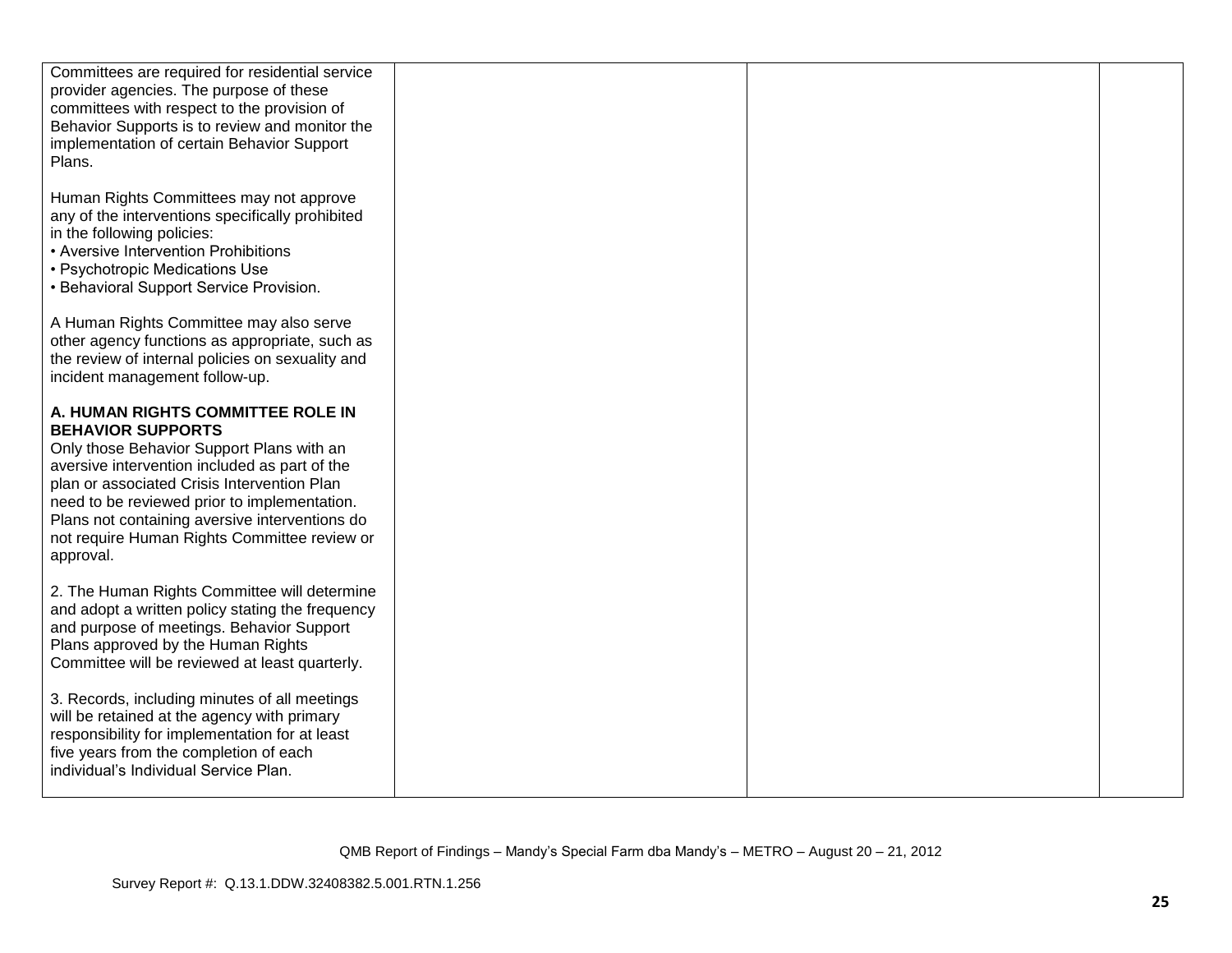| <b>Department of Health Developmental</b><br><b>Disabilities Supports Division (DDSD) -</b> |  |
|---------------------------------------------------------------------------------------------|--|
|                                                                                             |  |
| <b>Procedure Title:</b>                                                                     |  |
| <b>Medication Assessment and Delivery</b>                                                   |  |
| Procedure Eff Date: November 1, 2006                                                        |  |
| <b>B. 1. e.</b> If the PRN medication is to be used in                                      |  |
| response to psychiatric and/or behavioral                                                   |  |
| symptoms in addition to the above                                                           |  |
| requirements, obtain current written consent                                                |  |
| from the individual, guardian or surrogate                                                  |  |
| health decision maker and submit for review by                                              |  |
| the agency's Human Rights Committee                                                         |  |
| (References: Psychotropic Medication Use                                                    |  |
| Policy, Section D, page 5 Use of PRN                                                        |  |
| Psychotropic Medications; and, Human Rights                                                 |  |
| Committee Requirements Policy, Section B,                                                   |  |
| page 4 Interventions Requiring Review and                                                   |  |
| Approval - Use of PRN Medications).                                                         |  |
|                                                                                             |  |
|                                                                                             |  |
|                                                                                             |  |
|                                                                                             |  |
|                                                                                             |  |
|                                                                                             |  |
|                                                                                             |  |
|                                                                                             |  |
|                                                                                             |  |
|                                                                                             |  |
|                                                                                             |  |
|                                                                                             |  |
|                                                                                             |  |
|                                                                                             |  |
|                                                                                             |  |
|                                                                                             |  |
|                                                                                             |  |
|                                                                                             |  |
|                                                                                             |  |
|                                                                                             |  |
|                                                                                             |  |
|                                                                                             |  |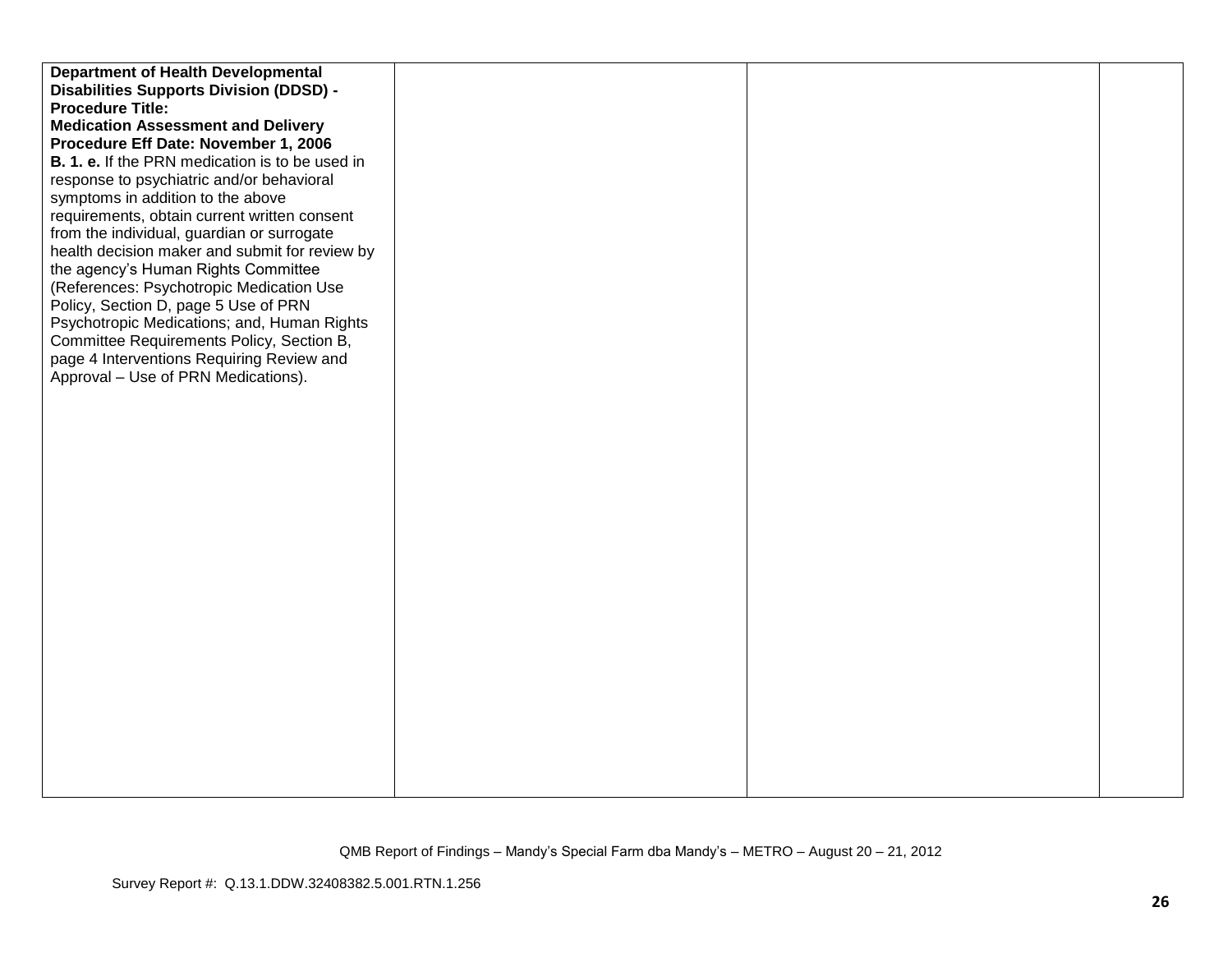| Tag # 6L13 Community Living                                                      | <b>Standard Level Deficiency</b>                 |                                                    |  |
|----------------------------------------------------------------------------------|--------------------------------------------------|----------------------------------------------------|--|
| <b>Healthcare Regts.</b>                                                         |                                                  |                                                    |  |
| Developmental Disabilities (DD) Waiver                                           | Based on record review, the Agency failed to     | Provider:                                          |  |
| Service Standards effective 4/1/2007                                             | provide documentation of annual physical         | State your Plan of Correction for the              |  |
| <b>CHAPTER 6. VI. GENERAL</b>                                                    | examinations and/or other examinations as        | deficiencies cited in this tag here: $\rightarrow$ |  |
| <b>REQUIREMENTS FOR COMMUNITY LIVING</b>                                         | specified by a licensed physician for 2 of 2     |                                                    |  |
| G. Health Care Requirements for                                                  | individuals receiving Community Living Services. |                                                    |  |
| <b>Community Living Services.</b>                                                |                                                  |                                                    |  |
| (1) The Community Living Service providers                                       | The following was not found, incomplete and/or   |                                                    |  |
| shall ensure completion of a HAT for each                                        | not current:                                     |                                                    |  |
| individual receiving this service. The HAT shall                                 |                                                  |                                                    |  |
| be completed 2 weeks prior to the annual ISP                                     | • Vision Exam                                    |                                                    |  |
| meeting and submitted to the Case Manager                                        | ° Individual #1 - As indicated by the DDSD file  |                                                    |  |
| and all other IDT Members. A revised HAT is                                      | matrix Vision Exams are to be conducted          |                                                    |  |
| required to also be submitted whenever the                                       | every other year. No evidence of exam was        |                                                    |  |
| individual's health status changes significantly.                                | found.                                           | <b>Provider:</b>                                   |  |
| For individuals who are newly allocated to the                                   |                                                  | Enter your ongoing Quality Assurance/Quality       |  |
| DD Waiver program, the HAT may be                                                | ° Individual #2 - As indicated by the DDSD file  | Improvement processes as it related to this tag    |  |
| completed within 2 weeks following the initial                                   | matrix Vision Exams are to be conducted          | number here: $\rightarrow$                         |  |
| ISP meeting and submitted with any strategies                                    | every other year. No evidence of exam was        |                                                    |  |
| and support plans indicated in the ISP, or                                       | found.                                           |                                                    |  |
| within 72 hours following admission into direct                                  |                                                  |                                                    |  |
| services, which ever comes first.<br>(2) Each individual will have a Health Care |                                                  |                                                    |  |
| Coordinator, designated by the IDT. When the                                     |                                                  |                                                    |  |
| individual's HAT score is 4, 5 or 6 the Health                                   |                                                  |                                                    |  |
| Care Coordinator shall be an IDT member,                                         |                                                  |                                                    |  |
| other than the individual. The Health Care                                       |                                                  |                                                    |  |
| Coordinator shall oversee and monitor health                                     |                                                  |                                                    |  |
| care services for the individual in accordance                                   |                                                  |                                                    |  |
| with these standards. In circumstances where                                     |                                                  |                                                    |  |
| no IDT member voluntarily accepts designation                                    |                                                  |                                                    |  |
| as the health care coordinator, the community                                    |                                                  |                                                    |  |
| living provider shall assign a staff member to                                   |                                                  |                                                    |  |
| this role.                                                                       |                                                  |                                                    |  |
| (3) For each individual receiving Community                                      |                                                  |                                                    |  |
| Living Services, the provider agency shall                                       |                                                  |                                                    |  |
| ensure and document the following:                                               |                                                  |                                                    |  |
| (a) Provision of health care oversight                                           |                                                  |                                                    |  |
| consistent with these Standards as                                               |                                                  |                                                    |  |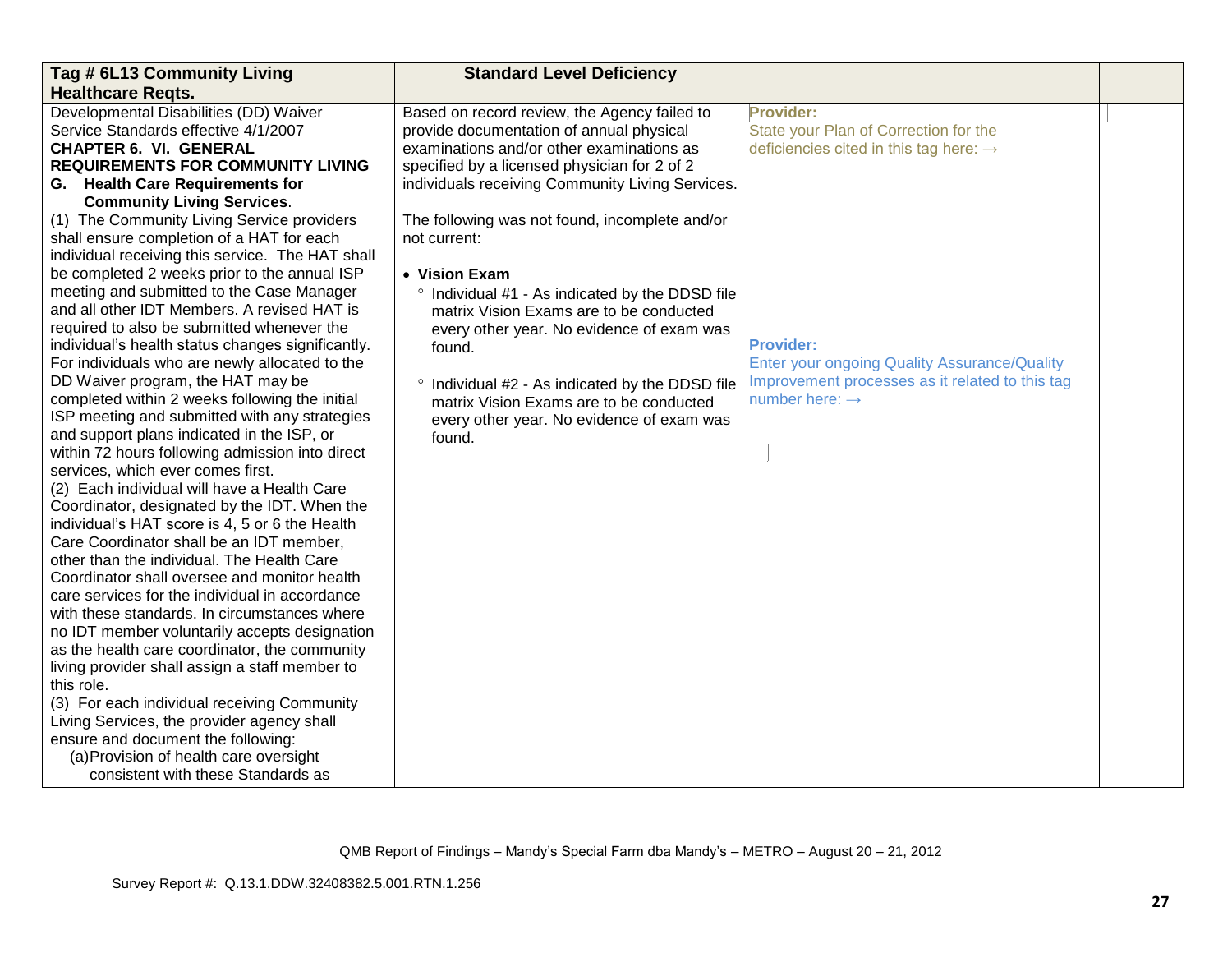| detailed in Chapter One section III E:           |  |  |
|--------------------------------------------------|--|--|
| Healthcare Documentation by Nurses For           |  |  |
| <b>Community Living Services, Community</b>      |  |  |
| Inclusion Services and Private Duty              |  |  |
| Nursing Services.                                |  |  |
| b) That each individual with a score of 4, 5,    |  |  |
| or 6 on the HAT, has a Health Care Plan          |  |  |
| developed by a licensed nurse.                   |  |  |
| (c) That an individual with chronic              |  |  |
| condition(s) with the potential to               |  |  |
| exacerbate into a life threatening               |  |  |
| condition, has Crisis Prevention/                |  |  |
| Intervention Plan(s) developed by a              |  |  |
| licensed nurse or other appropriate              |  |  |
| professional for each such condition.            |  |  |
| (4) That an average of 3 hours of documented     |  |  |
| nutritional counseling is available annually, if |  |  |
| recommended by the IDT.                          |  |  |
| (5) That the physical property and grounds are   |  |  |
| free of hazards to the individual's health and   |  |  |
| safety.                                          |  |  |
| (6) In addition, for each individual receiving   |  |  |
| Supported Living or Family Living Services, the  |  |  |
| provider shall verify and document the           |  |  |
| following:                                       |  |  |
| (a) The individual has a primary licensed        |  |  |
| physician;                                       |  |  |
| (b) The individual receives an annual            |  |  |
| physical examination and other                   |  |  |
| examinations as specified by a licensed          |  |  |
| physician;                                       |  |  |
| (c) The individual receives annual dental        |  |  |
| check-ups and other check-ups as                 |  |  |
| specified by a licensed dentist;                 |  |  |
| (d) The individual receives eye examinations     |  |  |
| as specified by a licensed optometrist or        |  |  |
| ophthalmologist; and                             |  |  |
| (e) Agency activities that occur as follow-up    |  |  |
| to medical appointments (e.g. treatment,         |  |  |
| visits to specialists, changes in                |  |  |
| medication or daily routine).                    |  |  |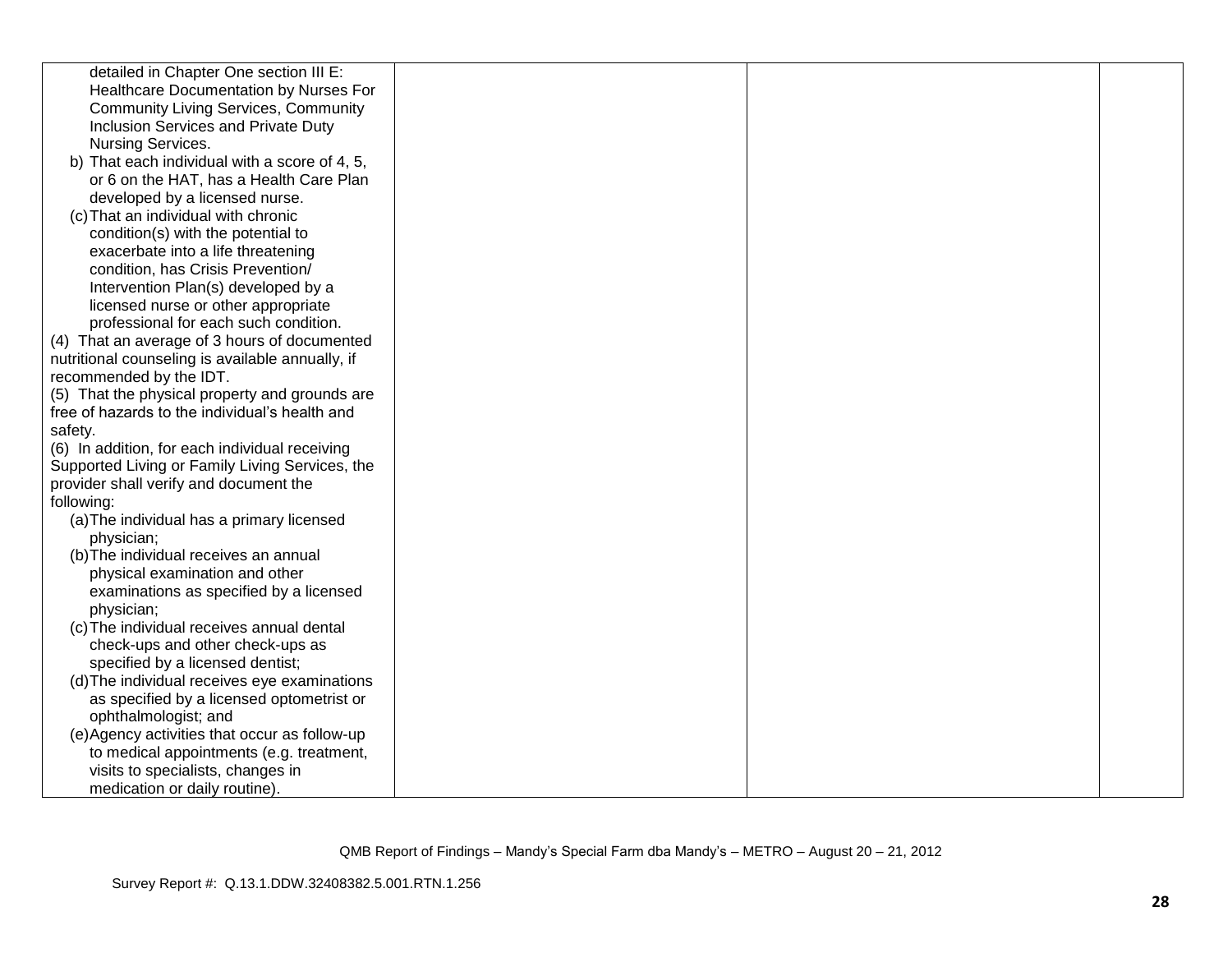| NMAC 8.302.1.17 RECORD KEEPING AND               |  |  |
|--------------------------------------------------|--|--|
| <b>DOCUMENTATION REQUIREMENTS: A</b>             |  |  |
| provider must maintain all the records           |  |  |
| necessary to fully disclose the nature, quality, |  |  |
| amount and medical necessity of services         |  |  |
| furnished to an eligible recipient who is        |  |  |
| currently receiving or who has received          |  |  |
| services in the past.                            |  |  |
|                                                  |  |  |
| B. Documentation of test results: Results of     |  |  |
| tests and services must be documented, which     |  |  |
| includes results of laboratory and radiology     |  |  |
| procedures or progress following therapy or      |  |  |
| treatment.                                       |  |  |
|                                                  |  |  |
|                                                  |  |  |
|                                                  |  |  |
|                                                  |  |  |
|                                                  |  |  |
|                                                  |  |  |
|                                                  |  |  |
|                                                  |  |  |
|                                                  |  |  |
|                                                  |  |  |
|                                                  |  |  |
|                                                  |  |  |
|                                                  |  |  |
|                                                  |  |  |
|                                                  |  |  |
|                                                  |  |  |
|                                                  |  |  |
|                                                  |  |  |
|                                                  |  |  |
|                                                  |  |  |
|                                                  |  |  |
|                                                  |  |  |
|                                                  |  |  |
|                                                  |  |  |
|                                                  |  |  |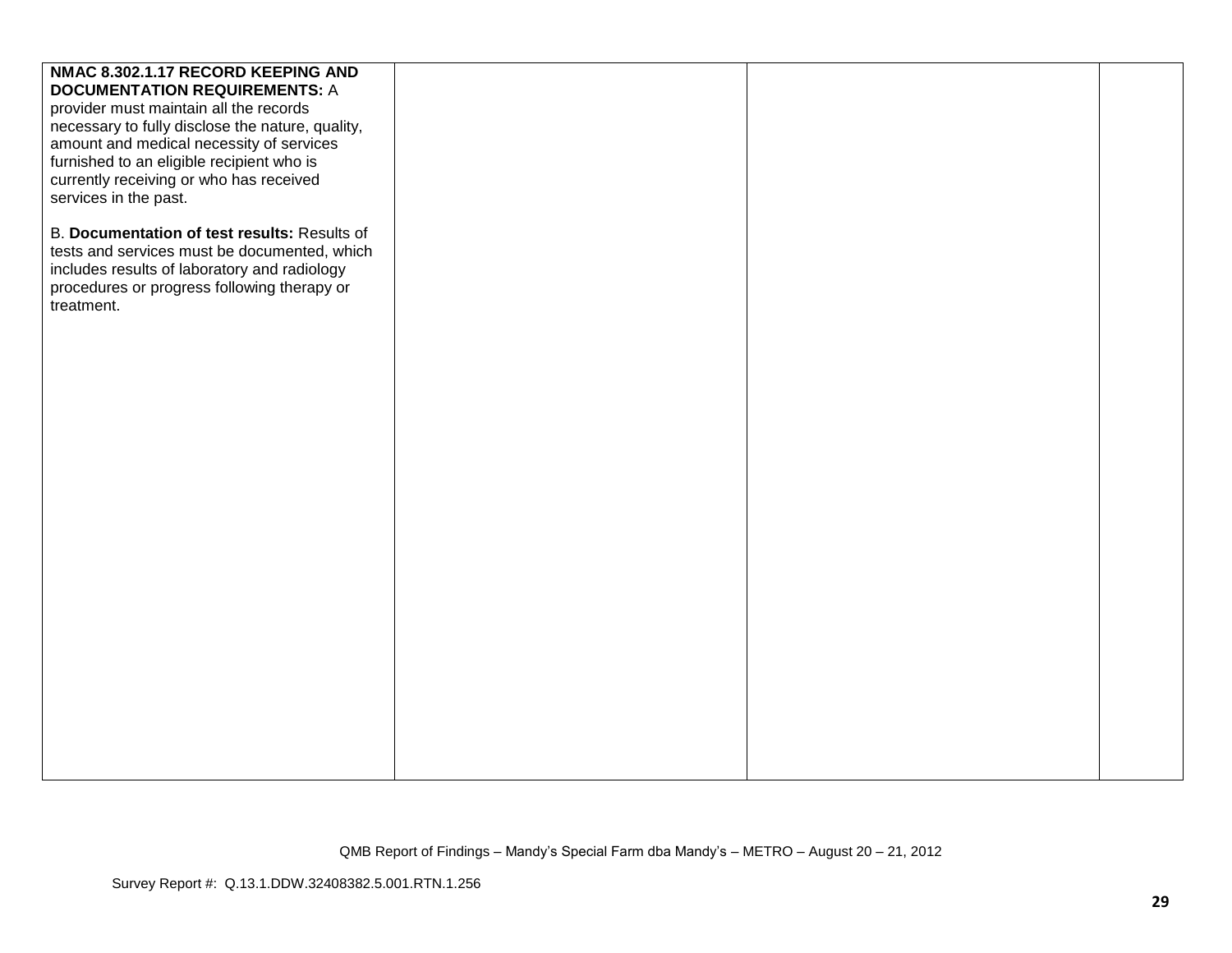| <b>Standard of Care</b>                                                                                                                                                                     | <b>Deficiencies</b>                                                                                                                                                            | <b>Agency Plan of Correction, On-going</b><br><b>QA/QI &amp; Responsible Party</b>                                                                    | <b>Date</b><br><b>Due</b> |
|---------------------------------------------------------------------------------------------------------------------------------------------------------------------------------------------|--------------------------------------------------------------------------------------------------------------------------------------------------------------------------------|-------------------------------------------------------------------------------------------------------------------------------------------------------|---------------------------|
|                                                                                                                                                                                             |                                                                                                                                                                                | CMS Assurance – Medicaid Billing/Reimbursement/Financial Accountability – State financial oversight exists to assure that claims                      |                           |
| are coded and paid for in accordance with the reimbursement methodology specified in the approved waiver.                                                                                   |                                                                                                                                                                                |                                                                                                                                                       |                           |
| TAG #1A12 All Services Reimbursement (No Deficiencies)                                                                                                                                      |                                                                                                                                                                                |                                                                                                                                                       |                           |
|                                                                                                                                                                                             |                                                                                                                                                                                |                                                                                                                                                       |                           |
| <b>SERVICE DELIVERY AND LOCATION</b>                                                                                                                                                        |                                                                                                                                                                                | Developmental Disabilities (DD) Waiver Service Standards effective 4/1/2007 Chapter 1. III. PROVIDER AGENCY DOCUMENTATION OF                          |                           |
| prior to a request for reimbursement from the HSD. For each unit billed, the record shall contain the following:<br>(3) The signature or authenticated name of staff providing the service. | (1) Date, start and end time of each service encounter or other billable service interval;<br>(2) A description of what occurred during the encounter or service interval; and | B. Billable Units: The documentation of the billable time spent with an individual shall be kept on the written or electronic record that is prepared |                           |
| activities for the months of May & June 2012.                                                                                                                                               |                                                                                                                                                                                | Billing for Community Living (Supported Living) services was reviewed for 1 of 2 individuals. Progress notes and billing records supported billing    |                           |
|                                                                                                                                                                                             |                                                                                                                                                                                |                                                                                                                                                       |                           |
|                                                                                                                                                                                             |                                                                                                                                                                                |                                                                                                                                                       |                           |
| Note: At the time of the survey the second individual had begun services on 8/1/2012 and had not been billed for.                                                                           |                                                                                                                                                                                |                                                                                                                                                       |                           |